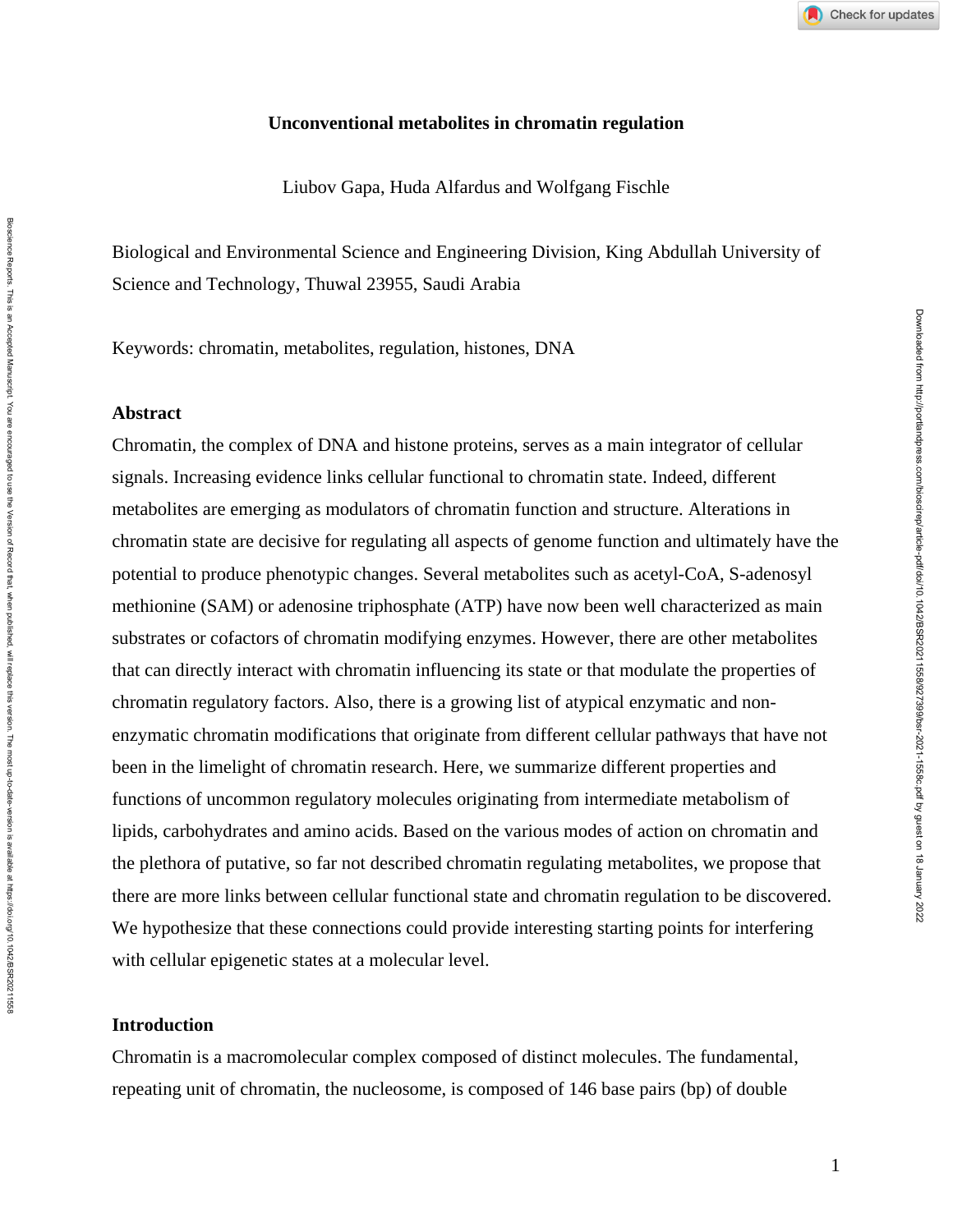stranded-DNA wrapped around an octamer made up of two copies each of the core histones H2A, H2B, H3 and H4 (1). Linear stretches of DNA packaged into nucleosomes are arranged into higher order structures by additional proteins including the linker histone H1, RNA and the involvement of other molecules to form chromatin.

The regulation of chromatin organization is crucial for all aspects of DNA biology including genome replication, gene expression, repair of DNA damage and miotic recombination. Chromatin organization is directed by a plethora of chemical modifications on any of the different histone proteins or via methylation and its oxidation products of DNA. The modification reactions occur either nonenzymatically, or via the action of specialized chromatin modifying enzymes (in context of histones these are often referred to as writers for modifying enzymes and erasers for demodifying enzymes) (2). Chromatin modifications may modulate histone-DNA complex stability and/ or intra-nucleosome interactions. Also, specialized chromatin reader proteins can recognize the modifications and provoke downstream regulatory effects. Furthermore, chromatin remodeling enzymes organize nucleosome positioning, swap histone components for specific variants or exchange nucleosome at different positions. DNA accessibility and regulatory chromatin interactions are controlled at multiple scales including global effects such as the massive changes of chromosome compaction observed during the cell cycle, as well as locus-specific effects that direct the activity of individual genes (3).

The physiological state of a cell feeds into the regulation of chromatin not only via the supply of the building blocks of chromatin (i.e. nucleotides for DNA and amino acids for histone proteins) and energy status (i.e. driving chromatin remodeling processes which are depending on ATP hydrolysis) but also via a rapidly growing range of metabolites. The molecules that serve as substrates for enzymatic and nonenzymatic histone modifications and cofactors of chromatin modifying enzymes have been of particular interest. Well described metabolites in this context include nicotinamide adenine dinucleotide (NAD<sup>+</sup>), adenosine triphosphate (ATP), Sadenosylmethionine (SAM),  $\alpha$ -ketoglutarate, acetyl-CoA and different acyl-CoA moieties. Their chromatin biology has been extensively reviewed in the recent literature (4-13). In this article we want to describe other less frequently discussed metabolites that play various roles in chromatin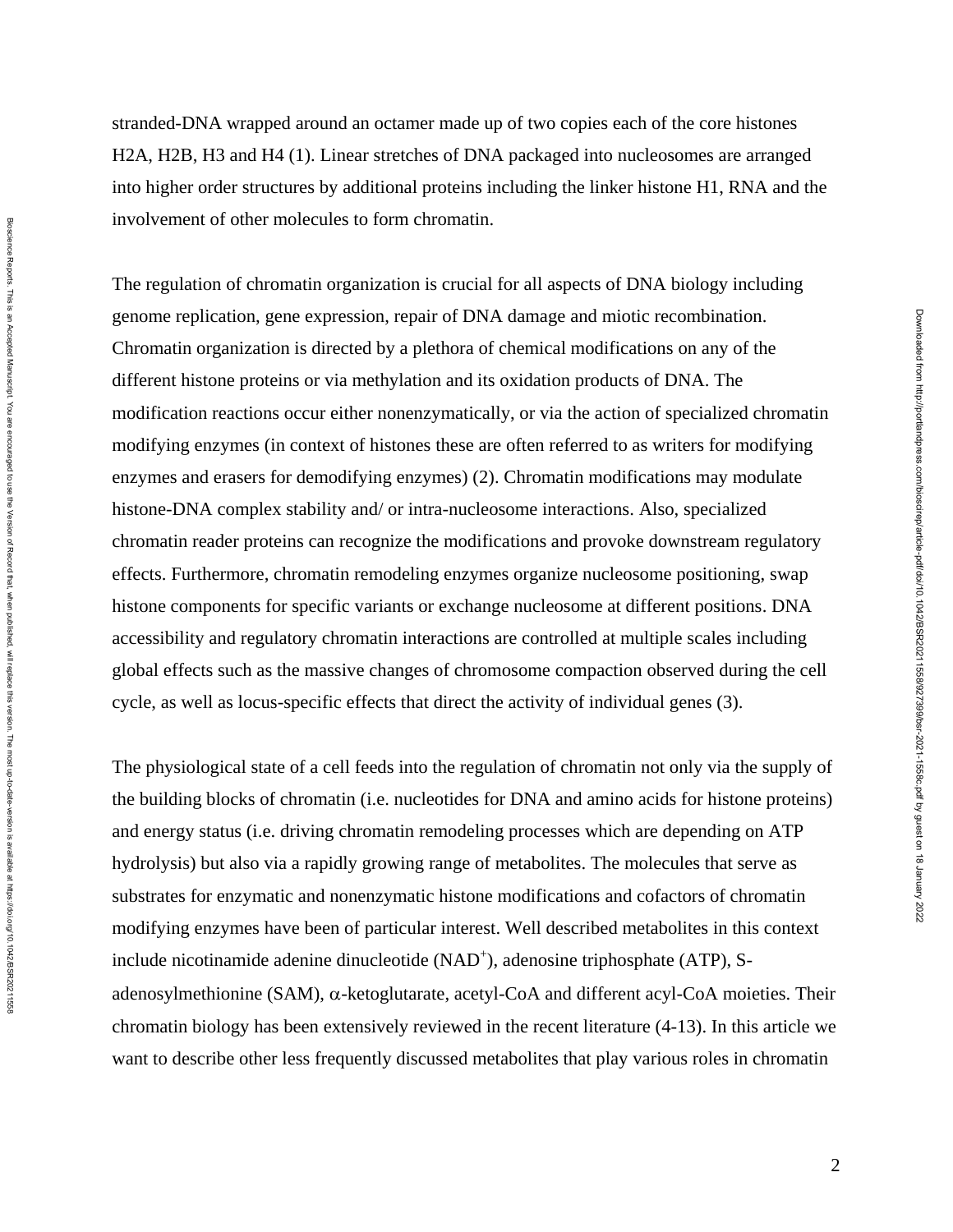regulation and assess whether there are additional modes of function besides the paradigm chromatin modification context.

#### **Molecular mechanisms of metabolites in regulating chromatin**

Considering putative modes of metabolite function on chromatin, different mechanisms of action can be envisioned (Figure 1). Metabolites can modulate chromatin directly via interaction with DNA or histones, thereby affecting the stability of nucleosomes or internucleosomal interactions that are crucial for establishing higher order (i.e. decondensed or compacted) chromatin states. Metabolites interacting with chromatin can also interfere with chromatin modification or remodeling processes directly or via the induced chromatin states. Further, metabolites can serve as substrates for chromatin modifications. Besides being attached to chromatin via the action of specific writer enzymes, it is now well established that different metabolites can directly target histones for nonenzymatic covalent modification (2, 14). Histones accumulate stable nonenzymatic modifications because of their long half-lives and nucleophilic sites particularly enriched in their exposed N-terminal regions. In this context, it has been speculated that histones adopt the roles of 'sponges' in cells as part of an epigenetic feedback loop in metabolic adaptation (11). In an indirect fashion, metabolites regulate the activity and function of chromatin modifying writer and eraser enzymes or chromatin remodelers. Lastly, metabolites can control the binding activities of readers recognizing and functionally translating chromatin modifications. In the following, we will discuss examples of different less common or more unconventional metabolites originating from the carbohydrate, lipid and amino acid metabolic pathways that have less recognized functions in chromatin regulation but that cover a spectrum of these different chromatin regulatory mechanisms (Figure 2).

## **Chromatin regulating metabolites originating from carbohydrates**

#### *Lactate*

Lactate is a product of anaerobic pyruvate reduction and thereby originates from glycolysis. It serves as an energy source, precursor of gluconeogenesis, and a signaling molecule (15). Lactate has several roles in epigenetic regulation. It promotes histone acetylation and gene expression in cell culture as an endogenous inhibitor of histone deacetylase activity (16), as well as via providing acetyl-CoA upon oxidation.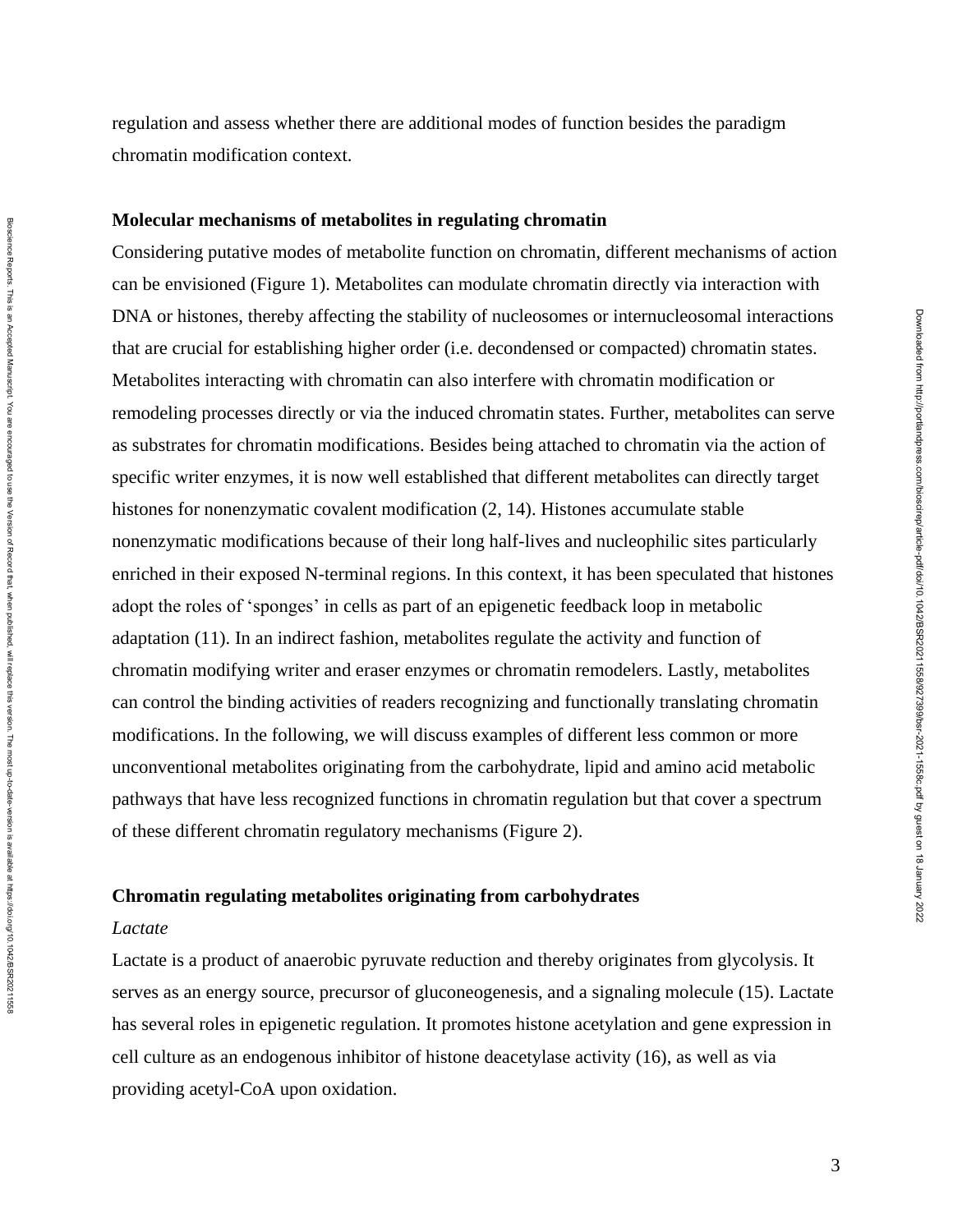Recently, lactate was found covalently attached to different histone lysine residues. The modifications seem to be carried out by the p300 coactivator and enzyme that has been implied in different histone lysine acylation reactions (13). Histone lactylation levels were shown to increase in a dose-dependent manner upon providing exogenous lactate, as well as after stimulation of endogenous production. Histone lactylation was found on 28 conserved sites in human and mouse cell lines, on all of the core histones H2A, H2B, H3 and H4 (17). The modification is generally promoting transcription, possibly through mechanisms similar to other histone acylation post translational modifications (PTMs) by disturbing inter-nucleosomal contacts and decondensing chromatin (13). Particularly, histone lactylation was connected to facilitating the expression of the YTHDF2 RNA-binding protein in ocular melanoma cells (18). Another study demonstrated that in macrophages, increased lactate levels lead to histone lactylation on promoters of pro-fibrotic genes in a model of lung fibrosis (19). A connection of lactate and gene regulation was made with a transcription factor, Glis1 that was shown to specifically activate glycolytic genes, subsequently increasing acetyl-CoA and lactate levels in mouse embryonic fibroblasts (MEF). This in turn lead to increase of pluripotency loci expression via histone acetylation and lactylation mechanisms (20).

# *Products of the TCA cycle*

The best studied intermediate of the Krebs cycle in chromatin regulation is  $\alpha$ -ketoglutarate that serves as a co-substrate of α-ketoglutarate-dependent dioxygenases, the Jumonji C domain (JMJD) containing histone lysine demethylases (KDM) and the ten eleven translocation (TET) methylcytosine DNA demethylases (reviewed in 21,22). Modulation of the  $\alpha$ ketoglutarate/succinate ratio is sufficient to regulate histone and DNA methylation that direct pluripotency-associated gene expression (21). Other products of the TCA cycle have less well explored biology inside the nucleus (22, 23) and this especially in form of reactive acyl-CoA compounds (24).

Histone lysine succinylation is a nonenzymatic modification originating from succinyl-CoA (25). It can be actively removed by SIRT5 deacylase (26). Histone succinylation sites have been mapped in various organisms, such as yeast, fruit fly, mouse and human cell lines, where they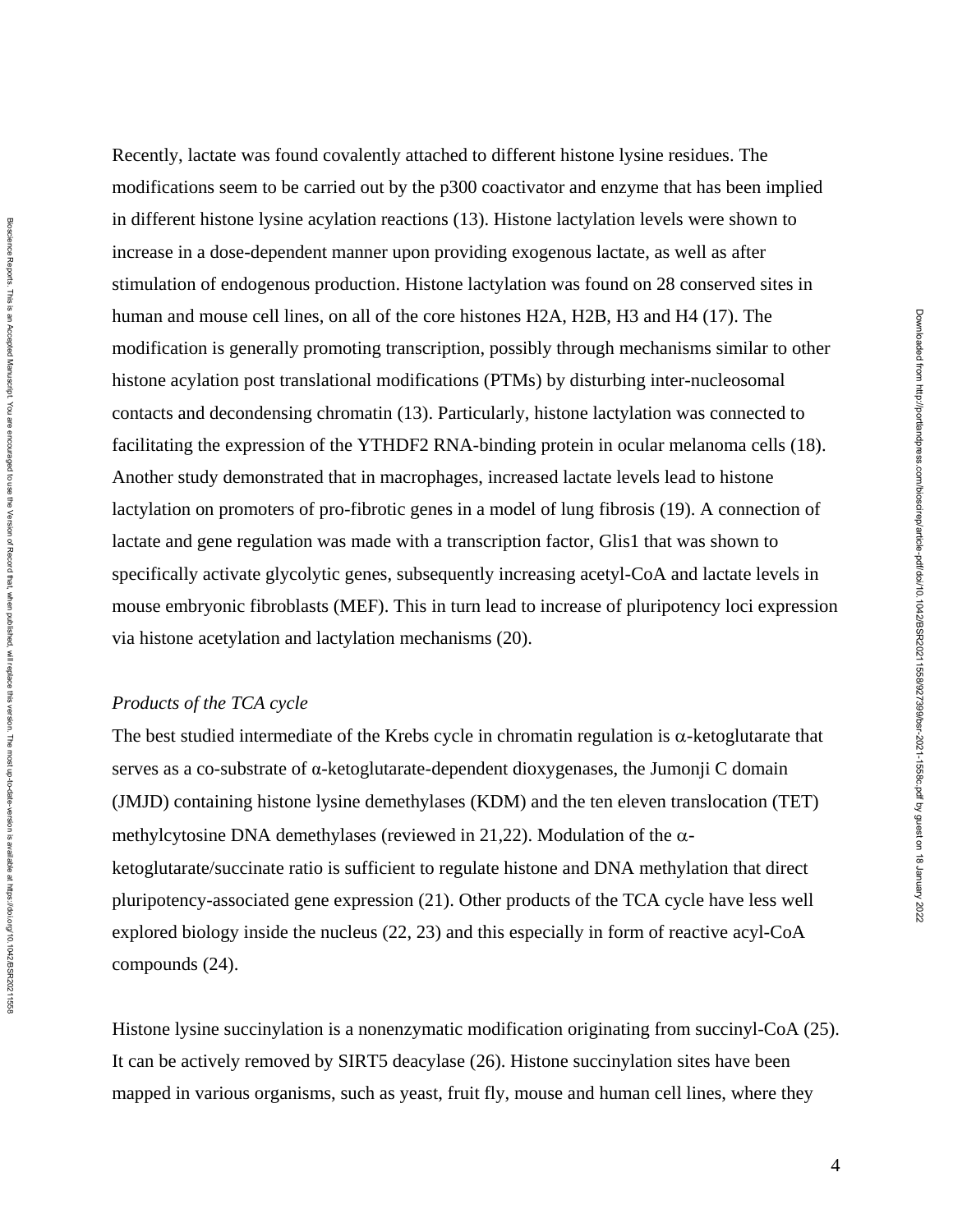account for 13, 7, 10 and 7 sites, respectively (27, 28). Succinyl-CoA also stimulates HDAC deacetylase activity *in vitro.* And it has been speculated that such effect might also be exerted by succinylated histones (27).

Fumarate and succinate inhibit the  $\alpha$ -ketoglutarate-dependent dioxygenases, thereby affecting DNA replication and stability (29). Fumarate may also serve as a substrate for succinylation of histone cysteines via nonenzymatic addition of fumarate to the thiol group of cysteines (22, 30). However, this modification has so far not been mapped to chromatin and its effects are not explored.

## *Methylglyoxal and 3-deoxyglucosone*

Biosdence Repots an Accepted Manuscript. You are encouraged to use the Version of Record that, when published, will replace this version. The most up-to-date-version is available at https://0.1042/BSR20211556 Bloscience Reports. This is an Accepted Manuscript. You are encouraged to use the Version of Persion of Record that, when published, will replace this version. The most up-to-date-version is available at https://doi.07/10.

Glycation of proteins is a common nonenzymatic covalent modification in diabetes and other hyperglycemic states. Glycation results from the condensation of the aldehyde form of monosaccharides or glycolytic by-products (such as methylglyoxal and 3-deoxyglucosone) with reactive amino acid residues (mainly lysines and arginines) via a nonenzymatic reaction (31). This reaction was found to happen with methylglyoxal and all core histones, with prevalence of H3 (31). Glycation of histones causes destabilization of nucleosomes *in vitro* and *in cellulo*, possibly by attaching to critical residues that are serving as intra-nucleosomal anchors and as binding sites for chromatin readers (32). It is not clear whether glycation has specific downstream effectors, though it is actively removed from histones by the DJ-1 deglycase enzyme, which reduces disturbing effects of this modification (31).

3-deoxyglucosone (3-DG) is an α-oxoaldehyde, a reactive compound involved in vascular damage in diabetes. As with methylglyoxal, 3-DG reacts with histones, and glycation leads to the generation of advanced glycation end-products (AGEs). *In vitro* studies of 3-DG treatment of H1, H3 and H2A have shown that their secondary structures were altered upon glycation (33). Histone glycation affects stability and function, as well as is implied in the autoimmune response (34).

#### *Acetyl-ADP-ribose (AAR)*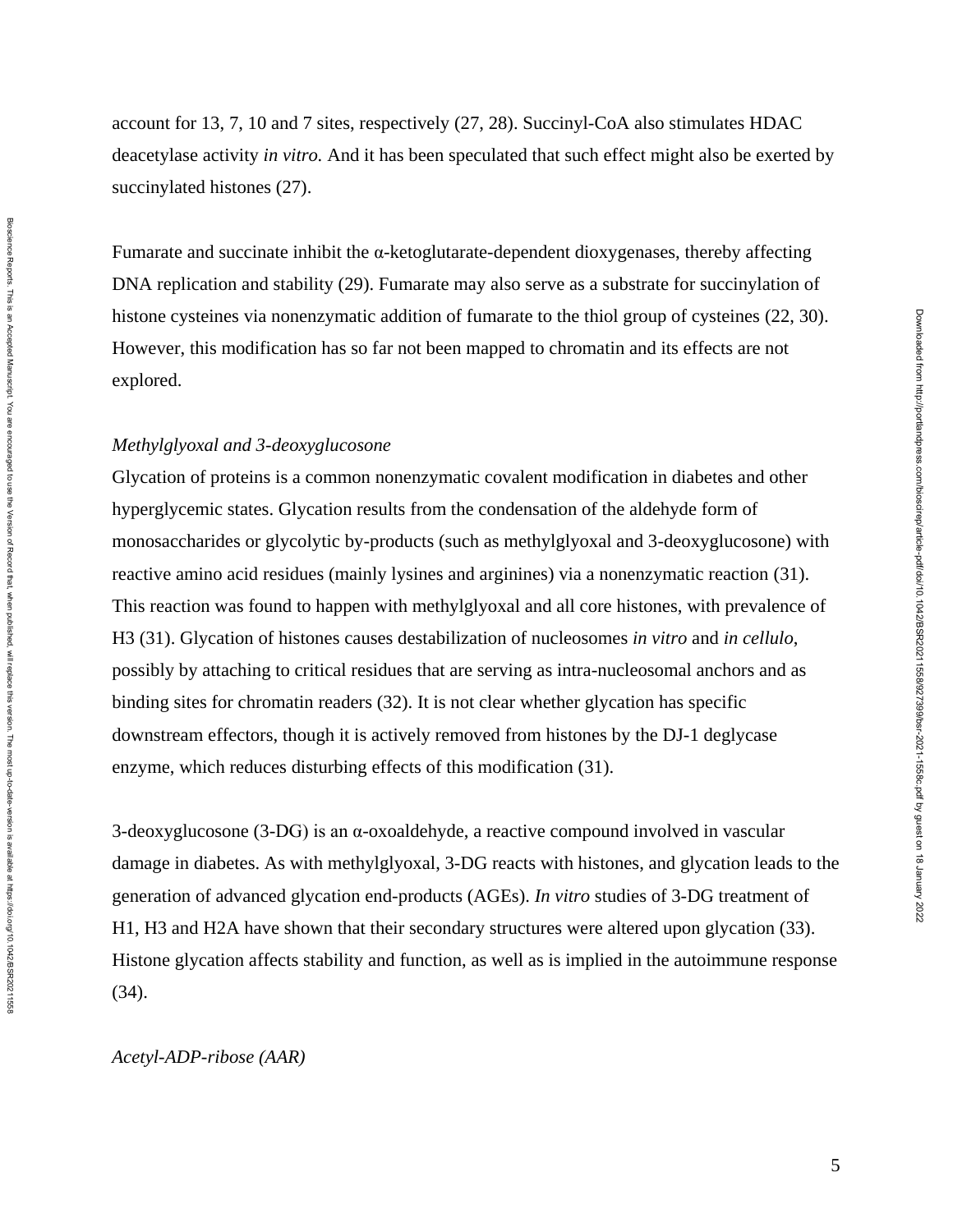ADP-ribosylation reactions can be divided into four groups: mono-ADP-ribosylation, poly-ADPribosylation, ADP-ribose cyclization, and formation of *O*-acetyl-ADP-ribose (35). Here, we discuss only *O*-acetyl-ADP-ribose (AAR) and poly-ADP-ribose (PAR, see next section) for their relevance in chromatin biology. These metabolites are derived from  $NAD^+$  and act as secondary messengers in chromatin organization processes.

AAR is a by-product of histone deacetylation and NAD<sup>+</sup> hydrolysis, catalyzed by Sirtuin proteins in a wide range of model organisms. It can act as a signaling molecule and substrate for chromatin-modifying enzymes (36), and its level can also be regulated by designated Nudix (nucleoside diphosphate linked to another moiety X) hydrolases (37).

AAR regulates Silent Information Regulator (SIR) complex function in yeast (38). SIR proteins mediate heterochromatin silencing. Sir2 initiates the formation of silent chromatin by deacetylation of histones, producing AAR. AAR in turn binds to Sir3 complexes and stabilizes the interaction with nucleosomes and oligomerization with other Sir3 proteins, thus provoking formation and spreading of heterochromatin (39). It was also determined that AAR stays in a stable association with established heterochromatin (40).

In higher eukaryotes, SIRT1, a deacetylase associated with heterochromatin (41) also produces AAR as a byproduct of deacetylation. *In vitro*, AAR is specifically recognized by the histone variant macroH2A1.1 via its macrodomain (42, 43). Histone variants substitute for the canonical core histones in specific regions of the genome and under defined conditions. While these generally support nucleosome assembly, the various changes in amino acid composition compared to the canonical histones confer changes in function. It is yet unclear what exactly the function of AAR binding to macroH2A1.1 is (44, 45). But the fact that macroH2A1.1 is enriched in repressive chromatin (46), and that only this splicing variant of macroH2A1 but not macroH2A1.2 strongly binds to AAR (42) suggests a specific role of AAR in heterochromatin formation. Since AAR production by sirtuins is evolutionary conserved in organisms that do not contain macroH2A, and as not all macroH2As of different organisms seem to bind AAR (47), the existence of other reader proteins of AAR was suggested (48). AAR has already become an attractive target for designing regulatory protein inhibitors (49, 50).

Downloaded from http://portlandpress.com/bioscirep/article-pdf/doi/10.1042/BSR20211558/927399/bsr-2021-1558c.pdf by guest on 18 January 2022

Downloaded from http://portlandpress.com/bioscirep/article-pdf/doi/10.1042/BSR20211558/927399/bsr-2021-1558c.pdf by guest on 18 January 2022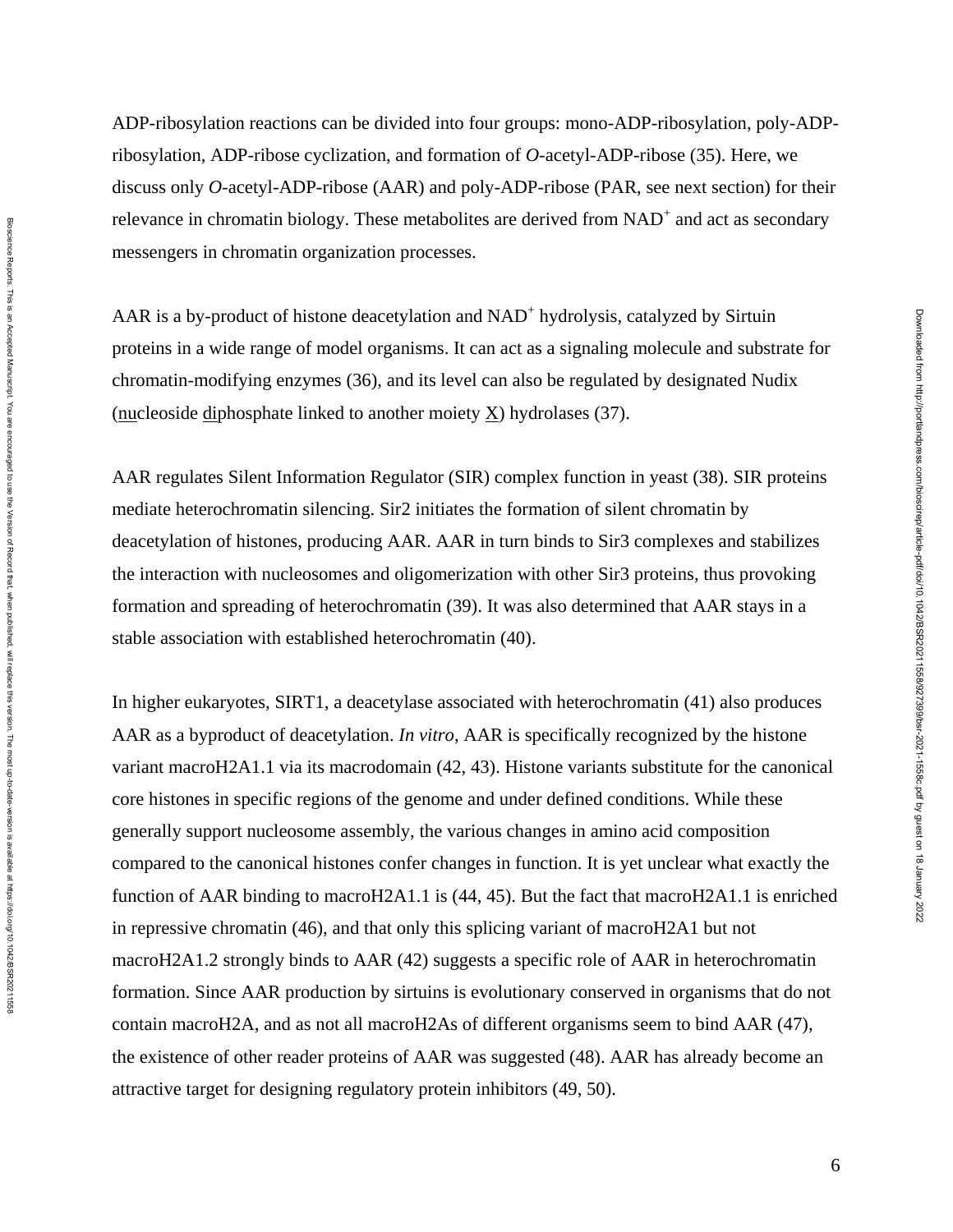## *Poly-ADP-ribose (PAR)*

PAR is a negatively charged polymer with variable structure of two or more ADP-ribose units that are derived from  $NAD^+$  (51). PAR is attached to proteins at different amino acids, including aspartate, glutamate, and lysine residues via enzymes of the PAR Polymerases (PARP) protein family (52, 53). The PARPs add single or multiple ADP-ribose units either connecting the ribose group of one ADP-ribose unit to the adenosine of the adjacent ADP-ribose unit (resulting in linear PAR polymers) or linking the nonadenosine ribose groups from neighboring ADP-ribose units (generating branched PAR) (54). The levels of PAR are controlled by specific hydrolases, such as PARG.

PAR has many divergent roles in cellular signaling, chromatin maintenance and stress response (reviewed in 33, 52, 53). The polymer regulates nuclear processes via disruption of protein and DNA interactions, scaffolding of protein complexes, and cross-talking with other protein PTMs. Besides roles of PAR in establishing stress granules (55), organization of the nucleolus (56) and mitotic spindle formation (57), particularly its involvement in the DNA damage response is well documented (58).

PARP1, the most studied PARP protein, is recruited to DNA strand break sites and initiates local PAR synthesis. PAR is either covalently attached to histones H1 and H2A (59) and to other proteins (including PARP itself) (60), or accumulates as a free molecule (35). PARylation of histones is linked to chromatin decondensation, which in turn allows for local DNA accessibility and promotes DNA repair (61). PAR also recruits downstream effectors. For example, a chromatin remodeler ALC1 (Amplified in Liver Cancer 1, also known as CHD1L) is activated by binding to PAR via its macrodomain (62, 63). ALC1 promotes nucleosome sliding by interacting with the acidic patch on the nucleosome (64), thus amplifying chromatin decompaction. PAR may recruit other proteins to DNA break sites, such as CHFR, an E3 ubiquitin ligase (65) or condensin I (66), that in turn leads to global chromatin structural changes. It is proposed that PAR may regulate gene expression through the same mechanisms (chromatin structural change and recruitment of effector proteins) in normal conditions (67).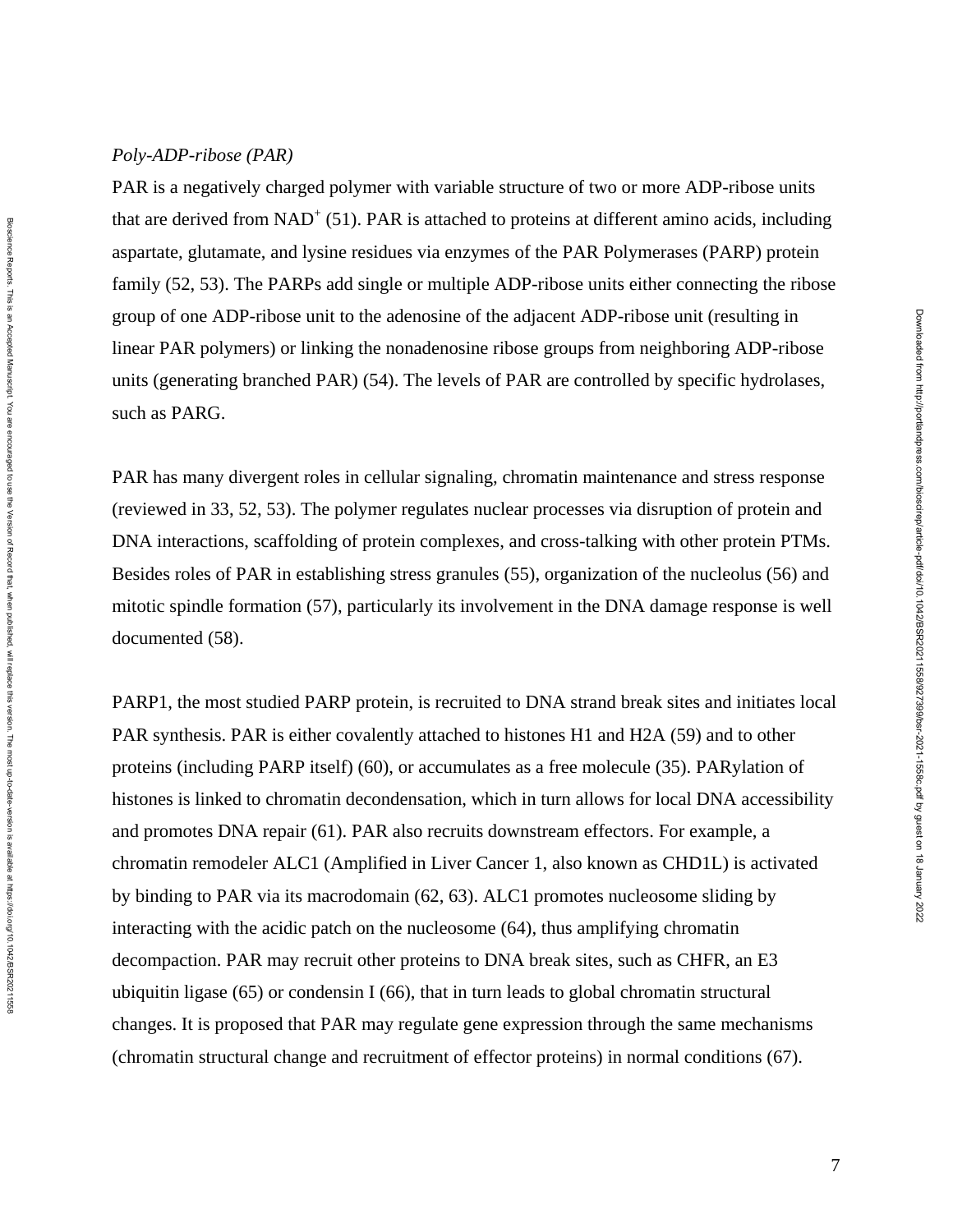Because of the many roles of PAR and its specialized effector proteins, PAR has been targeted for pharmaceutical development (68, 69).

#### *Uridine Diphosphate N-Acetylglucosamine (UDP-GlcNAc)*

UDP-GlcNAc is among the most abundant high-energy metabolites and it is the final product of the hexosamine biosynthetic pathway – a branch of glycolysis responsible for the production of a key substrate for protein glycosylation. O-GlcNAcylation is a posttranslational modification of proteins catalyzed by the O-Linked N-acetylglucosamine (O-GlcNAc) transferase (OGT) and reversed by O-GlcNAcase (OGA) (70).

O-GlcNAcylation of all core histones has been described (71), with O-GlcNAc found on histone threonines and serines (72). Specific sites that have been mapped include H2AT101, H2BS36, H3S10, H3S28, H3T32 and H4S47. Interestingly, the same sites were earlier described as phosphorylation targets, and this is why O-GlcNAcylation is thought to act as a nutrientdependent sensor competing with phosphorylation signals and their effector pathways (73, 74).

The OGT enzyme forms many functionally distinct complexes with other nuclear proteins, which determine the target location and the outcome of O-GlcNAcylation. For example, OGT is directed to chromatin by the TET DNA demethylase proteins, and many other OGT complexes have been described (75). Recent findings suggest that O-GlcNAcylation directly regulates a range of chromatin modifying proteins. Glycation of HDAC4 deacetylase was shown to be involved in improving diabetic complications of heart by preventing phosphorylation of the same site, which in turn is associated with a detrimental outcome (76). O-GlcNAcylation of several residues on histone methyltransferase EZH2 was shown to differently regulate its stability and chromatin interactions. It was proposed that selective inhibition of this modification may be used to specifically modify EZH2 activity (77).

With only single copies of OGT and OGA enzymes in humans, and many roles of O-GlcNAcylation in the cell nucleus, UDP-GlcNAc metabolism is both an attractive target for modulation of its downstream effect, as well as an vulnerable point involved in several pathologies (75).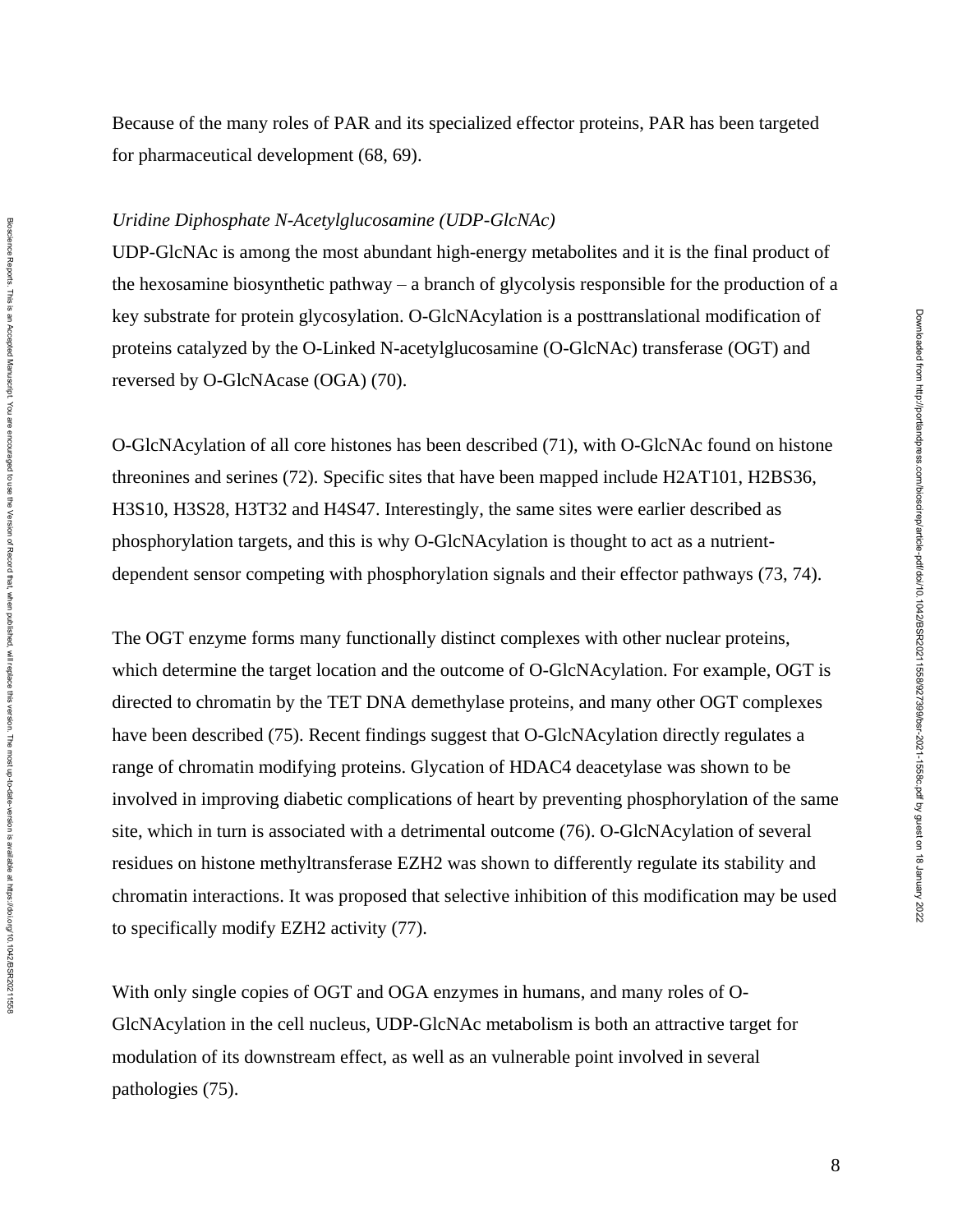## *Inositol polyphosphates (IPs)*

The *de novo* myo-inositol biosynthesis pathway converts glucose-6-phosphate to inositol 1,4,5 trisphosphate (IP3). IP3 can be subsequently phosphorylated by inositol kinases yielding several phosphorylated species (e.g. inositol 1,4,5,6 tetrakisphosphate 4 (IP4), inositol 1,3,4,5,6 pentakisphosphate (IP5), inositol 1,2,3,4,5,6 hexakisphosphate (IP6) and 5-diphosphoinositol pentakisphosphate (IP7)) (78, 79). The second cellular source of IPs is hydrolysis of membrane phospholipids – a process tightly involved in cellular signal transduction, where IPs act as a messenger molecule mediating various processes.

Inositol polyphosphates are highly negatively charged and they exert chromatin effects by interacting with specific protein targets. For example, IP6 inhibits nucleosome mobilization by the chromatin remodeling NURF, ISW2, and INO80 complexes. In contrast, IP4 and IP5 stimulate the chromatin remodeling (nucleosome-sliding) activity of SWI/SNF (80). Besides control of enzymatic activity, the inositol polyphosphates direct the interaction of chromatin remodelers with the transcription factors Pho2 and Pho4, which is involved in regulation of some phosphate-responsive genes and inducing their transcription (81).

The enzymatic activity of class I histone deacetylases HDAC1, 2 and 3, which form the catalytic subunit of several large transcriptional repression complexes, has been shown to be regulated by inositol polyphosphates. Initially, IP4 was found to be an intrinsic scaffolding part located at a binding pocket formed at the interface between the HDACs and their cognate corepressors NuRD, CoREST, SMRT, Sin3L/Rpd3L and others (82-87). It was then demonstrated that IP4 allosterically activates the enzymatic activity of the HDACs which are not functional in its absence and outside of the corepressor complexes (88-90). Interestingly, IP5 and IP6 can substitute for IP4 at least *in vitro* (90). It is at present not fully clear whether the IPs functionally regulate HDAC activity upon signaling events or serve as constitutive cofactors of the enzyme complexes

IP7 functions to regulate its target proteins through allosteric interactions or protein pyrophosphorylation. Inositol hexakisphosphate kinase 1 (IP6K1), the enzyme responsible for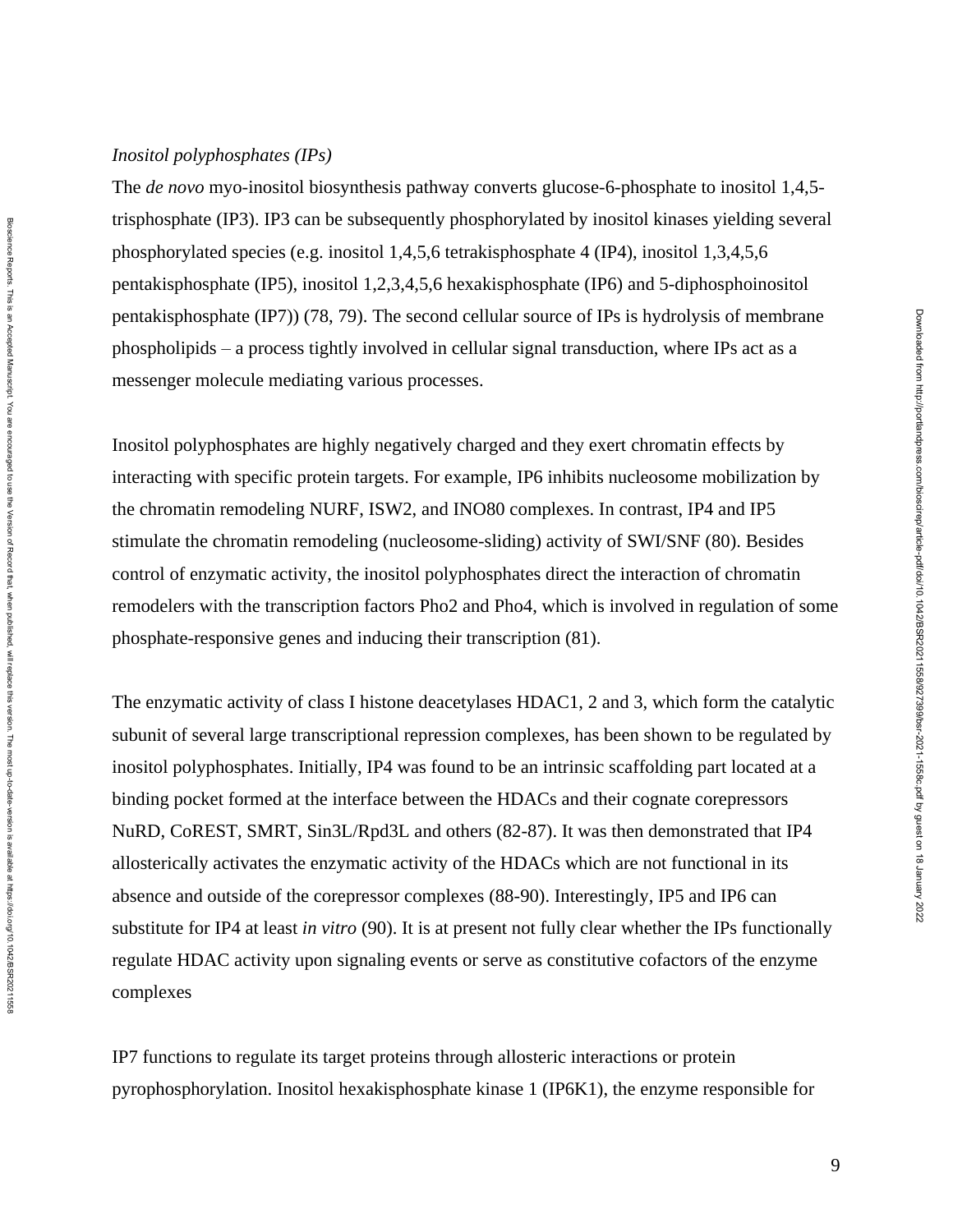the synthesis of IP7, associates with chromatin and interacts with the histone lysine demethylase, Jumonji domain containing 2C (JMJD2C). IP6K1 induces JMJD2C dissociation from chromatin and increases H3K9me3 levels, which depend on IP6K1 catalytic activity. Reducing IP6K1 expression levels or IP7 concentration causes a reduction in the levels of the H3K9me3 modification concomitant with an increase of the H3K9ac mark. The molecular mechanisms of this effect are not yet known but this phenomenon shows that there is localized production of IP to control histone methylation (91).

#### **Chromatin regulating metabolites originating from lipids**

## *Cholesterol*

Cholesterol possesses a tetracyclic steroid ring. It is synthesized via the mevalonate pathway, in which acetyl-CoA is converted by subsequent reactions into several fundamental end-products, including cholesterol and isoprenoids (92).

Cholesterol influences chromatin structure and stability by directly binding to nucleosomes inducing compaction of long chromatin fibers (93-95). Docking and molecular dynamics simulations suggested that cholesterol interacts with nucleosomes through six binding sites nearby important interacting regions for nucleosome binding proteins. Cholesterol is proposed to influence critical packing interactions at the nucleosome core particle and facilitate dewetting (i.e. exposure) of hydrophobic surfaces on the histones, leading to enhanced histone–histone contacts that drive chromatin condensation (96, 97).

Further on the notion that cholesterol drives the compaction of nucleosomes, cholesterol was shown to be required for the transcriptional repressor brain acid soluble protein 1 (BASP)1 dependent histone modification and transcriptional repression. As such, BASP1-mediated recruitment of cholesterol might elicit direct effects on the nucleosome that contribute to establishing transcriptionally repressive condensed chromatin at specific genes; yet, further studies are needed to elucidate the exact mechanisms of action (98).

#### *Phosphoinositides*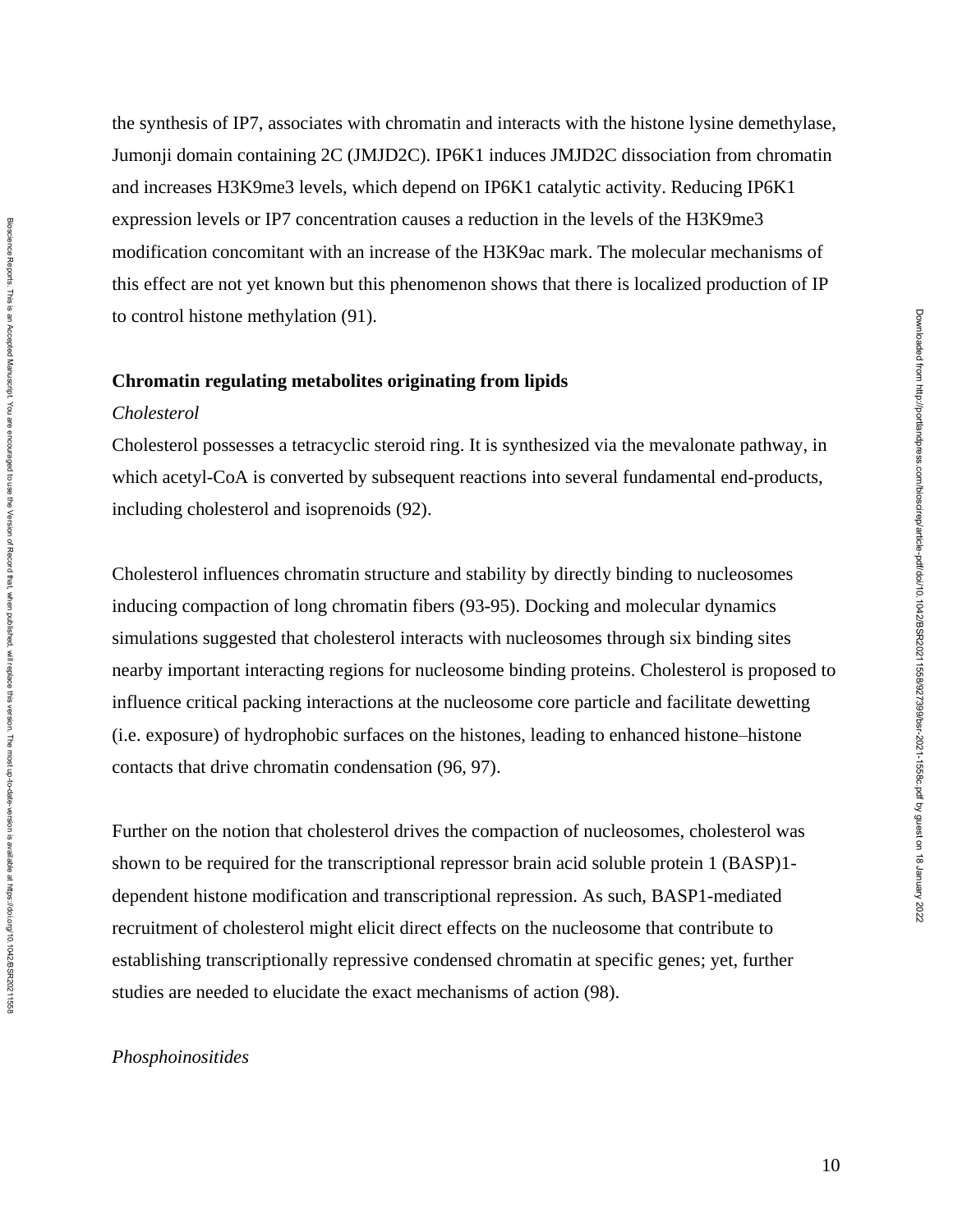Phospholipids are a class of lipids that consists of fatty acids modified with phosphate groups, and in the case of the glycerophospholipids species, they contain an additional glycerol that bridges multiple fatty acid chains. A prominent example of glycerophospholipids are phosphoinositides (also referred to as phosphatidylinositol phosphates, PIP). Multiple PIPs that differ in the phosphorylation positions and levels of the inositol polyalcohol are derived from phosphoinositol. The monophosphates are PI3P, PI4P (also referred to often as PIP) and PI5P; the bisphosphates are  $PI3,4P_2$ ,  $PI3,5P_2$  and  $PI4,5P_2$  (also often referred to as  $PIP2$ ) and  $PI3,4,5P_3$ (also often referred to as PIP3) is the trisphosphate. Overall, PIPs occur in low to very low abundance when compared to other lipids. The different PIPs are well known for their biology at the cell membrane and in intracellular vesicle trafficking. In cell signaling  $PI4,5P_2$  is hydrolyzed to form the second messengers, diacylglycerol (DAG) and inositoltrisphosphate (IP3). But a separate biology of PIP has been emerging in the nucleus with their concentrations varying in dependence of cellular state (e.g. cell cycle, stress, transcriptional state, etc.) (99, 100).

Early studies of lipid analysis of isolated animal chromatin revealed different amounts of (phospho-)lipids associated with hetero- and euchromatin. In addition, higher turnover rates of (phospho-)lipids were found associated with euchromatin (101). Later it was shown that hydrolysis of nuclear phospholipids via phospholipase C (PLC) changes chromatin structure (102). Also, it was suggested that phospholipids are associated with the chromosomes during mitosis, whereas during interphase, they dissociate from chromatin, with the exception of heterochromatin (103). Interestingly, addition of phospholipids to purified nuclei can affect transcription and replication of DNA *in vitro* (104) – an effect that is paralleled by changes in chromatin condensation (105). Over the last years, several chromatin proteins have been found to bind to and be regulated by PIPs.

Bioscience Reports. This is an Accepted Manuscript. You are encourged to use the Version of Record that, when published, will replace this version. The most up-to-date-version is available at https://doi.og/10.1042/BSR2021 Bloscience Reports. This is an Accepted Manuscript. You are encouraged to use the Version of Persion of Record that, when published, will replace this version. The most up-to-date-version is available at https://doi.07/10.

The ATPase subunit, named BRG-1, of the ATP-dependent chromatin remodeling complex, BAF (the mammalian ortholog of the yeast SWI/SNF complex) binds PI4,5P<sub>2</sub>. The interaction modulates interaction of the BAF complex with actin and tethering to the nuclear matrix (106). In T cells the exogenous addition of  $PI4,5P_2$  causes BAF to translocate from the soluble to the nuclear-insoluble protein fraction which allows it to participate in nuclear architecture formation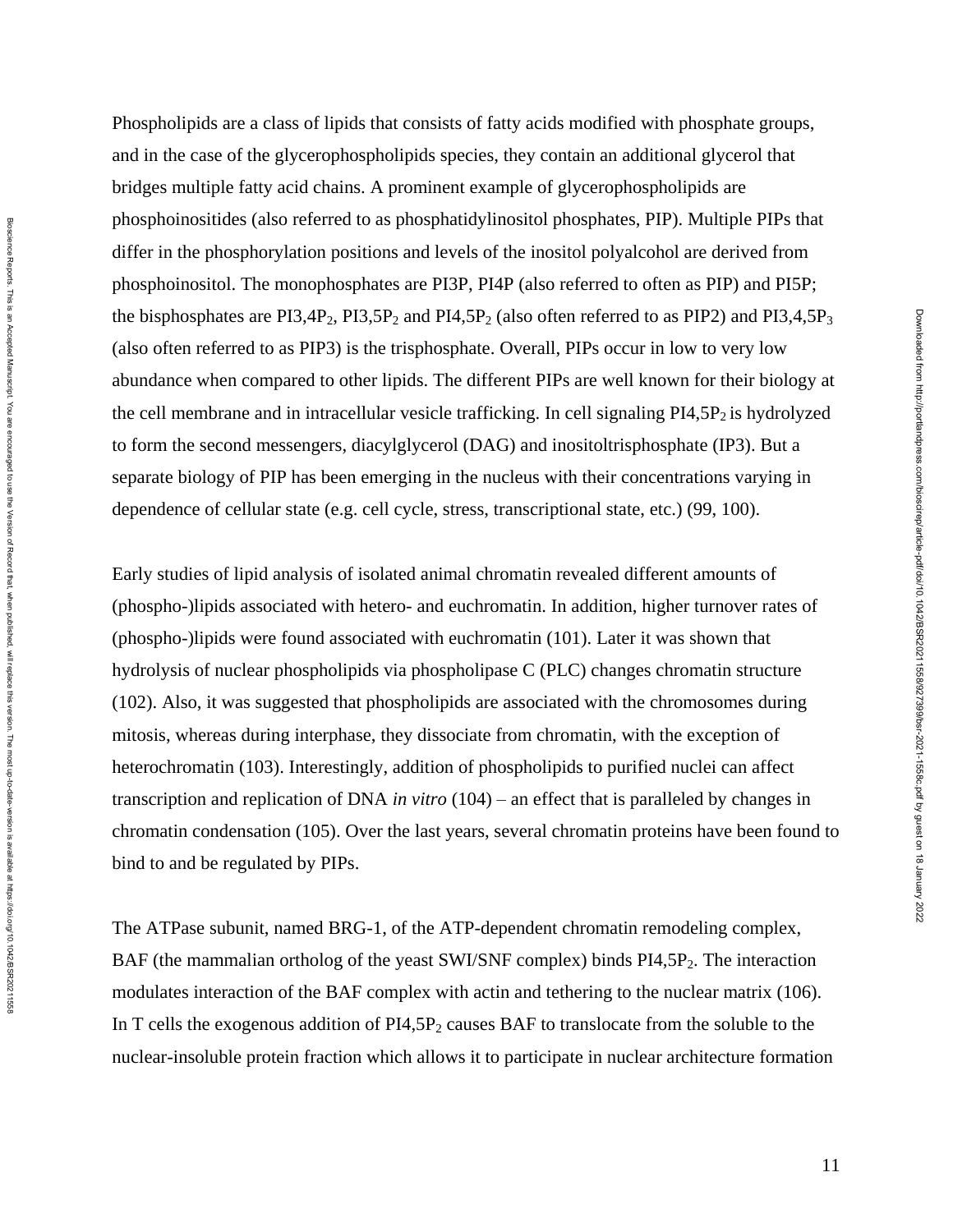PI4,5P<sup>2</sup> has further been found to directly bind to histones and in particular linker histone. This interaction is blocked after phosphorylation of H1 by protein kinase C (109). In a *Drosophila* transcription system, PI4,5P<sub>2</sub> binding to H1 counteracted repression of RNA polymerase II basal transcription (109). More recently,  $PI4,5P_2$  has been shown to regulate the levels of H3K9me2 at the rDNA promoter by binding to and inhibiting the activity of the histone lysine [demethylase](https://www.sciencedirect.com/topics/biochemistry-genetics-and-molecular-biology/demethylase) PHD finger protein 8 (PHF8), likely resulting in a reduction in rRNA gene transcription (110).

The ING2 (inhibitor of growth protein-2), a component of the transcriptional co-repressor Sin3ahistone deacetylase 1 (HDAC1) complex binds PI5P through a plant homeodomain (PHD) finger domain (111, 112). Overexpression of the type II PIP5 4-kinase β, which decreases the levels of nuclear PI5P, alters ING2 translocation to the nucleus and chromatin association (111). PI5P binding of ING2 has been implicated in the regulation of acetylation of the p53 tumor suppressor and the apoptotic response to DNA damaging agents (113). PI5P was further demonstrated to be required for the association of ING2 with target gene promoters leading to their transcriptional repression (114). Other PHD domain containing factors (e.g. ING1b, ING3, ACF, Rag2, PHF1) were also shown to bind PI5P albeit with unknown functional consequence (112). In contrast, binding of PI5P to the PHD of ATX1, a plant H3K4 trimethyltransferase, causes the enzyme to detach from promoters and translocate from the nucleus to the cytosol (115). Further, the PHD finger of TAF3 was shown to be affected by interaction with PI5P in its association with the H3K4me3 chromatin mark by a so far unknown allosteric mechanism. This control of a basal transcription factor seems to be involved in regulating gene transcription in myoblast differentiation (116).

Another chromatin protein that has been shown to be functionally regulated by PI5P is UHRF1 (Ubiquitin-like with PHD and RING finger domains 1) that plays an important role in reading and maintaining epigenetic states (117). UHRF1 contains multiple domains for recognizing chromatin modifications and in particular a tandem tudor domain (TTD) that binds H3K9me3 and a PHD domain that binds the unmodified N-terminus of H3. PI5P works as an allosteric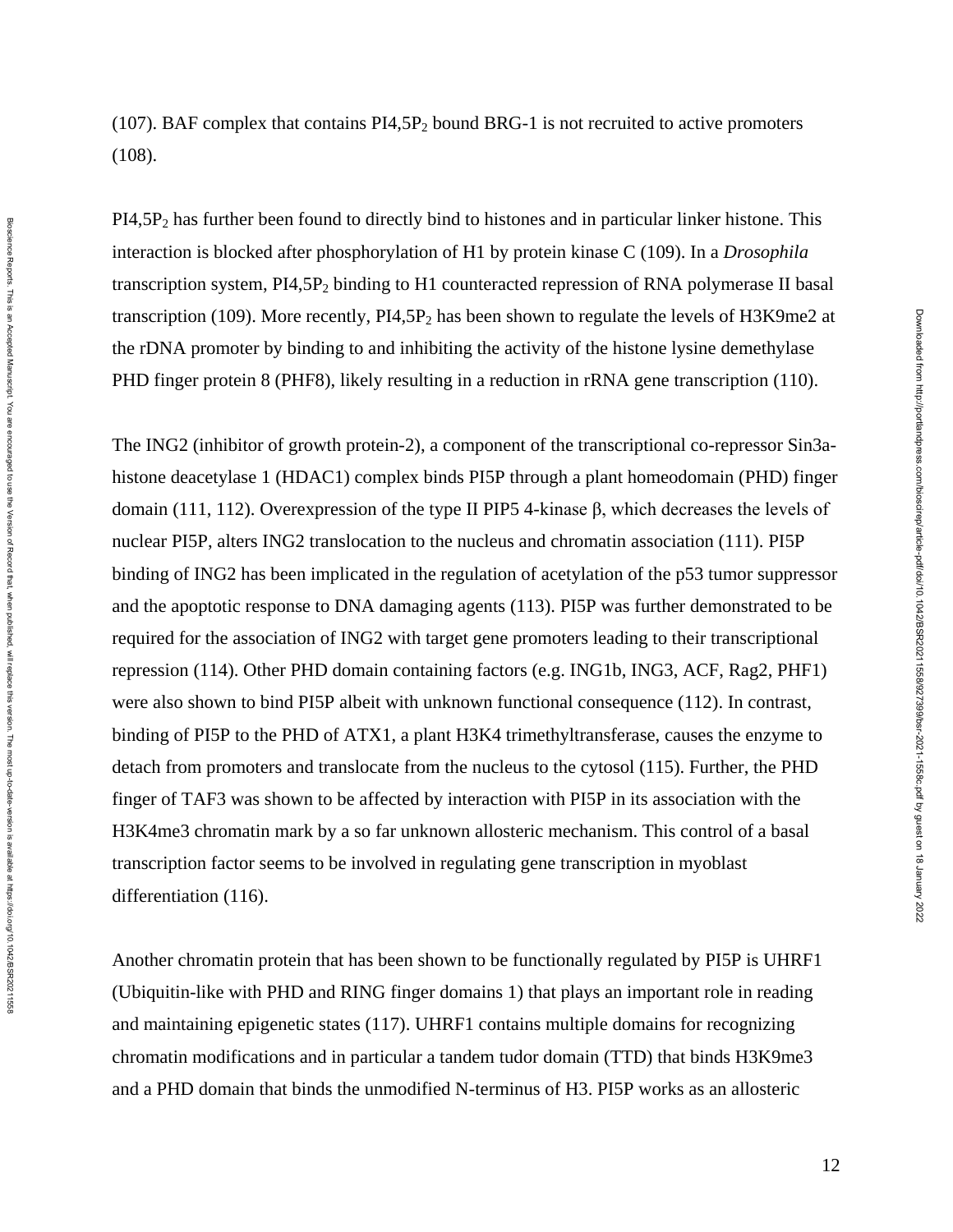regulator of UHRF1 chromatin interaction by inducing conformational rearrangement of the protein thereby establishing a synergistic binding function of the TTD and PHD domains (118, 119). The fact that multiple chromatin proteins with PHD domains that are known to bind methyl-lysines have been found to interact with and be regulated by PI5P raises the possibility of a more general crosstalk between such reader domains and the phosphoinositides. Such notion is supported by a binding screen conducted with 32 different PHD finger sequences that identified 17 of these as interactor of PI5P and other PIPs (116).

Further illustrating the diverse chromatin biology of nuclear PIPs is the association of nucleophosmin, a factor that besides other functions, serves as a histone chaperone, with  $PI3,4,5P_3$  that was linked to apoptosis (120). Accumulation of  $PI3,4,5P_3$  was also found at sites of DNA damage and required for local recruitment of the ATR kinase (121). The HDAC corepressor components SAP30 and SAP30L are negatively regulated in their association with DNA by different PIPs (122). Diverse transcription factors that work in dependence of histone modifying enzymes were shown to be functionally regulated in their chromatin recruitment by PI5P, PI3,5P<sub>2</sub>, PI4,5P<sub>2</sub> and/or PI3,4,5P<sub>3</sub> (123). Different biochemical screens have (besides other proteins) identified additional chromatin factors interacting with  $PI4,5P_2$  and PI5P albeit with so far unclear functional implications (116, 124).

#### *Sphingolipids*

Sphingolipids is a class of lipids containing a single fatty acid chain and amino alcohol group. An example of a nuclear sphingolipid that is involved in chromatin modification is sphingosine. Sphingosine-1-phosphate (S1P) has been found to regulate histone acetylation. Sphingosine kinase 2 (SphK2) which generates S1P, was found to be associated with histone H3 (125). SphK2 enhanced local histone H3 acetylation via the direct binding of S1P to histone deacetylases HDAC1 and HDAC2. S1P specifically binds to the active site of HDAC1 and HDAC2 and inhibits their enzymatic activities, thereby preventing the removal of acetyl groups from lysine residues within histone tails and leading to increased histone acetylation. Thus, HDACs are direct intracellular targets of S1P and link nuclear S1P to epigenetic regulation of gene expression (126). In fact, S1P treatment has been reported to ameliorate the cardiac hypertrophic response, which may be partly mediated by the suppression of HDAC2 activity.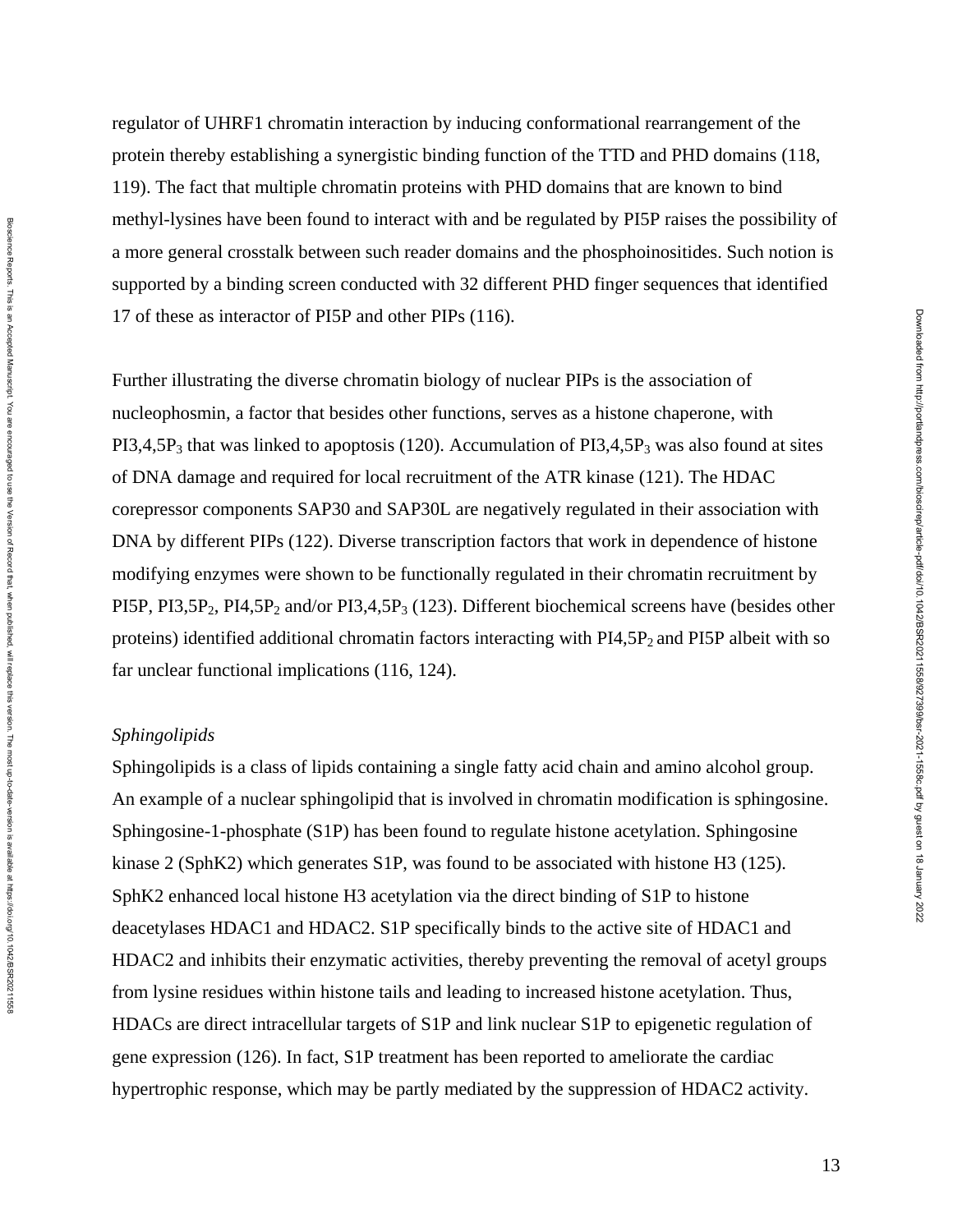Therefore, S1P may be considered a potential therapy for the treatment of heart diseases caused by cardiac hypertrophy (127).

#### *Palmitic acid*

Palmitic acid is a major saturated fatty acid of 16 carbons (C16:0). S-palmitoylation and Opalmitoylation describe the addition of palmitic acid to protein cysteine and serine residues, respectively (128). Thiol side chains of exposed cysteines can attack electrophilic species, including molecules with carboxylic acid substituents, such as palmitic acid (129). The resulting thioester bond is energetically labile, allowing for reversibility. All H3 variant proteins but CENP-A share a conserved cysteine residue (at position 110 for human H3) as a primary site for S-palmitoylation (130).

O-palmitoylation occurs at histone serine residues whereby the serine hydroxyl group forms an oxygen ester bond with palmitate, that is a more stable bond compared to the cysteine thioester (131). O-palmitoylation has been detected on H4 serine 47 but not the only other serine residue at position 1, suggesting a specific mode of modification (132). Indeed, acyl-CoA:lysophosphatidylcholine acyltransferase (Lpcat1) has been shown to colocalize with chromatin under specific conditions. Lpcat1 binds to histone H4 and catalyzes histone H4 palmitoylation at serine 47 (132). Mutation of H4S47 reduces H4 O-palmitoylation levels and is concomitant with substantially decreased RNA synthesis. While this suggests a role of H4 Opalmitoylation in transcriptional repression, a more direct connection to regulation of gene expression is yet to be found (132).

## *4-Oxo-2-nonenal*

Bioscience Reports. This is an Accepted Manuscript. You are encourged to use the Version of Record that, when published, will replace this version. The most up-to-date-version is available at https://doi.og/10.1042/BSR2021 Bloscience Reports. This is an Accepted Manuscript. You are encouraged to use the Version of Persion of Record that, when published, will replace this version. The most up-to-date-version is available at https://doi.07/10.

Lipids can be peroxidized to yield highly reactive, electrophilic α,β-unsaturated aldehydes, such as 4-oxo-2-nonenal (4-ONE) that are found to chemically modify a number of proteins and DNA (133). Lipid peroxidation can be described generally as a process under which oxidants, such as free radicals, attack lipids containing carbon-carbon double bonds. 4-ONE have been shown to form adducts on all core histones *in vitro*, attaching to lysine residues via ketoamide adduction or attaching to histidines residues via Michael addition. Under oxidative stress, the adduct on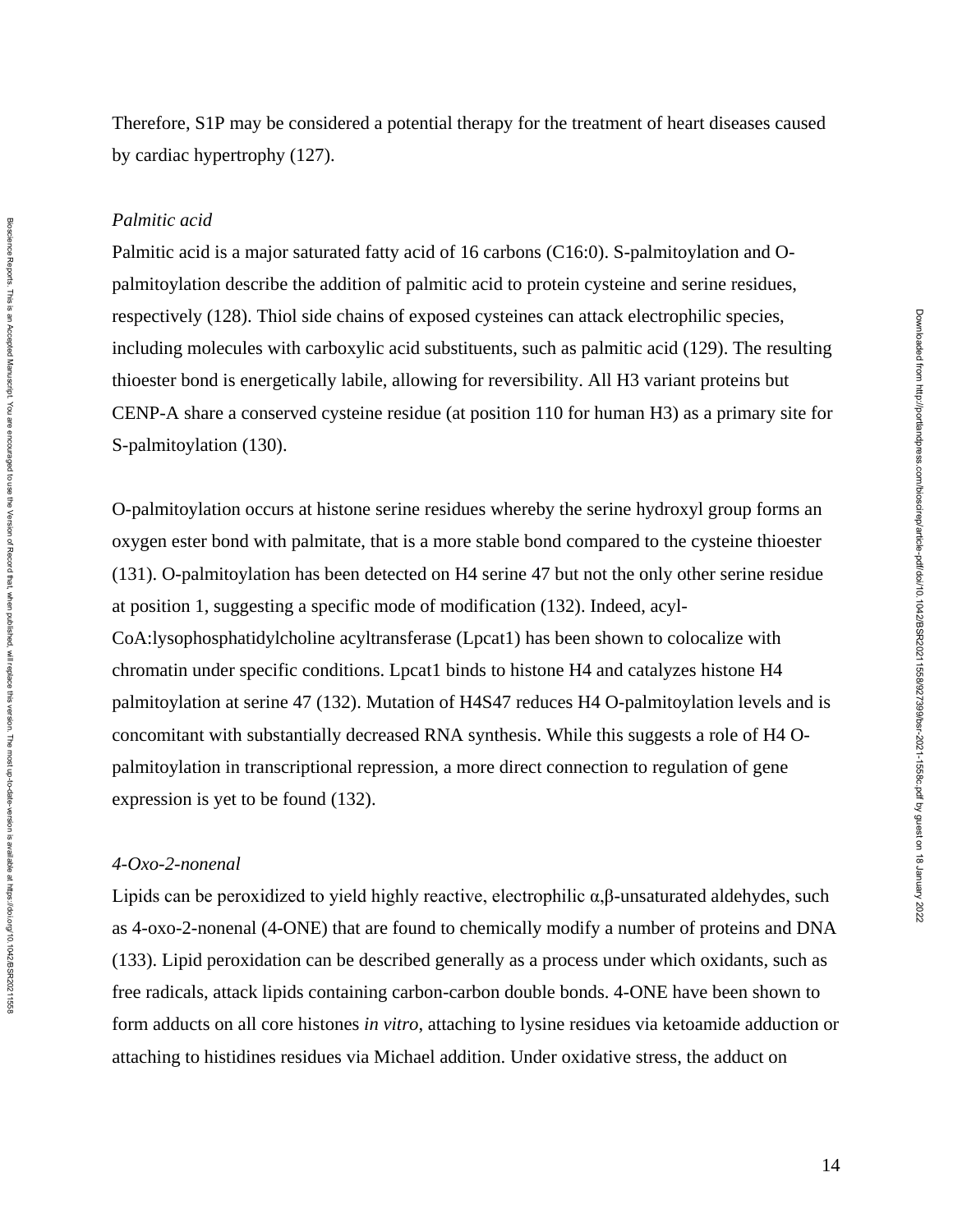histones disrupts the interaction with DNA, thereby preventing the assembly of nucleosomes (134).

Because the 4-ONyl modification is similar to fatty acyl groups, sirtuins and particular Sirt2 were suggested to hydrolyze histone 4-ONyl lysine adducts. This action mitigates the negative impact of this modification, namely the inhibition of nucleosome assembly, caused by oxidative stress (135).

# **Chromatin regulating metabolites originating from amino acids** *Glutarate*

Glutarate can be derived from the metabolism of the essential amino acids lysine and tryptophan. It can form reactive glutaryl- CoA, and become a donor for glutarylation of proteins (136). GCN5 (also referred to as KAT2A), which was originally described as a histone acetyltransferase, has been shown to mediate histone glutarylation (137, 138). At present, it is unclear whether GCN5 mediates all histone glutarylation, whether other enzymes for this modification exist or whether some sites are targets of non-enzymatic modification. So far twenty seven glutarylation sites on histone lysines in HeLa cells have been described (137). Glutarylated histones are enriched at transcriptional start sites and associated with permissive transcription. By introducing a negative charge, glutarylation is proposed to cause opening of chromatin similarly to other acylation modifications and to destabilize the H2A/H2B and H3/H4 interactions within the nucleosome *in vitro* (137). Since histone glutarylation is generally far less abundant than histone acetylation but appears to mediate similar effects, its independent chromatin signaling needs to be further investigated. Evidence for a physiological role separate from histone acetylation might come from the cellular study of a mimicking modification – H4K91 mutated to glutamic acid, bearing a negative charge like glutaryl itself. It was demonstrated that this substitution has an effect on cell proliferation and DNA damage response in yeast, as well as causing deregulation of a large set of genes (137). Sirt5 and/ or Sirt7 have been suggested to function as deglutarylation enzymes (136, 137).

## *Homocysteine thiolactone*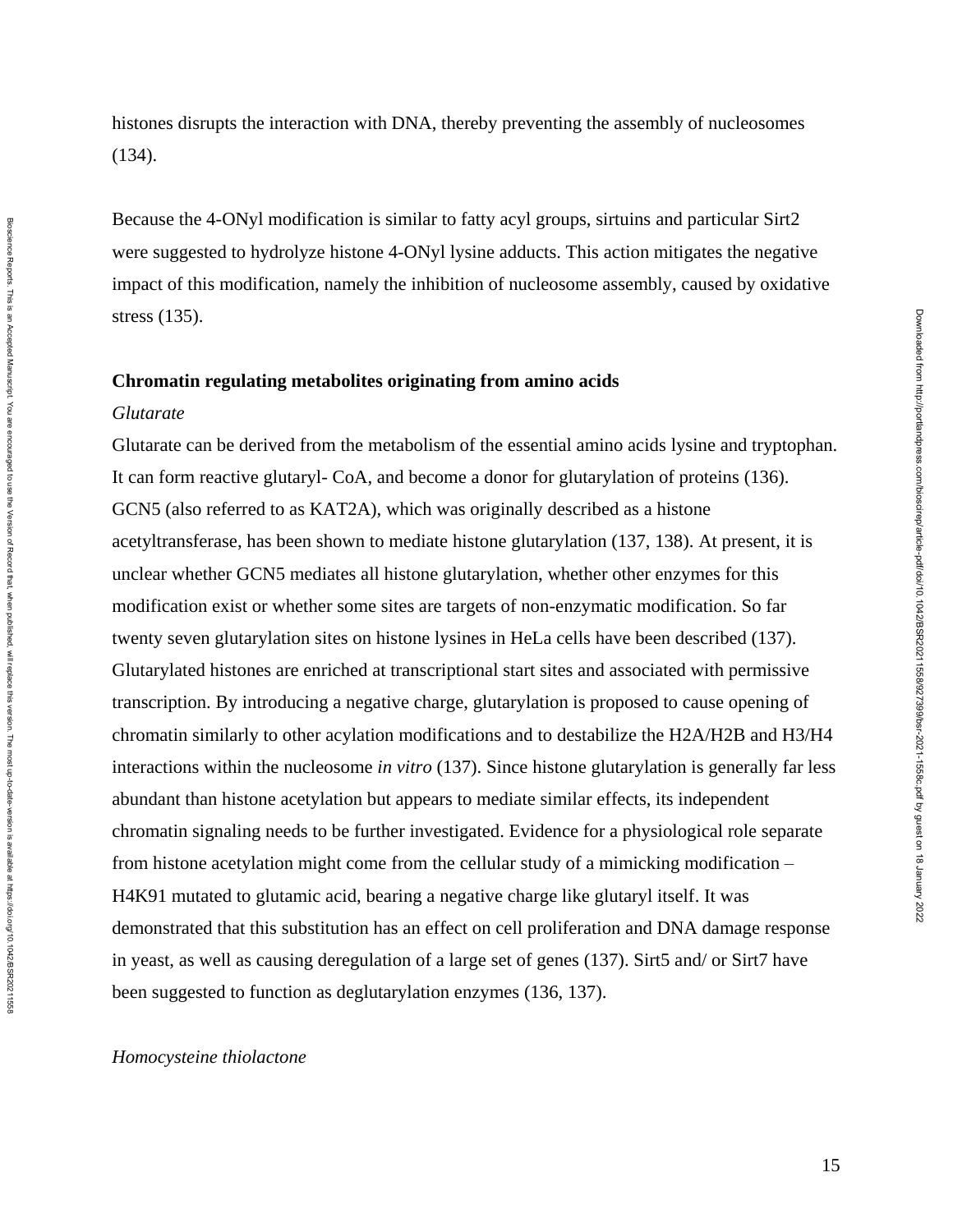Homocysteine is an intermediate metabolite in the cysteine and methionine metabolism. Sadenosylhomocysteine (SAH) is the reaction product of SAM after donating an activated methylgroup for methylation reactions. Homocysteine is not proteinogenic, however it can be recognized by methionyl-tRNA and transformed into a cyclic thioester homocysteine thiolactone (139). In one study, the expression level of genes involved in chromatin organization was altered upon treatment with homocysteine thiolactone (140), making a correlative link between this molecule and chromatin. One of the mechanisms for this link may be a direct histone modification, as homocysteine thiolactone reacts with histone lysines nonenzymatically forming a covalent bond (141). This modification is particularly interesting in metabolic disorders and hyperhomocysteinemia, as homocysteinylation is regulated by intracellular levels of its precursor. A total of 39 homocysteinylation sites on all of the four core histones were identified in human embryonic brain cells and a possible cross-talk with other lysine modifications, such as acetylation and methylation, has been suggested (141). H3K79Hcy is involved in fetal neuronal development via down-regulation of *Smarca4*, *Cecr2*, and *Dnmt3b,* genes that are playing critical roles in neural tube closure (142).

## *Glutathione*

Glutathione (GSH) is a tripeptide that consist of cysteine, glutamate and glycine. This molecule is mainly known as a redox agent and buffer that prevents damage to cellular components caused by reactive oxygen species. However, there are also links between GSH metabolism and chromatin function on different levels (143, 144). Biosynthesis of GSH competes for substrate with methionine metabolism and SAM/SAH balance, putting it in a relation to DNA and histone methylation processes (143). But GSH also has more direct roles in chromatin regulation, particularly it is a key molecule that aids rapid chromatin decondensation in sperm nuclei (145).

Most nuclear functions of GSH are associated with its free form (146), however GSH can be also covalently bound to the cysteine residues of H3 via disulfide linkage (143, 147). This attachment seems to happen nonenzymatically. *In vitro* studies showed that addition of glutathione destabilizes the nucleosome and leads to an open chromatin state, but the exact functional implications of this modification are not known. The spread of this modification increases during proliferation and decreases with age (143).

Bioscience Reports. This is an Accepted Manuscript. You are encourged to use the Version of Record that, when published, will replace this version. The most up-to-date-version is available at https://doi.org/10.1042/BSR202 Bloscience Reports. This is an Accepted Manuscript. You are encouraged to use the Version of Persion of Record that, when published, will replace this version. The most up-to-date-version is available at https://doi.07/10.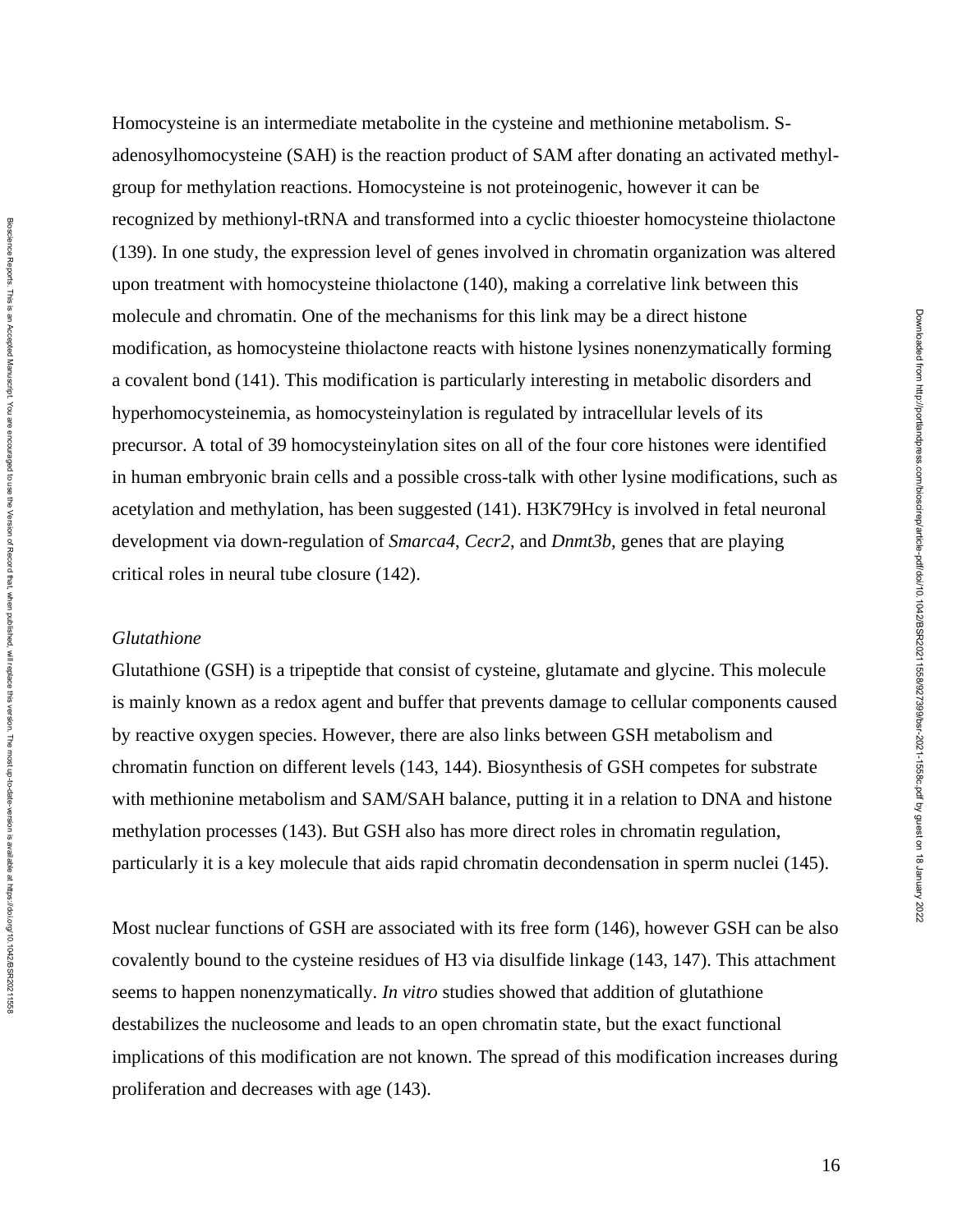#### *Monoamines (serotonin, dopamine)*

Dopamine is a product of the phenylalanine and tyrosine metabolism, whereas serotonin is derived from tryptophan. In addition to their well-known physiological roles as neurotransmitters and -modulators, monoamines have also been described in direct chromatin regulation. The extravesicular monoamines can be covalently attached to histones by the transglutaminase (Tgm2) enzyme. Serotonin was found on the H3Q5 residue (148), and this modification was also observed in conjunction with the activating mark H3K4me3. H3Q5 serotonylation has been generally correlated with a permissive transcription state and might function via facilitating binding of the TFIID basal transcription factor to H3K4me3. Histone serotonylation was found to be enriched at genes related to axon guidance and neuronal development (148).

Dopamine is another monoamine that can be used to modify histones, it is attached to H3Q5 by the same mechanism as serotonin (149). H3Q5 dopaminylation has been studied in a particular context of drug-abuse behavior and cocaine addiction. In the brain region involved in reward behavior changes where dopamine is synthesized, H3Q5 dopaminylation was reduced in samples derived from overdosed cocaine users. In a rat model, the modification is gradually reestablished after a prolonged time since the last cocaine administration. Artificially reducing H3Q5 dopaminylation in rats resulted in absence of drug-seeking behavior during withdrawal. The findings imply that this histone monoamine modification has a prolonged effect on cell physiology enacted via disrupting gene expression patterns (149).

# *Polyamines (spermine, spermidine)*

Polyamines are formed by enzymatic decarboxylation of the amino acids ornithine or arginine. The most common polyamines are spermidine, spermine and their biosynthetic precursor putrescine. Though the primary role of polyamines seems to be in RNA translation in the cytoplasm (150), they are also imported into the nucleus and involved in several processes, including chromatin conformation maintenance, DNA replication, and gene expression (151). There are several controversial observations (which might be explained by the differences in experimental systems) about a direct action of polyamines on chromatin components (for a detailed review see ref. 152). Some of the peculiar examples are induction of DNA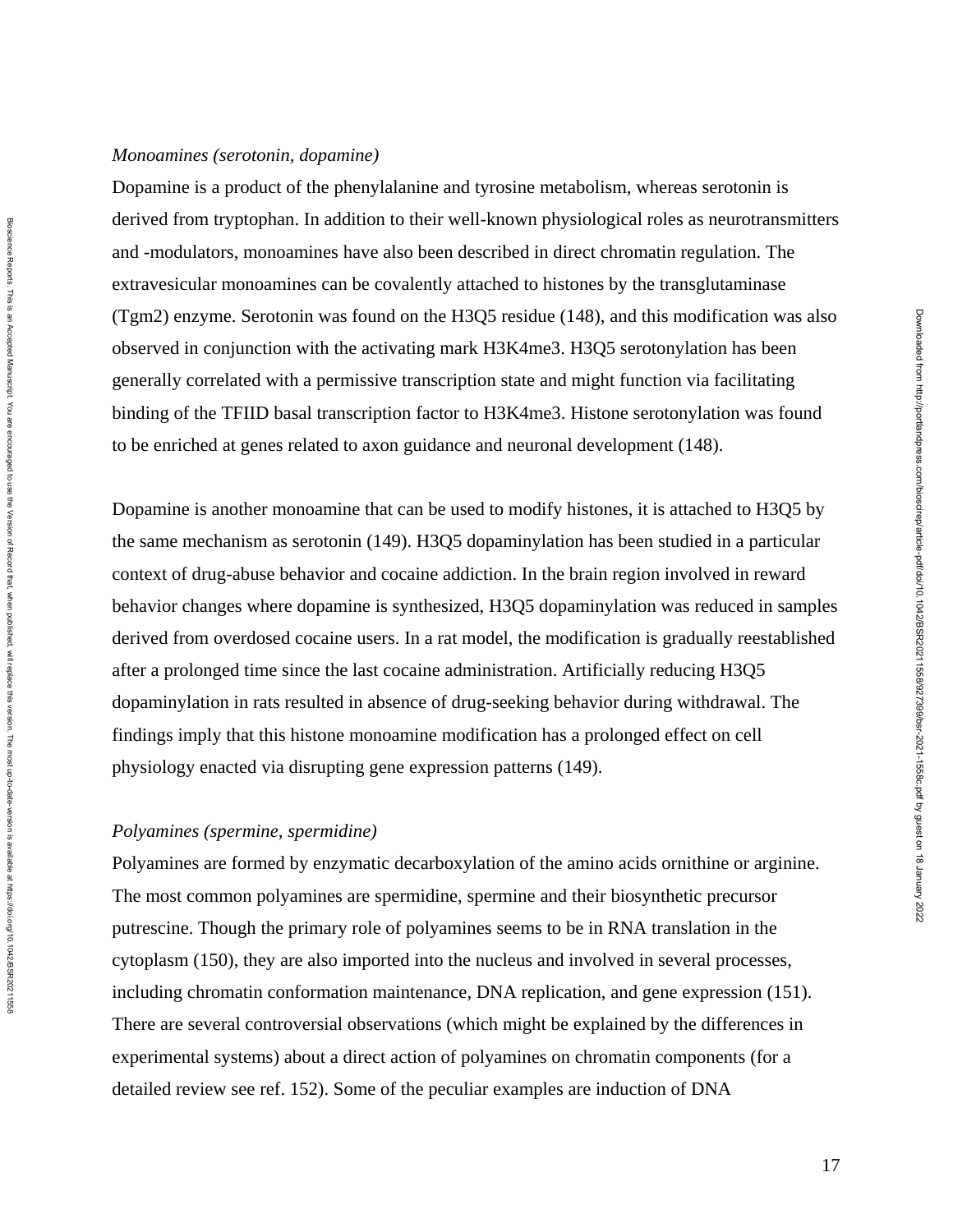conformational change from B-DNA to Z-DNA (153), *in vitro* chromatin condensation at the nucleosome level, and modulating of expression and activity of chromatin modifying enzymes (HAT, HDAC, LSD1) upon polyamines administration or depletion. Interestingly, polyamines are themselves subject to modification by acetylation. This regulates their chromatin association (154) and also crosstalk to histone acetylation (155). To this point, the findings are largely correlational and do not yet provide a detailed mechanistic insight into the nuclear functions of polyamines.

Despite the absence of a clear understanding of polyamines function on chromatin, polyaminebased anticancer drugs are being developed. Polyamine analogues, such as PAHAs (polyaminohydroxamic acids) and PABAs (polyaminobenzamides), demonstrated potent inhibition of HDACs, re-expression of p21 and significant inhibition of tumor growth (156).

# **Origin of metabolites regulating chromatin biology**

With the small size, the metabolites we have discussed can likely freely diffuse in and out of the nucleus though its pores. While this has been postulated to establish a connection between the cytoplasmic and nuclear state of a cell (157, 158), it is emerging that many enzymes controlling the concentration of metabolites regulating chromatin biology localize to the nucleus under specific cellular conditions or have specific isoforms that are constitutively found in the vicinity of chromatin (11, 159-161).

This phenomenon is now well documented for enzymes metabolizing the common and wellstudied substrates and cofactors of chromatin modification. For example, the acetyl-CoA synthesizing enzymes acyl-CoA synthetase short-chain family member 2 (ACSS2), ATP-citrate lyase (ACLY) and the pyruvate dehydrogenase complex (PDC) are all found nuclear besides their cytoplasmic or mitochondrial primary localization (159, 160). Similarly, methionine adenosyltransferase 2A (MAT2A) that converts methionine to SAM is found not only in the cytoplasm but also in the nucleus (162). Of relevance for the consideration of unconventional metabolites in chromatin regulation, different enzymes of carbohydrate metabolism including the glycolytic enzymes pyruvate kinase M2 (PKM2), 6-phosphofructo-2-kinase/fructose-2,6 bisphosphatase 4 (PFKFB4), fructose-1,6-bisphosphatase 1 (FBP1), glyceraldehyde-3-phosphate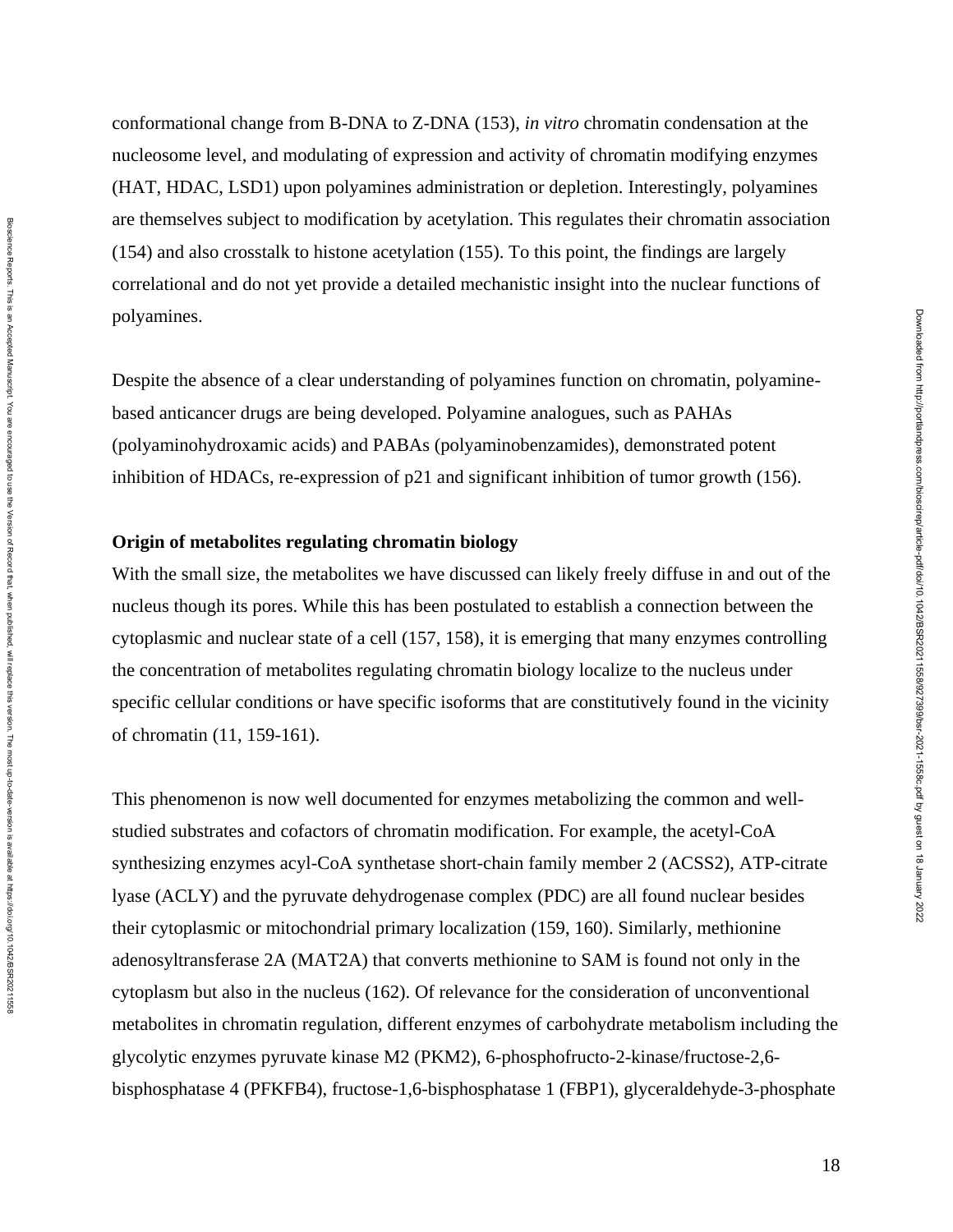dehydrogenase (GAPDH) and triose phosphate isomerase 1 (TPI1) were described with nuclear localization under specific conditions (11, 163). Further, several enzymes of the TCA cycle such as α- ketoglutarate dehydrogenase (α- KGDH) and fumarase (lactate dehydrogenase, LDH, (164)) have a nuclear appearance. Indeed, all mitochondrial enzymes executing the different steps of converting pyruvate to αKG were found to transiently operate in the nucleus of the developing zygote (165). The pathways of synthesis and salvage of  $NAD<sup>+</sup>$  are also compartmentalizing to the cell nucleus (166, 167), which seems particularly interesting in light that NAD<sup>+</sup> itself is consumed in poly-ADP-ribosylation or production of acetyl-ADP-ribose instead of changing its oxidation state as in cytoplasmic energy conversion. Also, several enzymes of inositolphosphate metabolisms such as phospholipase C and different inositol phosphate kinases are suggested to have a nuclear life based on screens conducted in yeast (168), and several of these seem to shuttle in and out of the nucleus (169).

For the chromatin regulating metabolites linked to lipids, it is interesting to notice that two main enzymes involved in lipid biosynthesis, acetyl-CoA carboxylase 1 (ACC1) that catalyzes the rate limiting step of lipid biosynthesis, the conversion of acetyl-CoA to malonyl-CoA and fatty acid synthase (FASN) have been described to show oscillations between cytoplasmic and nuclear localization (170). Very well documented are specific isoforms of different kinases and phosphatases that interconvert the different phosphoinositides and which are found exclusively in the cytoplasm or in the nucleus (171, 172). Other enzymes of PIP metabolism change their subcellular localization upon defined stimuli, which has been linked to dynamic changes of the nuclear PIP pool (123, 173, 174).

Besides a general nuclear presence, it is more and more emerging that different metabolic enzymes might be recruited to specific chromatin regions for example via interaction with transcription factors (175-180). This has been proposed to modulate the local metabolite concentration of genomic microdomains, thereby establishing local hubs of metabolite production and chromatin regulation (181). The recent discovery of phase separated systems in the cell nucleus that seem to establish localized hubs of concentrated enzymes and regulation further supports such idea (160).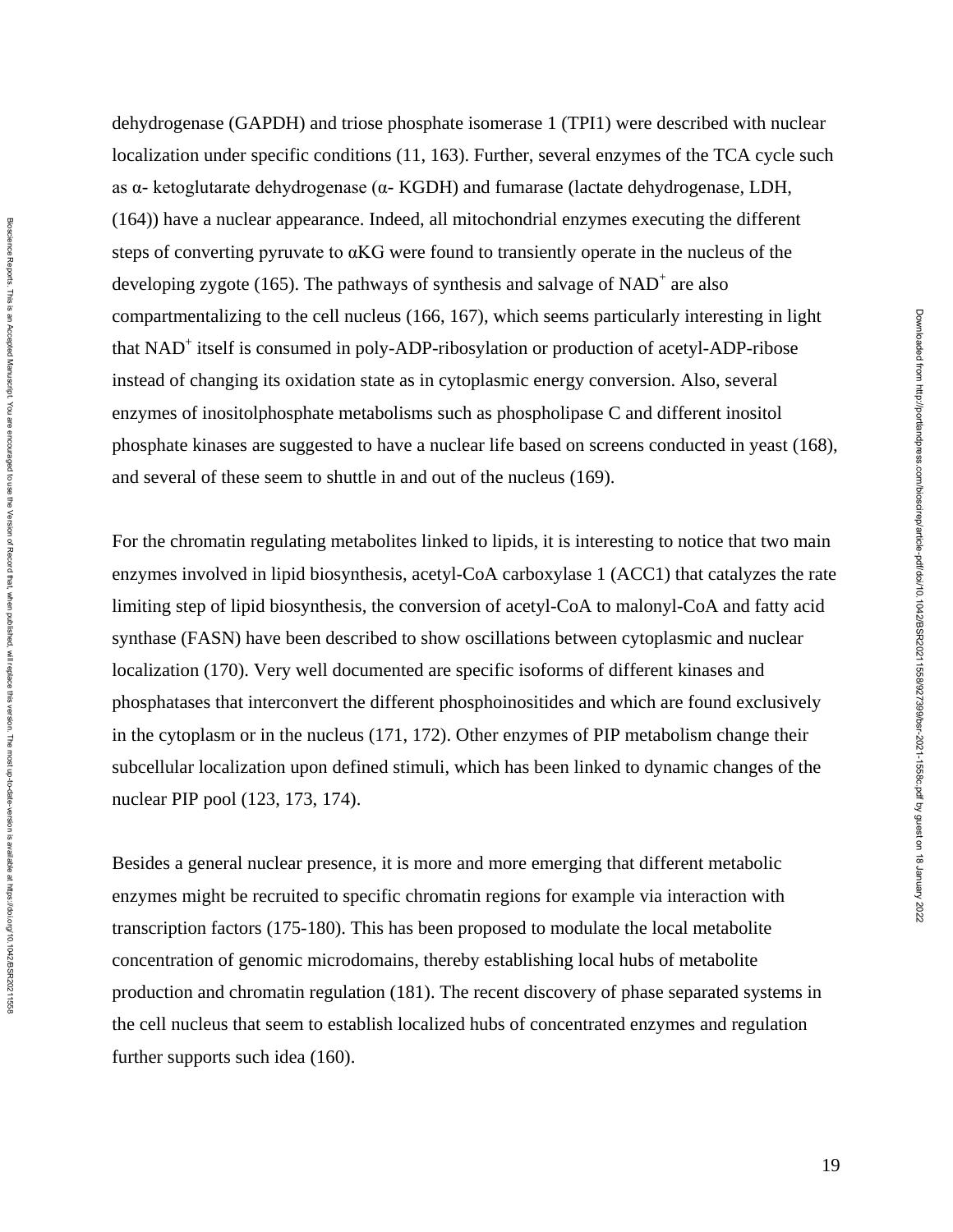## **Perspective**

Clear linkage between cellular state, metabolism, chromatin status and epigenetics has been established over the last years (182-185). While several central metabolites have been extensively studied in this context and in different model systems (4-13), we deduce from our discussion of less common metabolites and their effects on chromatin signaling that the full extent of this connection cannot yet be comprehended.

First, there is a plethora of options where metabolites that might affect chromatin could originate (see Figure 2). Besides primary and secondary metabolism, this includes molecules that are 'byproducts' of classical biosynthesis and degradation pathways. At present, there are, however, only limited experimental schemes that can identify and characterize metabolites with chromatin function. The most developed approach is the mass spectrometry characterization of covalent histone modifications (186-188). Not surprisingly, the majority of uncommon metabolites that we discussed here form non-enzymatic or enzymatic histone PTMs. Identifying metabolites with direct chromatin effects or modulating the biology of chromatin regulators (Figure 1), however, is far less straight forward. In many cases, the chromatin biology of metabolites in these categories was discovered by accident or serendipity. For example, the essential role of IP4 in activation of class I HDACs only became apparent after purification and crystallization of corepressor complexes isolated from mammalian cell lines (82). Identifying the chromatin functions of PIPs was based on educated guesses (111) and/ or cumbersome purification schemes derived from activity assays (118). We believe that many more metabolites with roles in chromatin biology will be discovered once systematic approaches for their identification and in different functional context become available.

Second, the interfaces metabolites can have with chromatin systems are plenty and there are multiple levels where these might exert chromatin regulatory function (see Figure 2). Our discussion of less common metabolites in chromatin biology revealed that examples for most of the (theoretical) options for molecular working modes do exist. In this context, it needs to be acknowledged that not all metabolites we looked at have been studied to the same degree (see Table 1). The fact that for different metabolites such as PAR, IP and PIP multiple modes and levels of chromatin regulatory function have been identified, makes us, nonetheless, hypothesize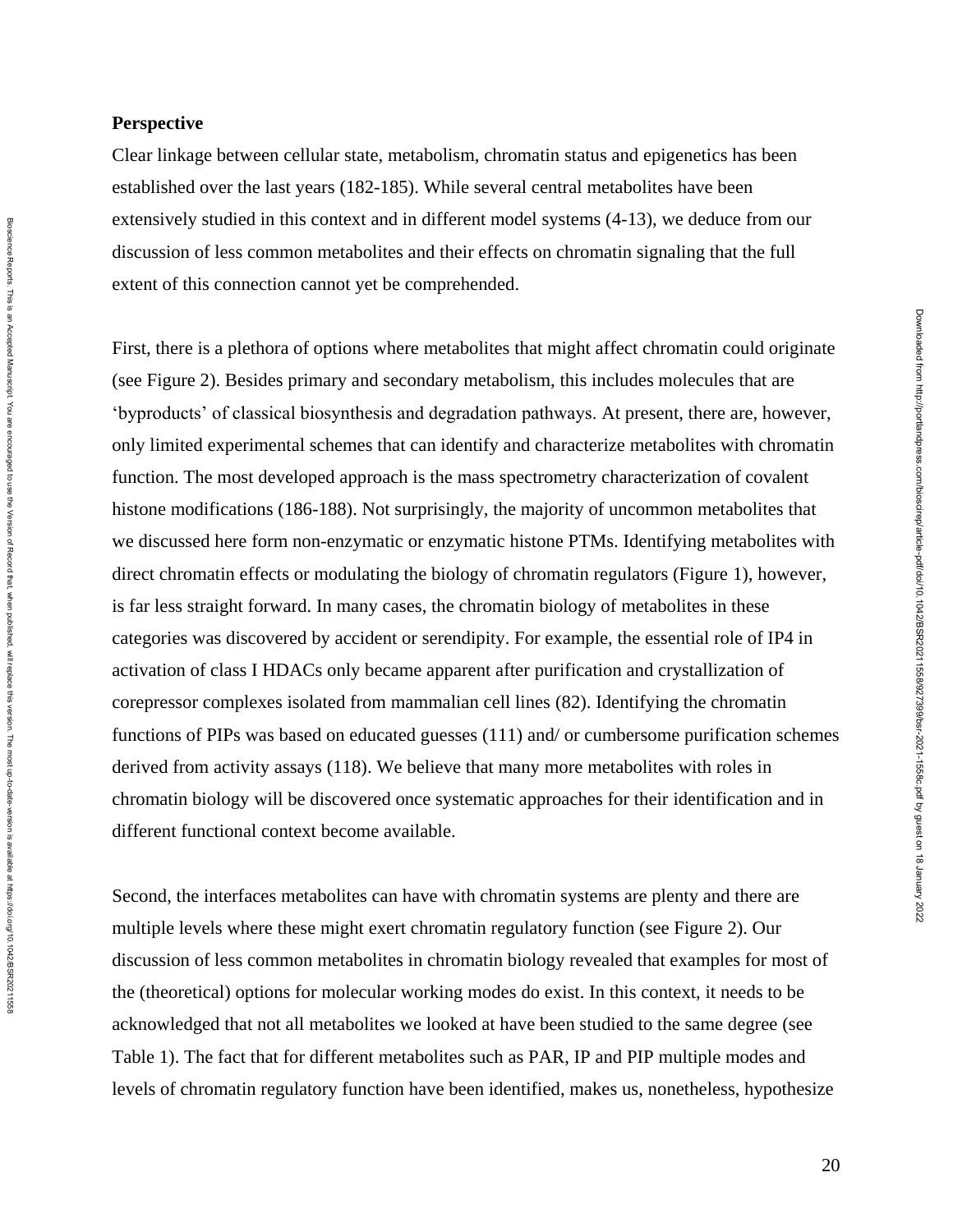that many more links between already known as well as still to be described chromatin metabolites await discovery. This will, however, require new and additional experimental procedures. At present, the functional characterization of chromatin metabolites is mostly driven by *in vitro* characterization of chromatin effects and modulation of binding or enzymatic activities. The *in cellulo* and *in vivo* analysis of the biology of chromatin metabolites requires approaches that enable the perturbation, control and quantification of cellular (better nuclear) levels of the molecules in question. Currently, this is limited to exogenous administration of metabolites or their precursors and/ or manipulation of the enzyme system controlling cellular metabolite levels. Both approaches are, however, fully indirect which makes drawing solid conclusions challenging.

Third, we project that different metabolites and their multiple modes of chromatin function will open future avenues for intervention with important pathways of genome regulation. On one hand, the levels of chromatin metabolites might be changed in different disease states. Determining and controlling their levels could provide interesting avenues for diagnosis and therapy. On the other hand, the regulatory mode metabolites exert on chromatin modifiers and in particular via allosteric regulation might enable novel approaches for specifically interfering with histone modifying enzymes, chromatin remodelers and histone modification binding proteins.

There are clearly many things to be discovered about the interplay of metabolites and chromatin and we are looking forward to new findings in this exciting research area in the near future.

# **Acknowledgement**

Bioscience Reports. This is an Accepted Manuscript. You are encourged to use the Version of Record that, when published, will replace this version. The most up-to-date-version is available at https://doi.org/10.1042/BSR202 Bloscience Reports. This is an Accepted Manuscript. You are encouraged to use the Version of Persion of Record that, when published, will replace this version. The most up-to-date-version is available at https://doi.07/10.

We thank Dr. Sarah Kreuz for suggestions and critical reading of the manuscript. Work in the laboratory of Wolfgang Fischle is funded by King Abdullah University of Science and Technology.

## **References**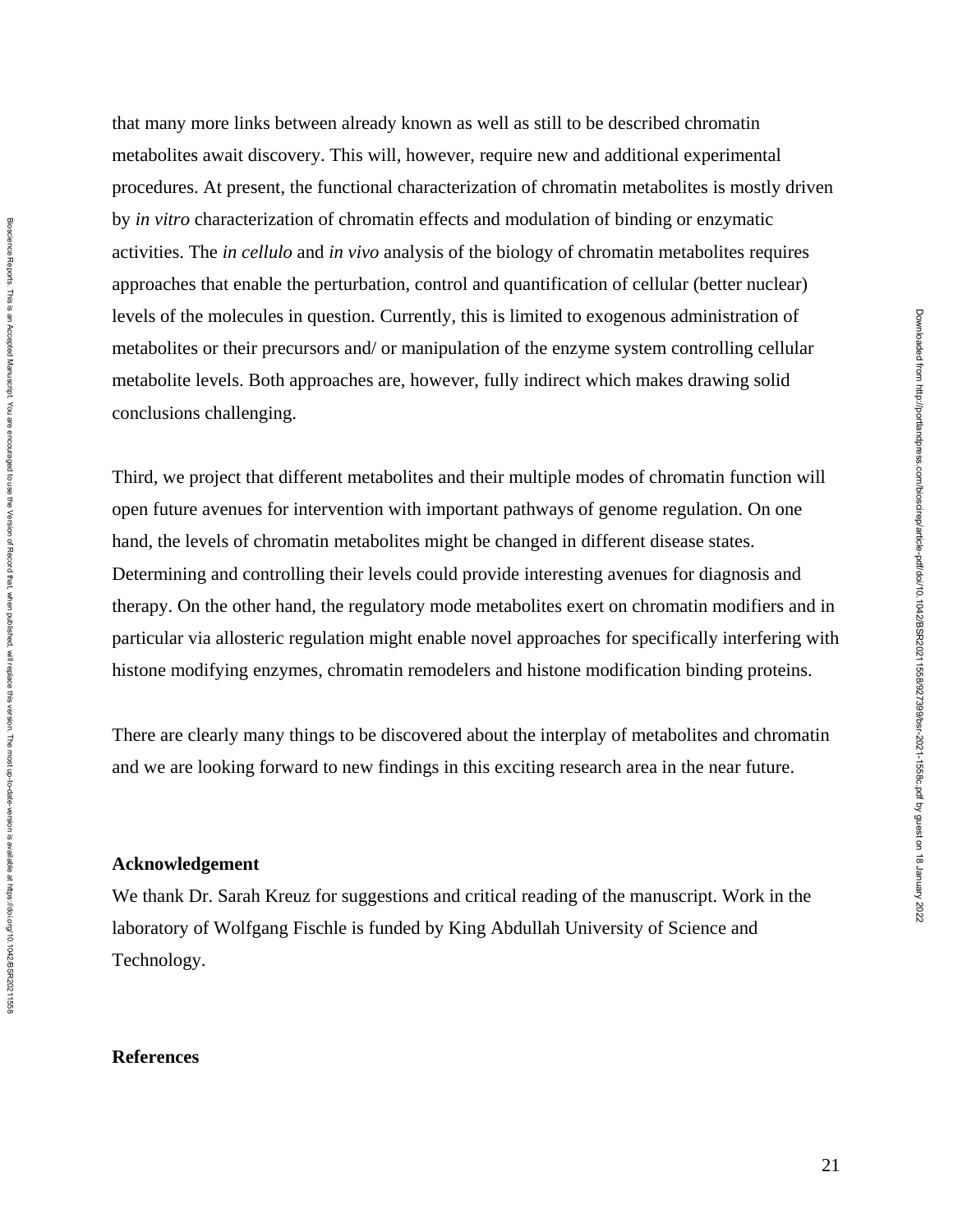- 1. Luger K, Mäder AW, Richmond RK, Sargent DF, Richmond TJ. Crystal structure of the nucleosome core particle at 2.8 A resolution. Nature. 1997;389(6648):251-60.
- 2. Chan JC, Maze I. Nothing Is yet set in (hi)stone: novel post -translational modifications regulating chromatin function. Trends Biochem Sci. 2020;45(10):829 -44.
- 3. Fischle W, Wang Y, Allis CD. Histone and chromatin cross -talk. Curr Opin Cell Biol. 2003;15(2):172 -83.
- 4. Dai Z, Ramesh V, Locasale JW. The evolving metabolic landscape of chromatin biology and epigenetics. Nat Rev Genet. 2020;21(12):737 -53.
- 5. Rabhi N, Hannou SA, Froguel P, Annicotte JS. Cofactors as Mmtabolic sensors driving cell adaptation in physiology and disease. Front Endocrinol. 2017;8:304.
- 6. Berger SL, Sassone -Corsi P. Metabolic signaling to chromatin. Cold Spring Harb Perspect Biol. 2016;8(11).
- 7. Gao T, Diaz -Hirashi Z, Verdeguer F. Metabolic signaling into chromatin modifications in the regulation of gene expression. Int J Mol Sci. 2018;19(12).
- 8. Janke R, Dodson AE, Rine J. Metabolism and epigenetics. Annu Rev Cell Dev Biol. 2015;31:473 -96.
- 9. Wong CC, Qian Y, Yu J. Interplay between epigenetics and metabolism in oncogenesis: mechanisms and therapeutic approaches. Oncogene. 2017;36(24):3359 -74.
- 10. Diehl KL, Muir TW. Chromatin as a key consumer in the metabolite economy. Nat Chem Biol. 2020;16(6):620 -9.
- 11. Li X, Egervari G, Wang Y, Berger SL, Lu Z. Regulation of chromatin and gene expression by metabolic enzymes and metabolites. Nat Rev Mol Cell Biol. 2018;19(9):563 -78.
- 12. Boon R, Silveira GG, Mostoslavsky R. Nuclear metabolism and the regulation of the epigenome. Nat Metab. 2020;2(11):1190 -203.

version. The most up-to-date-version is available at https://doi.org/10.1042/BSR20211558

- 13. Sabari BR, Zhang D, Allis CD, Zhao Y. Metabolic regulation of gene expression through histone acylations. Nat Rev Mol Cell Biol. 2017;18(2):90 -101.
- 14. Zheng Q, Maksimovic I, Upad A, David Y. Non -enzymatic covalent modifications: a new link between metabolism and epigenetics. Protein Cell. 2020;11(6):401 -16.
- 15. Magistretti PJ, Allaman I. Lactate in the brain: from metabolic end -product to signalling molecule. Nat Rev Neurosci. 2018;19(4):235 -49.
- 16. Latham T, Mackay L, Sproul D, Karim M, Culley J, Harrison DJ, et al. Lactate, a product of glycolytic metabolism, inhibits histone deacetylase activity and promotes changes in gene expression. Nucleic Acids Res. 2012;40(11):4794 -803.
- 17. Zhang Z, Tan M, Xie Z, Dai L, Chen Y, Zhao Y. Identification of lysine succinylation as a new post -translational modification. Nat Chem Biol. 2011;7(1):58 -63.
- 18. Yu J, Chai P, Xie M, Ge S, Ruan J, Fan X, et al. Histone lactylation drives oncogenesis by facilitating m6A reader protein YTHDF2 expression in ocular melanoma. Genome Biol. 2021;22(1):85.
- 19. Cui H, Xie N, Banerjee S, Ge J, Jiang D, Dey T, et al. Lung myofibroblasts promote macrophage profibrotic activity through lactate -induced histone lactylation. Am J Respir Cell Mol. 2021;64(1):115 -25.
- 20. Li L, Chen K, Wang T, Wu Y, Xing G, Chen M, et al. Glis1 facilitates induction of pluripotency via an epigenome–metabolome–epigenome signalling cascade. Nat Metab. 2020;2(9):882 -92.
- 21. Carey BW, Finley LWS, Cross JR, Allis CD, Thompson CB. Intracellular α -ketoglutarate maintains the pluripotency of embryonic stem cells. Nature. 2015;518(7539):413 -6.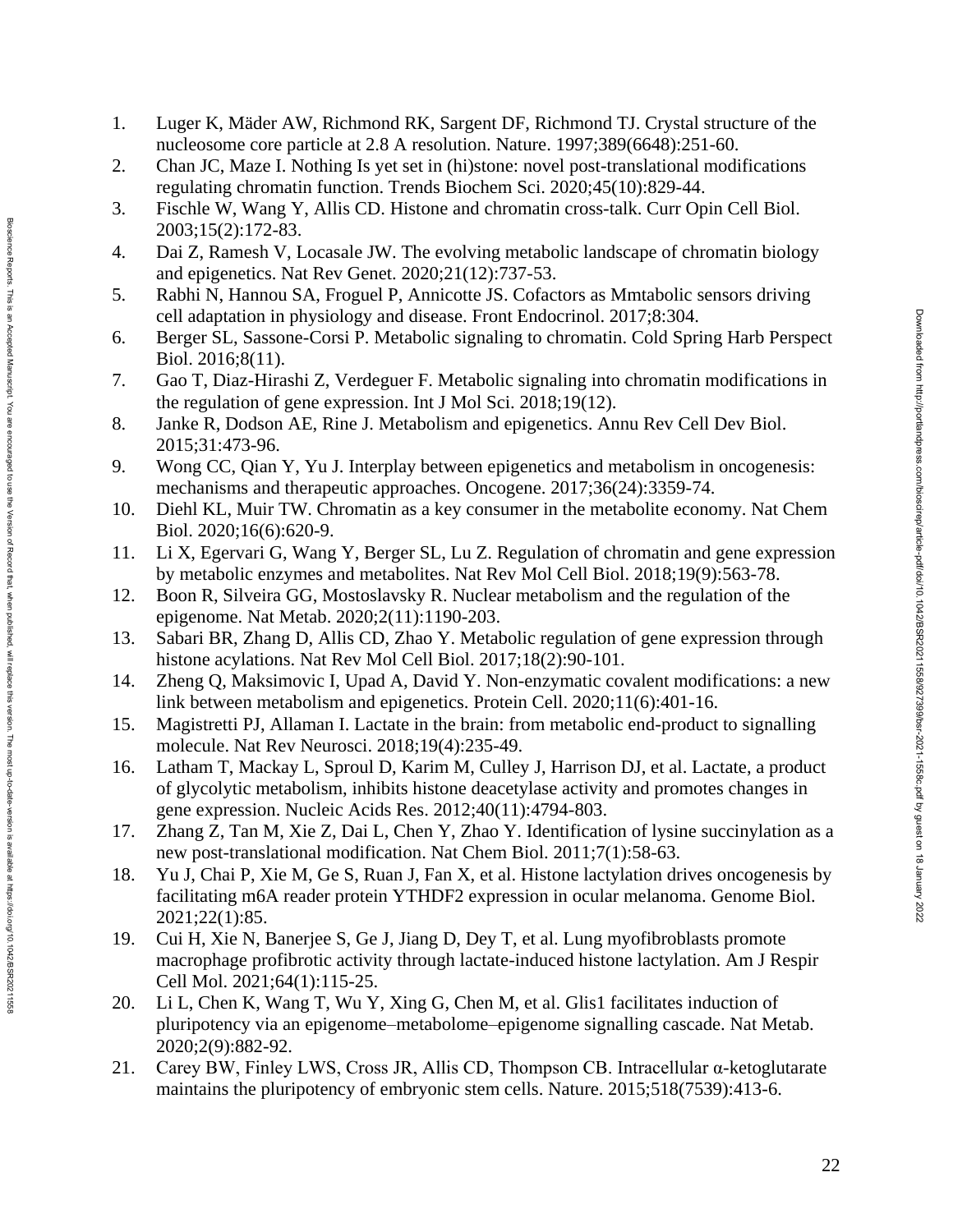- 22. Bénit P, Letouzé E, Rak M, Aubry L, Burnichon N, Favier J, et al. Unsuspected task for an old team: Succinate, fumarate and other Krebs cycle acids in metabolic remodeling. Biochim Biophys Acta Bioenerg. 2014;1837(8):1330 -7.
- 23. Lin H, Su X, He B. Protein lysine acylation and cysteine succination by intermediates of energy metabolism. ACS Chem Biol. 2012;7(6):947-60.
- 24. Wagner GR, Bhatt DP, O'Connell TM, Thompson JWl, Dubois LG, Backos DS, et al. A class of reactive acyl -CoA species reveals the non -enzymatic origins of protein acylation. Cell Metab. 2017;25(4):823 -37.e8.
- 25. Zhang D, Tang Z, Huang H, Zhou G, Cui C, Weng Y, et al. Metabolic regulation of gene expression by histone lactylation. Nature. 2019;574(7779):575 -80.
- 26. Park J, Chen Y, Tishkoff DX, Peng C, Tan M, Dai L, et al. SIRT5-mediated lysine desuccinylation impacts diverse metabolic pathways. Mol Cell. 2013;50(6):919 -30.
- 27. Vogelauer M, Krall AS, McBrian MA, Li J -Y, Kurdistani SK. Stimulation of histone deacetylase activity by metabolites of intermediary metabolism. J Biol Chem. 2012;287(38):32006 -16.
- 28. Xie Z, Dai J, Dai L, Tan M, Cheng Z, Wu Y, et al. Lysine succinylation and lysine malonylation in histones. Molecular & cellular proteomics : MCP. 2012;11(5):100 -7.
- 29. Saatchi F, Kirchmaier AL. Tolerance of DNA replication stress is promoted by fumarate through modulation of histone demethylation and enhancement of replicative intermediate processing in Saccharomyces cerevisiae. Genetics. 2019;212(3):631 -54.
- 30. Blatnik M, Thorpe SR, Baynes JW. Succination of proteins by fumarate. Ann N Y Acad Sci. 2008;1126(1):272-5.
- 31. Zheng Q, Omans ND, Leicher R, Osunsade A, Agustinus AS, Finkin -Groner E, et al. Reversible histone glycation is associated with disease -related changes in chromatin architecture. Nat Commun. 2019;10(1):1289.

Biosdence Reports. This is an Accepted Manuscript. You are encompated when the propertional manuscript is an accept on the version of the manuscript of the version of the version is when the version. The most up-to-date-ve Bloscience Reports. This is an Accepted Manuscript. You are encouraged to use the Version of Persion of Record that, when published, will replace this version. The most up-to-date-version is available at https://doi.07/10.

- 32. Galligan JJ, Wepy JA, Streeter MD, Kingsley PJ, Mitchener MM, Wauchope OR, et al. Methylglyoxal -derived posttranslational arginine modifications are abundant histone marks. Proc Natl Acad Sci U S A. 2018;115(37):9228 -33.
- 33. Ashraf JM, Ahmad S, Rabbani G, Hasan Q, Jan AT, Lee EJ, et al. 3 -Deoxyglucosone: a potential glycating agent accountable for structural alteration in H3 histone protein through generation of different AGEs. PLoS ONE. 2015;10(2):e0116804.
- 34. Ashraf JM, Abdullah SMS, Ahmad S, Fatma S, Baig MH, Iqbal J, et al. Prevalence of autoantibodies against 3 -DG -glycated H2A protein in type 2 diabetes. Biochem (Mosc). 2017;82(5):579 -86.
- 35. Hassa PO, Haenni SS, Elser M, Hottiger MO. Nuclear ADP -ribosylation reactions in mammalian cells: where are we today and where are we going? Microbiol Mol Biol Rev. 2006;70(3):789 -829.
- 36. Tong L, Denu JM. Function and metabolism of sirtuin metabolite O -acetyl -ADP -ribose. Biochim Biophys Acta Proteins Proteom. 2010;1804(8):1617 -25.
- 37. Tong L, Lee S, Denu JM. Hydrolase regulates NAD+ metabolites and modulates cellular redox. J Biol Chem. 2009;284(17):11256 -66.
- 38. Wang S -H, Lee S -P, Tung S Y, Tsai S -P, Tsai H -C, Shen H -H, et al. Stabilization of Sir3 interactions by an epigenetic metabolic small molecule, O -acetyl -ADP -ribose, on yeast SIR -nucleosome silent heterochromatin. Arch Biochem Biophys. 2019;671:167 -74.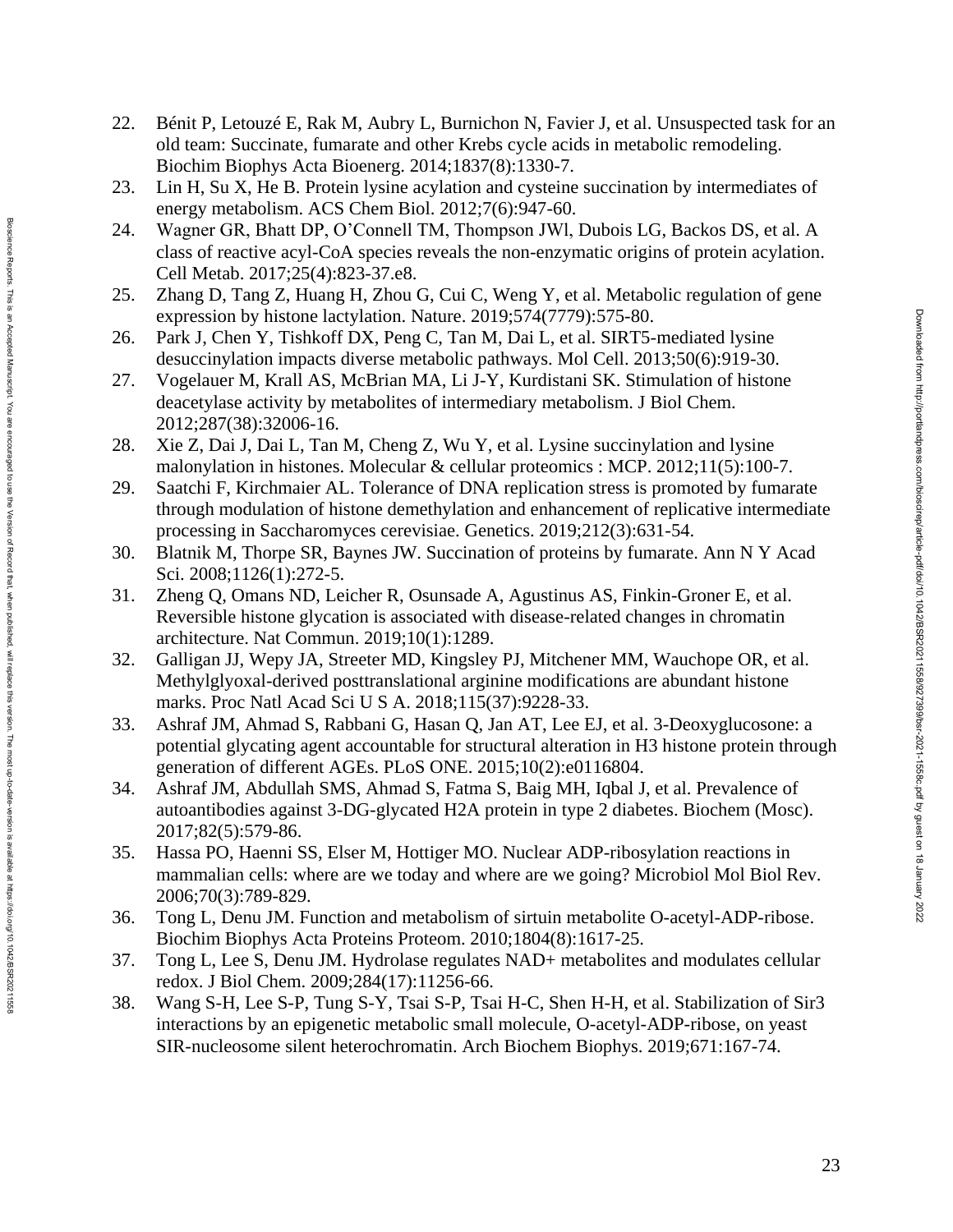- 39. Tung S-Y, Wang S-H, Lee S-P, Tsai S-P, Shen H-H, Chen F-J, et al. Modulations of SIRnucleosome interactions of reconstructed yeast silent pre -heterochromatin by O -acetyl - ADP -ribose and magnesium. Mol Biol Cell. 2017;28(3):381 -6.
- 40. Tung S -Y, Hong J -Y, Walz T, Moazed D, Liou G -G. Chromatin affinity -precipitation using a small metabolic molecule: its application to analysis of O -acetyl -ADP -ribose. Cell Mol Life Sci. 2012;69(4):641 -50.
- 41. Vaquero A, Scher M, Lee D, Erdjument -Bromage H, Tempst P, Reinberg D. Human SirT1 interacts with histone H1 and promotes formation of facultative heterochromatin. Mol Cell. 2004;16(1):93 -105.
- 42. Kustatscher G, Hothorn M, Pugieux C, Scheffzek K, Ladurner AG. Splicing regulates NAD metabolite binding to histone macroH2A. Nat Struct Mol Biol. 2005;12(7):624 -5.
- 43. Timinszky G, Till S, Hassa PO, Hothorn M, Kustatscher G, Nijmeijer B, et al. A macrodomain -containing histone rearranges chromatin upon sensing PARP1 activation. Nat Struct Mol Biol. 2009;16(9):923 -9.
- 44. Novikov L, Park JW, Chen H, Klerman H, Jalloh AS, Gamble MJ. QKI -mediated alternative splicing of the histone variant macroH2A1 regulates cancer cell proliferation. Mol Cell Biol. 2011;31(20):4244 -55.
- 45. Till S, Ladurner AG. Sensing NAD metabolites through macro domains. Front Biosci. 2009;14:3246 -58.
- 46. Ouararhni K, Hadj -Slimane R, Ait -Si -Ali S, Robin P, Mietton F, Harel -Bellan A, et al. The histone variant mH2A1.1 interferes with transcription by down-regulating PARP-1 enzymatic activity. Genes Dev. 2006;20(23):3324 -36.
- 47. Borra MT, O'Neill FJ, Jackson MD, Marshall B, Verdin E, Foltz KR, et al. Conserved enzymatic production and biological effect of O -acetyl -ADP -ribose by silent information regulator 2 -like NAD+ -dependent deacetylases. J Biol Chem. 2002;277(15):12632 -41.

Biosdence Reports. This is an Accepted Manuscript. You are encourated to use the Version of Record that, when published, will replace this version. The most up-to-date-version is available at https://doi.org/10.1042/BSR20 Bloscience Reports. This is an Accepted Manuscript. You are encouraged to use the Version of Persion of Record that, when published, will replace this version. The most up-to-date-version is available at https://doi.07/10.

- 48. Karlberg T, Langelier M -F, Pascal JM, Schüler H. Structural biology of the writers, readers, and erasers in mono - and poly(ADP -ribose) mediated signaling. Mol Aspects Med. 2013;34(6):1088-108.
- 49. Comstock LR, Denu JM. Synthesis and biochemical evaluation of O -acetyl -ADP -ribose and N -acetyl analogs. Org Biomol Chem. 2007;5(19):3087.
- 50. Dvorakova M, Nencka R, Dejmek M, Zbornikova E, Brezinova A, Pribylova M, et al. Synthesis of alkylcarbonate analogs of O -acetyl -ADP -ribose. Org Biomol Chem. 2013;11(34):5702.
- 51. Rack JGM, Liu Q, Zorzini V, Voorneveld J, Ariza A, Honarmand Ebrahimi K, et al. Mechanistic insights into the three steps of poly(ADP -ribosylation) reversal. Nat Commun. 2021;12(1):4581.
- 52. Hottiger MO, Hassa PO, Luscher B, Schuler H, Koch -Nolte F. Toward a unified nomenclature for mammalian ADP -ribosyltransferases. Trends Biochem Sci. 2010;35(4):208 -19.
- 53. Gibson BA, Kraus WL. New insights into the molecular and cellular functions of poly(ADP -ribose) and PARPs. Nat Rev Mol Cell Biol. 2012;13(7):411 -24.
- 54. Miwa M, Kanai M, Kondo T, Hoshino H, Ishihara K, Sugimura T. Inhibitors of poly(ADP ribose) polymerase enhance unscheduled DNA synthesis in human peripheral lymphocytes. Biochem Biophys Res Commun. 1981;100(1):463 -70.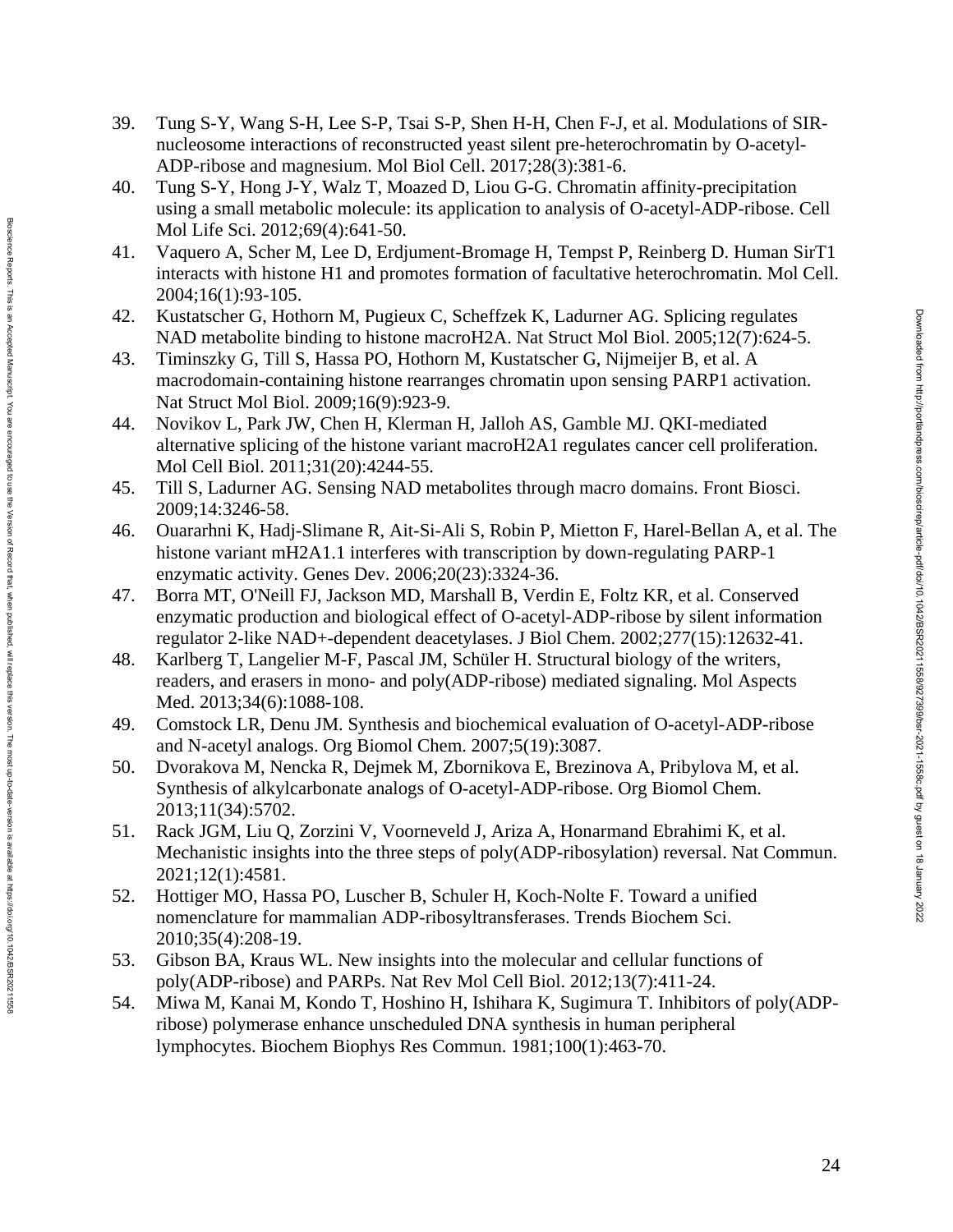- 55. Duan Y, Du A, Gu J, Duan G, Wang C, Gui X, et al. PARylation regulates stress granule dynamics, phase separation, and neurotoxicity of disease -related RNA -binding proteins. Cell Res. 2019;29(3):233 -47.
- 56. Engbrecht M, Mangerich A. The nucleolus and PARP1 in cancer biology. Cancers. 2020;12(7).
- 57. Compton DA. Mitosis: PARty time in the spindle. Curr Biol. 2005;15(5):R178 -9.
- 58. Ahel D, Horejsi Z, Wiechens N, Polo SE, Garcia-Wilson E, Ahel I, et al. Poly(ADPribose) -dependent regulation of DNA repair by the chromatin remodeling enzyme ALC1. Science. 2009;325(5945):1240-3.
- 59. Schreiber V, Dantzer F, Ame J -C, de Murcia G. Poly(ADP -ribose): novel functions for an old molecule. Nat Rev Mol Cell Biol. 2006;7(7):517 -28.
- 60. Gottschalk AJ, Timinszky G, Kong SE, Jin J, Cai Y, Swanson SK, et al. Poly(ADP ribosyl)ation directs recruitment and activation of an ATP -dependent chromatin remodeler. Proc Natl Acad Sci U S A. 2009;106(33):13770 -4.
- 61. Malanga M, Althaus FR. The role of poly(ADP -ribose) in the DNA damage signaling network. Biochem Cell Biol. 2005;83(3):354 -64.
- 62. Lehmann LC, Hewitt G, Aibara S, Leitner A, Marklund E, Maslen SL, et al. Mechanistic insights into autoinhibition of the oncogenic chromatin remodeler ALC1. Mol Cell. 2017;68(5):847 -59.e7.
- 63. Singh HR, Nardozza AP, Möller IR, Knobloch G, Kistemaker HAV, Hassler M, et al. A poly -ADP -ribose trigger releases the auto -inhibition of a chromatin remodeling oncogene. Mol Cell. 2017;68(5):860 -71.e7.
- 64. Lehmann LC, Bacic L, Hewitt G, Brackmann K, Sabantsev A, Gaullier G, et al. Mechanistic insights into regulation of the ALC1 remodeler by the nucleosome acidic patch. Cell Rep. 2020;33(12):108529.

Biosdence Reports. This is an Accepted Manuscript. You are encourated to use the Version of Record that, when published, will replace this version. The most up-to-date-version is available at https://doi.org/10.1042/BSR20 Bloscience Reports. This is an Accepted Manuscript. You are encouraged to use the Version of Persion of Record that, when published, will replace this version. The most up-to-date-version is available at https://doi.07/10.

- 65. Wang Y, Wang Y, Wang N, You L, Long F, Shao C, et al. Poly(ADP‑ribose) polymerase 1/2 inhibitors decrease the ubiquitination of ALC1 mediated by CHFR in breast cancer. Oncol Rep. 2019.
- 66. Heale JT, Ball AR, Schmiesing JA, Kim J -S, Kong X, Zhou S, et al. Condensin I interacts with the PARP-1-XRCC1 complex and functions in DNA single-strand break repair. Mol Cell. 2006;21(6):837 -48.
- 67. Tulin A, Spradling A. Chromatin loosening by poly(ADP) -ribose polymerase (PARP) at Drosophila puff loci. Science. 2003;299(5606):560 -2.
- 68. Fu W, Yao H, Bütepage M, Zhao Q, Lüscher B, Li J. The search for inhibitors of macrodomains for targeting the readers and erasers of mono -ADP -ribosylation. Drug Discov Today. 2021:S1359644621002397.
- 69. Thomas C, Ji Y, Lodhi N, Kotova E, Pinnola AD, Golovine K, et al. Non -NAD -like poly(ADP -ribose) polymerase -1 inhibitors effectively eliminate cancer in vivo. EBioMedicine. 2016;13:90 -8.
- 70. Yang X, Qian K. Protein O -GlcNAcylation: emerging mechanisms and functions. Nat Rev Mol Cell Biol. 2017;18(7):452 -65.
- 71. Sakabe K, Wang Z, Hart GW. β N -acetylglucosamine (O -GlcNAc) is part of the histone code. Proc Natl Acad Sci U S A. 2010;107(46):19915 -20.
- 72. Zhang S, Roche K, Nasheuer H-P, Lowndes NF. Modification of histones by sugar β-Nacetylglucosamine (GlcNAc) occurs on multiple residues, including histone H3 serine 10, and is cell cycle -regulated. J Biol Chem. 2011;286(43):37483 -95.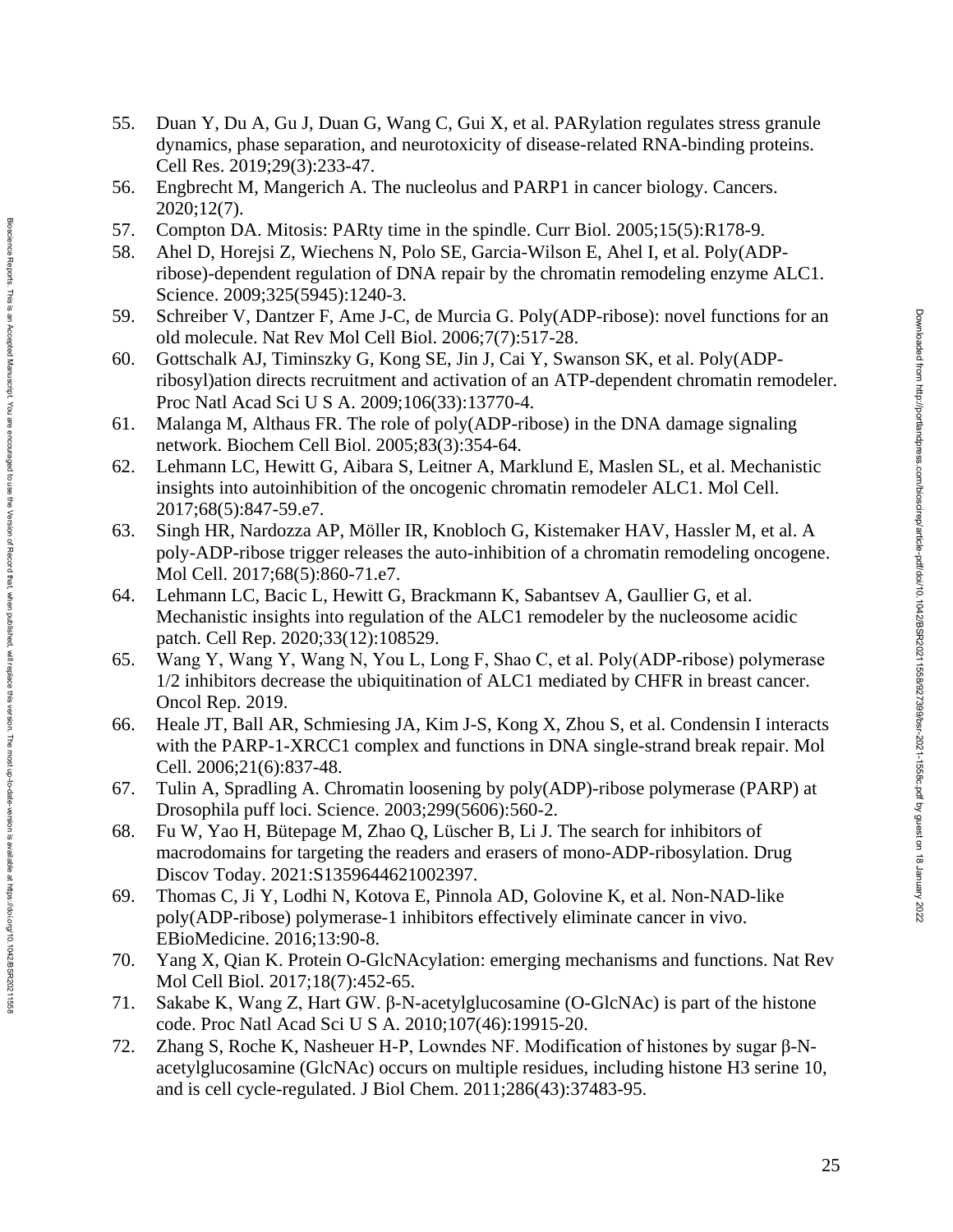- 73. Hanover JA, Krause MW, Love DC. Linking metabolism to epigenetics through O-GlcNAcylation. Nat Rev Mol Cell Biol. 2012;13(5):312 -21.
- 74. Hart GW, Slawson C, Ramirez-Correa G, Lagerlof O. Cross talk between O-GlcNAcylation and phosphorylation: roles in signaling, transcription, and chronic disease. Annu Rev Biochem. 2011;80(1):825 -58.
- 75. Wu D, Cai Y, Jin J. Potential coordination role between O -GlcNAcylation and epigenetics. Protein Cell. 2017;8(10):713 -23.
- 76. Kronlage M, Dewenter M, Grosso J, Fleming T, Oehl U, Lehmann LH, et al. O GlcNAcylation of histone deacetylase 4 protects the diabetic heart from failure. Circulation. 2019;140(7):580 -94.
- 77. Lo P -W, Shie J -J, Chen C -H, Wu C -Y, Hsu T -L, Wong C -H. O -GlcNAcylation regulates the stability and enzymatic activity of the histone methyltransferase EZH2. Proc Natl Acad Sci U S A. 2018;115(28):7302-7.
- 78. Lee J -Y, Kim Y, Park J, Kim S. Inositol polyphosphate multikinase signaling in the regulation of metabolism. Ann N Y Acad Sci. 2012;1271(1):68.
- 79. Lee B, Park SJ, Hong S, Kim K, Kim S. Inositol polyphosphate multikinase signaling: multifaceted functions in health and disease. Mol Cells. 2021;44(4):187 -94.
- 80. Shen X, Xiao H, Ranallo R, Wu W, Wu C. Modulation of ATP -dependent chromatin remodeling complexes by inositol polyphosphates. Science. 2003;299(5603):112 -4.
- 81. Steger DJ, Haswell ES, Miller AL, Wente SR, OòShea EK. Regulation of chromatin remodeling by inositol polyphosphates. Science. 2003;299(5603):114 -6.
- 82. Watson PJ, Fairall L, Santos GM, Schwabe JW. Structure of HDAC3 bound to co repressor and inositol tetraphosphate. Nature. 2012;481(7381):335 -40.

version. The most up-to-date-version is available at https://doi.org/10.1042/BSR20211558

- 83. Millard CJ, Watson PJ, Celardo I, Gordiyenko Y, Cowley SM, Robinson CV, et al. Class I HDACs share a common mechanism of regulation by inositol phosphates. Mol Cell. 2013;51(1):57 -67.
- 84. Millard CJ, Watson PJ, Fairall L, Schwabe JW. An evolving understanding of nuclear receptor coregulator proteins. J Mol Endocrinol. 2013;51(3):T23 -36.
- 85. Millard CJ, Fairall L, Schwabe JWR. Towards an understanding of the structure and function of MTA1. Cancer Metastasis Rev. 2014;33(4):857 -67.
- 86. Itoh T, Fairall L, Muskett FW, Milano CP, Watson PJ, Arnaudo N, et al. Structural and functional characterization of a cell cycle associated HDAC1/2 complex reveals the structural basis for complex assembly and nucleosome targeting. Nucleic Acids Res. 2015;43(4):2033 -44.
- 87. Millard CJ, Varma N, Saleh A, Morris K, Watson PJ, Bottrill AR, et al. The structure of the core NuRD repression complex provides insights into its interaction with chromatin. Elife. 2016;5:e13941.
- 88. Li J, Guo C, Rood C, Zhang J. A C -terminus -dependent conformational change is required for HDAC3 activation by nuclear receptor corepressors. J Biol Chem. 2021:101192.
- 89. Marcum RD, Radhakrishnan I. Inositol phosphates and core subunits of the Sin3L/Rpd3L histone deacetylase (HDAC) complex up -regulate deacetylase activity. J Biol Chem. 2019;294(38):13928 -38.
- 90. Watson PJ, Millard CJ, Riley AM, Robertson NS, Wright LC, Godage HY, et al. Insights into the activation mechanism of class I HDAC complexes by inositol phosphates. Nat Commun. 2016;7(1):11262.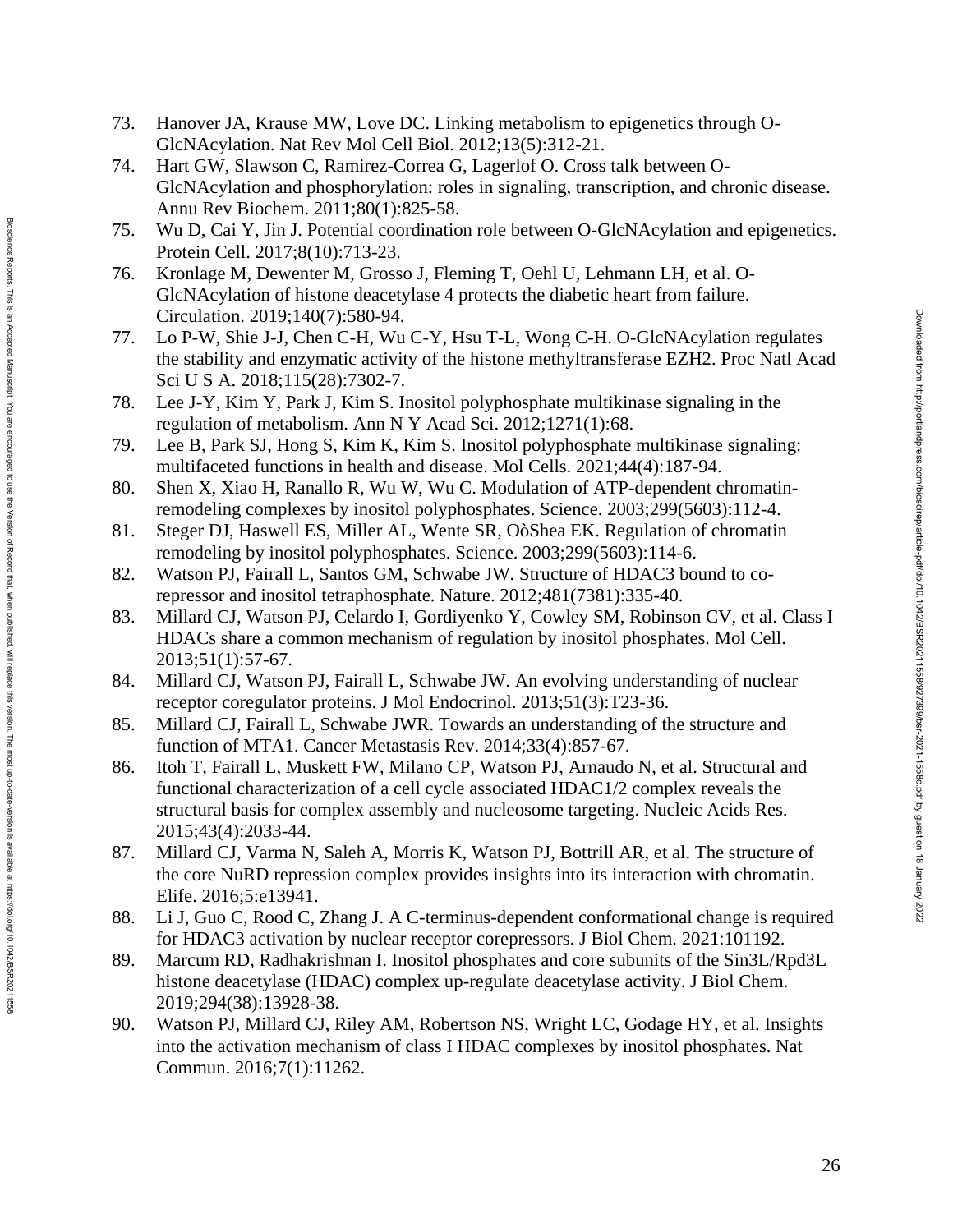- 91. Burton A, Azevedo C, Andreassi C, Riccio A, Saiardi A. Inositol pyrophosphates regulate JMJD2C -dependent histone demethylation. Proc Natl Acad Sci U S A. 2013;110(47):18970 -5.
- 92. Goldstein JL, Brown MS. Regulation of the mevalonate pathway. Nature. 1990;343(6257):425 -30.
- 93. Erickson SK, Da Vison AM, Gould RG. Correlation of rat liver chromatin -bound free and esterified cholesterol with the circadian rhythm of cholesterol biosynthesis in the rat. Biochim Biophys Acta Mol Cell Biol Lipids. 1975;409(1):59 -67.
- 94. Regenass -Klotz M, Heiniger H -J. Specific binding of cholesterol to chromatin prepared from mouse spleen cells. Biochem Cell Biol. 1984;62(2-3):94-9.
- 95. Zaina S, Døssing KBV, Lindholm MW, Lund G. Chromatin modification by lipids and lipoprotein components: an initiating event in atherogenesis? Curr Opin Lipidol. 2005;16(5):549 -53.
- 96. Santos GM, Teles K, Ribeiro C, Fernandes V. Fat nucleosome: role of lipids on chromatin. FASEB Jl. 2018;32(S1).
- 97. Silva ITG, Fernandes V, Souza C, Treptow W, Santos GM. Biophysical studies of cholesterol effects on chromatin. J Lipid Res. 2017;58(5):934 -40.
- 98. Loats AE, Carrera S, Fleming AF, Roberts ARE, Sherrard A, Toska E, et al. Cholesterol is required for transcriptional repression by BASP1. Proc Natl Acad Sci U S A. 2021;118(29):e2101671118.
- 99. Fiume R, Keune WJ, Faenza I, Bultsma Y, Ramazzotti G, Jones DR, et al. Nuclear phosphoinositides: location, regulation and function. Sub -cellular biochemistry. 2012;59:335 -61.

version. The most up-to-date-version is available at https://doi.org/10.1042/BSR20211556

- 100. Lemmon MA. Membrane recognition by phospholipid -binding domains. Nat Rev Mol Cell Biol. 2008;9(2):99 -111.
- 101. Rose HG, Frenster JH. Composition and metabolism of lipids within repressed and active chromatin of interphase lymphocytes. Biochimica et biophysica acta. 1965;106(3):577 -91.
- 102. Maraldi NM, Capitani S, Caramelli E, Cocco L, Barnabei O, Manzoli FA. Conformational changes of nuclear chromatin related to phospholipid induced modifications of the template availability. Advances in enzyme regulation. 1984;22:447 -64.
- 103. La Cour LF, Chayen J, Gahan PS. Evidence for lipid material in chromosomes. Experimental cell research. 1958;14(3):469 -85.
- 104. Capitani S, Cocco L, Maraldi NM, Papa S, Manzoli FA. Effect of phospholipids on transcription and ribonucleoprotein processing in isolated nuclei. Advances in enzyme regulation. 1986;25:425 -38.
- 105. Kuvichkin VV. DNA -lipid interactions in vitro and in vivo. Bioelectrochemistry. 2002;58(1):3 -12.
- 106. Rando OJ, Zhao K, Janmey P, Crabtree GR. Phosphatidylinositol -dependent actin filament binding by the SWI/SNF -like BAF chromatin remodeling complex. Proc Natl Acad Sci U S A. 2002;99(5):2824-9.
- 107. Zhao K, Wang W, Rando OJ, Xue Y, Swiderek K, Kuo A, et al. Rapid and phosphoinositol -dependent binding of the SWI/SNF -like BAF complex to chromatin after T lymphocyte receptor signaling. Cell. 1998;95(5):625 -36.
- 108. Memedula S, Belmont AS. Sequential recruitment of HAT and SWI/SNF components to condensed chromatin by VP16. Curr Biol. 2003;13(3):241 -6.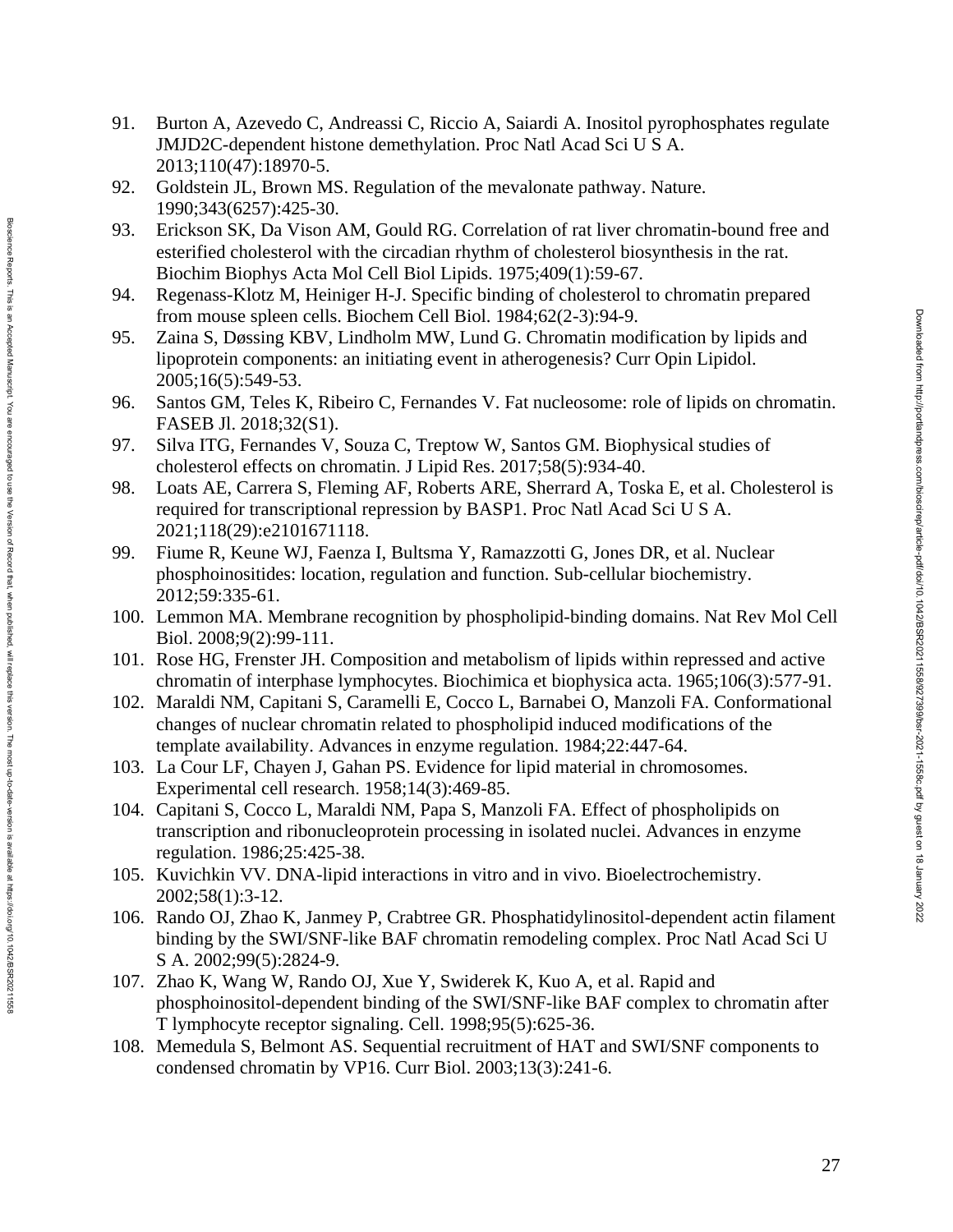- 109. Yu H, Fukami K, Watanabe Y, Ozaki C, Takenawa T. Phosphatidylinositol 4,5 bisphosphate reverses the inhibition of RNA transcription caused by histone H1. Eur J Biochem. 1998;251(1 -2):281 -7.
- 110. Ulicna L, Kalendova A, Kalasova I, Vacik T, Hozák P. PIP2 epigenetically represses rRNA genes transcription interacting with PHF8. Biochimi Biophys Acta Mol Cell Biol Lipids. 2018;1863(3):266 -75.
- 111. Gozani O, Karuman P, Jones DR, Ivanov D, Cha J, Lugovskoy AA, et al. The PHD finger of the chromatin -associated protein ING2 functions as a nuclear phosphoinositide receptor. Cell. 2003;114(1):99 -111.
- 112. Bua DJ, Binda O. The return of the INGs, histone mark sensors and phospholipid signaling effectors. Current drug targets. 2009;10(5):418 -31.
- 113. Zou J, Marjanovic J, Kisseleva MV, Wilson M, Majerus PW. Type I phosphatidylinositol 4,5 -bisphosphate 4 -phosphatase regulates stress -induced apoptosis. Proc Natl Acad Sci U S A. 2007;104(43):16834 -9.
- 114. Bua DJ, Martin GM, Binda O, Gozani O. Nuclear phosphatidylinositol-5-phosphate regulates ING2 stability at discrete chromatin targets in response to DNA damage. Scientific reports. 2013;3:2137.
- 115. Ndamukong I, Jones DR, Lapko H, Divecha N, Avramova Z. Phosphatidylinositol 5 phosphate links dehydration stress to the activity of ARABIDOPSIS TRITHORAX -LIKE factor ATX1. PLoS ONE. 2010;5(10):e13396.
- 116. Stijf-Bultsma Y, Sommer L, Tauber M, Baalbaki M, Giardoglou P, Jones DR, et al. The basal transcription complex component TAF3 transduces changes in nuclear phosphoinositides into transcriptional output. Mol Cell. 2015;58(3):453 -67.

version. The most up-to-date-version is available at https://doi.org/10.1042/BSR20211558

- 117. Bronner C, Krifa M, Mousli M. Increasing role of UHRF1 in the reading and inheritance of the epigenetic code as well as in tumorogenesis. Biochem Pharmacol. 2013;86(12):1643 -9.
- 118. Gelato KA, Tauber M, Ong MS, Winter S, Hiragami -Hamada K, Sindlinger J, et al. Accessibility of different histone H3 -binding domains of UHRF1 is allosterically regulated by phosphatidylinositol 5 -phosphate. Mol Cell. 2014;54(6):905 -19.
- 119. Tauber M, Kreuz S, Lemak A, Mandal P, Yerkesh Z, Veluchamy A, et al. Alternative splicing and allosteric regulation modulate the chromatin binding of UHRF1. Nucleic Acids Res. 2020;48(14):7728 -47.
- 120. Ahn JY, Liu X, Cheng D, Peng J, Chan PK, Wade PA, et al. Nucleophosmin/B23, a nuclear PI(3,4,5)P(3) receptor, mediates the antiapoptotic actions of NGF by inhibiting CAD. Mol Cell. 2005;18(4):435 -45.
- 121. Wang YH, Hariharan A, Bastianello G, Toyama Y, Shivashankar GV, Foiani M, et al. DNA damage causes rapid accumulation of phosphoinositides for ATR signaling. Nat Commun. 2017;8(1):2118.
- 122. Viiri KM, Korkeamaki H, Kukkonen MK, Nieminen LK, Lindfors K, Peterson P, et al. SAP30L interacts with members of the Sin3A corepressor complex and targets Sin3A to the nucleolus. Nucleic Acids Res. 2006;34(11):3288 -98.
- 123. Castano E, Yildirim S, Faberova V, Krausova A, Ulicna L, Paprckova D, et al. Nuclear phosphoinositides -versatile regulators of genome functions. Cells. 2019;8(7).
- 124. Lewis AE, Sommer L, Arntzen MO, Strahm Y, Morrice NA, Divecha N, et al. Identification of nuclear phosphatidylinositol 4,5 -bisphosphate -interacting proteins by neomycin extraction. Molecular & cellular proteomics : MCP. 2011;10(2):M110 003376.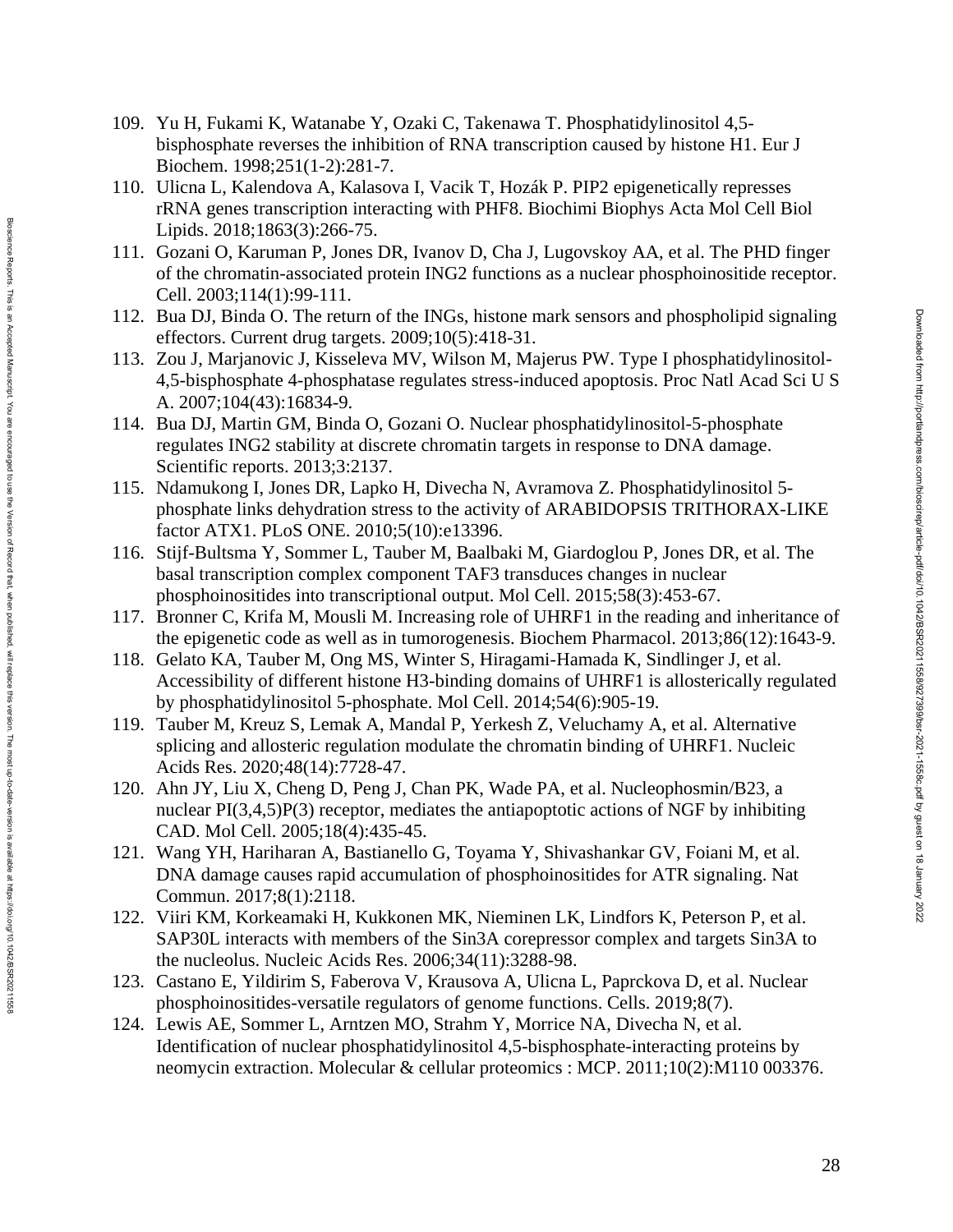- 125. Spiegel S, Milstien S. Functions of the multifaceted family of sphingosine kinases and some close relatives. J Biol Chem. 2007;282(4):2125 -9.
- 126. Hait NC, Allegood J, Maceyka M, Strub GM, Harikumar KB, Singh SK, et al. Regulation of histone acetylation in the nucleus by sphingosine-1-phosphate. Science. 2009;325(5945):1254 -7.
- 127. Yan H, Yi S, Zhuang H, Wu L, Wang D, Jiang J. Sphingosine-1-phosphate ameliorates the cardiac hypertrophic response through inhibiting the activity of histone deacetylase -2. Int J Mol Med. 2017 .
- 128. Schönfeld P, Wojtczak L. Short and medium -chain fatty acids in energy metabolism: the cellular perspective. J Lipid Res. 2016;57(6):943 -54.
- 129. Chamberlain LH, Shipston MJ. The physiology of protein S -acylation. Physiol Rev. 2015;95(2):341 -76.
- 130 . Wilson JP, Raghavan AS, Yang Y -Y, Charron G, Hang HC. Proteomic analysis of fatty acylated proteins in mammalian cells with chemical reporters reveals S -acylation of histone H3 variants. Molecular & cellular proteomics : MCP. 2011;10(3):M110.001198.
- 131. Bischoff R, Schlüter H. Amino acids: Chemistry, functionality and selected non -enzymatic post-translational modifications. J Proteom. 2012;75(8):2275-96.
- 132. Zou C, Ellis BM, Smith RM, Chen BB, Zhao Y, Mallampalli RK. Acyl CoA:lysophosphatidylcholine acyltransferase I (Lpcat1) catalyzes histone protein O palmitoylation to regulate mRNA synthesis. J Biol Chem. 2011;286(32):28019-25.
- 133. Pisoschi AM, Pop A. The role of antioxidants in the chemistry of oxidative stress: A review. Eur J Med Chem. 2015;97:55 -74.

version. The most up-to-date-version is available at https://doi.org/10.1042/BSR20211558

- 134. Galligan JJ, Rose KL, Beavers WN, Hill S, Tallman KA, Tansey WP, et al. Stable histone adduction by 4 -Oxo - 2 -nonenal: a potential link between oxidative stress and epigenetics. J Am Chem Soc. 2014;136(34):11864 -6.
- 135. Jin J, He B, Zhang X, Lin H, Wang Y. SIRT2 reverses 4 -oxononanoyl lysine modification on histones. J Am Chem Soc. 2016;138(38):12304 -7.
- 136. Tan M, Peng C, Anderson KA, Chhoy P, Xie Z, Dai L, et al. Lysine glutarylation is a protein posttranslational modification regulated by SIRT5. Cell Metab. 2014;19(4):605 -17.
- 137. Bao X, Liu Z, Zhang W, Gladysz K, Fung YME, Tian G, et al. Glutarylation of histone H4 lysine 91 regulates chromatin dynamics. Mol Cell. 2019;76(4):660 -75.e9.
- 138. Wang Yg, Guo YR, Xing D, Tao YJ, Lu Z. Supramolecular assembly of KAT2A with succinyl -CoA for histone succinylation. Cell Discov. 2018;4(1):47.
- 139. Marczak Ł, Sikora M, Stobiecki M, Jakubowski H. Analysis of site-specific Nhomocysteinylation of human serum albumin in vitro and in vivo using MALDI-ToF and LC -MS/MS mass spectrometry. J Proteomics. 2011;74(7):967 -74.
- 140. Gurda D, Handschuh L, Kotkowiak W, Jakubowski H. Homocysteine thiolactone and N homocysteinylated protein induce pro -atherogenic changes in gene expression in human vascular endothelial cells. Amino Acids. 2015;47(7):1319 -39.
- 141. Xu L, Chen J, Gao J, Yu H, Yang P. Crosstalk of homocysteinylation, methylation and acetylation on histone H3. Analyst. 2015;140(9):3057 -63.
- 142. Zhang Q, Bai B, Mei X, Wan C, Cao H, Dan L, et al. Elevated H3K79 homocysteinylation causes abnormal gene expression during neural development and subsequent neural tube defects. Nat Commun. 2018;9(1):3436.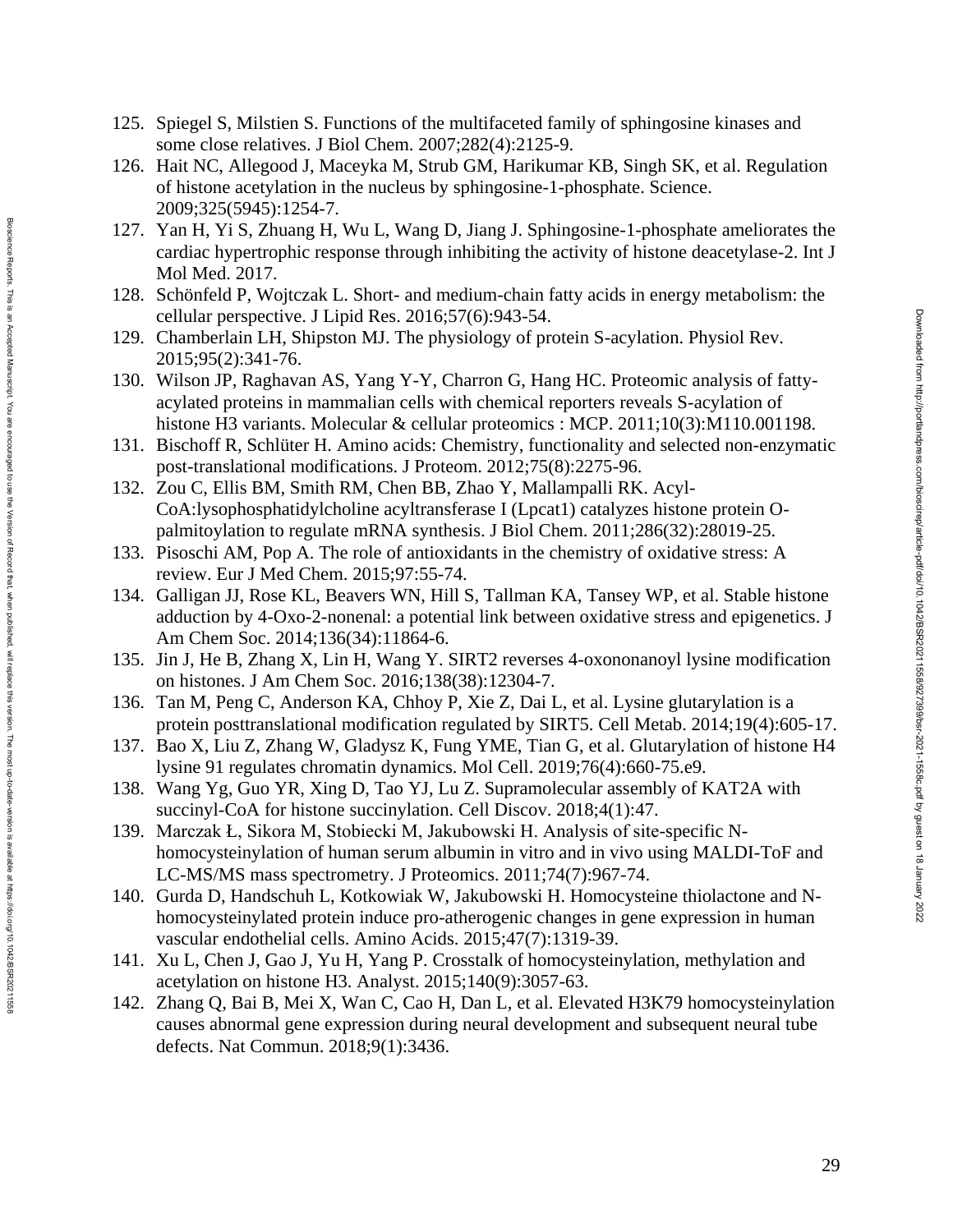- 143. García -Giménez JL, Olaso G, Hake SB, Bönisch C, Wiedemann SM, Markovic J, et al. Histone H3 glutathionylation in proliferating mammalian cells destabilizes nucleosomal structure. Antioxid Redox Signal. 2013;19(12):1305 -20.
- 144. Pallardó FV, Markovic J, García JL, Viña J. Role of nuclear glutathione as a key regulator of cell proliferation. Mol Aspects Med. 2009;30(1 -2):77 -85.
- 145. Reyes R, Rosado A, Hernández O, Delgado NM. Heparin and glutathione: physiological decondensing agents of human sperm nuclei. Gamete Res. 1989;23(1):39 -47.
- 146. Scirè A, Cianfruglia L, Minnelli C, Bartolini D, Torquato P, Principato G, et al. Glutathione compartmentalization and its role in glutathionylation and other regulatory processes of cellular pathways. BioFactors. 2019;45(2):152 -68.
- 147. García-Giménez JL, Romá-Mateo C, Pérez-Machado G, Peiró-Chova L, Pallardó FV. Role of glutathione in the regulation of epigenetic mechanisms in disease. Free Radic Biol Med. 2017;112:36 -48.
- 148. Farrelly LA, Thompson RE, Zhao S, Lepack AE, Lyu Y, Bhanu NV, et al. Histone serotonylation is a permissive modification that enhances TFIID binding to H3K4me3. Nature. 2019;567(7749):535 -9.
- 149. Lepack AE, Werner CT, Stewart AF, Fulton SL, Zhong P, Farrelly LA, et al. Dopaminylation of histone H3 in ventral tegmental area regulates cocaine seeking. Science. 2020;368(6487):197 -201.
- 150. Mandal S, Mandal A, Johansson HE, Orjalo AV, Park MH. Depletion of cellular polyamines, spermidine and spermine, causes a total arrest in translation and growth in mammalian cells. Proc Natl Acad Sci U S A. 2013;110(6):2169 -74.
- 151. Madeo F, Eisenberg T, Pietrocola F, Kroemer G. Spermidine in health and disease. Science. 2018;359(6374):eaan2788.

Bioscience Reports. This is an Accepted Manuscript. You are encourged to use the Version of Record that, when published, will replace this version. The most up-to-date-version is available at https://doi.org/10.1042/BSR20 Bloscience Reports. This is an Accepted Manuscript. You are encouraged to use the Version of Persion of Record that, when published, will replace this version. The most up-to-date-version is available at https://doi.07/10.

- 152. Pasini A, Caldarera CM, Giordano E. Chromatin remodeling by polyamines and polyamine analogs. Amino Acids. 2014;46(3):595 -603.
- 153. Ohishi H, Odoko M, Grzeskowiak K, Hiyama Y, Tsukamoto K, Maezaki N, et al. Polyamines stabilize left-handed Z-DNA: Using X-ray crystallographic analysis, we have found a new type of polyamine (PA) that stabilizes left -handed Z -DNA. Biochem Biophys Res Commun. 2008;366(2):275 -80.
- 154. Pollard KJ, Samuels ML, Crowley KA, Hansen JC, Peterson CL. Functional interaction between GCN5 and polyamines: a new role for core histone acetylation. EMBO J. 1999;18(20):5622 -33.
- 155. Burgio G, Corona DF, Nicotra CM, Carruba G, Taibi G. P/CAF -mediated spermidine acetylation regulates histone acetyltransferase activity. J Enzyme Inhib Med Chem. 2016;31(sup3):75 -82.
- 156. Huang Y, Marton LJ, Woster PM, Casero RA. Polyamine analogues targeting epigenetic gene regulation. Essays Biochem. 2009;46:95 -110.
- 157. Cambronne XA, Stewart ML, Kim D, Jones -Brunette AM, Morgan RK, Farrens DL, et al. Biosensor reveals multiple sources for mitochondrial NAD(+). Science. 2016;352(6292):1474 -7.
- 158. Wente SR, Rout MP. The nuclear pore complex and nuclear transport. Cold Spring Harb Perspect Biol. 2010;2(10):a000562.
- 159. Boukouris AE, Zervopoulos SD, Michelakis ED. Metabolic enzymes moonlighting in the nucleus: metabolic regulation of gene transcription. Trends Biochem Sci. 2016;41(8):712 - 30.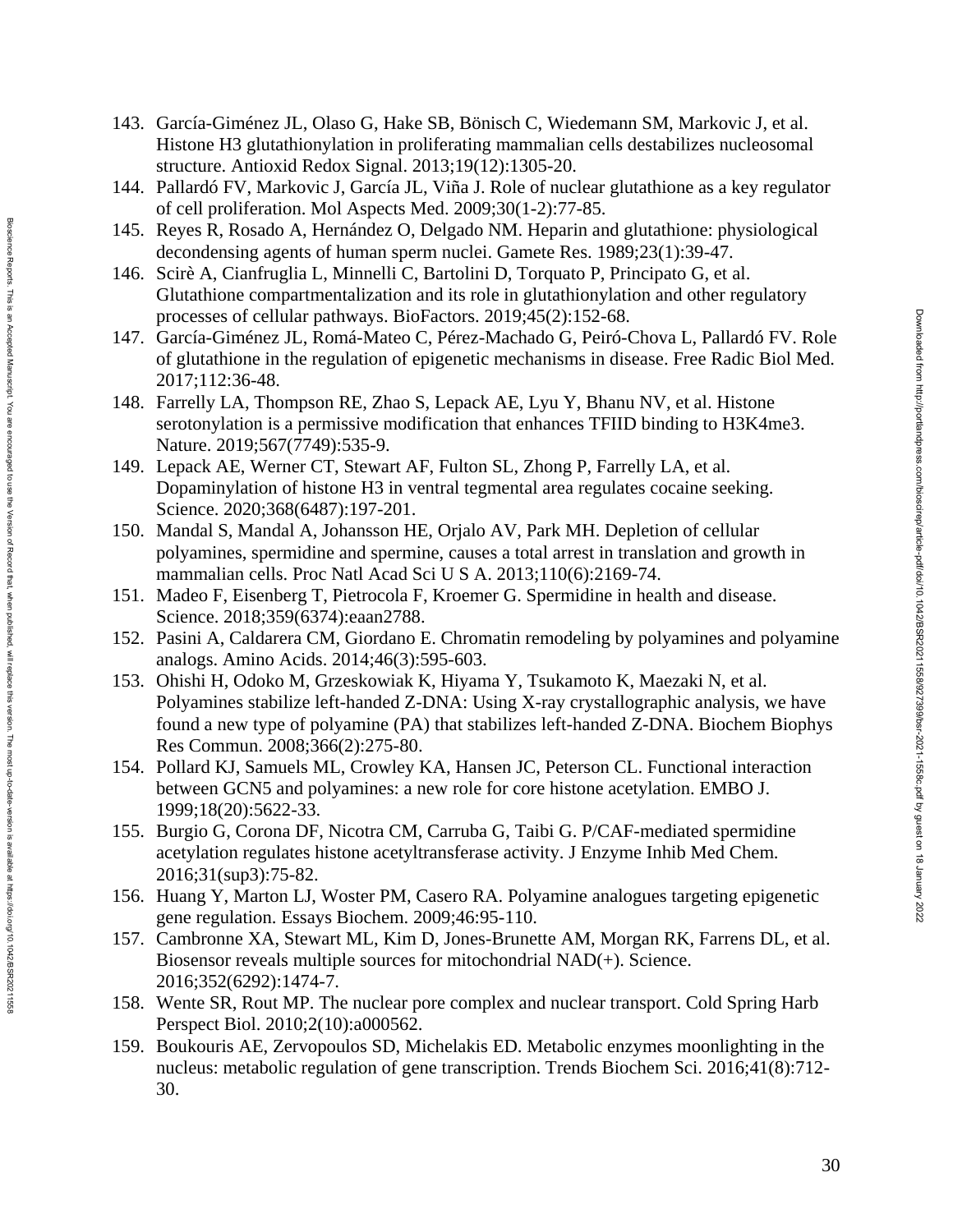- 160. Boon R. Metabolic Fuel for Epigenetic: Nuclear Production Meets Local Consumption. Front Genet. 2021;12:768996.
- 161. Suganuma T, Workman JL. Chromatin and Metabolism. Annu Rev Biochem. 2018;87:27 49.
- 162. Greco CM, Cervantes M, Fustin JM, Ito K, Ceglia N, Samad M, et al. S-adenosyl-lhomocysteine hydrolase links methionine metabolism to the circadian clock and chromatin remodeling. Sci Adv. 2020;6(51).
- 163. Zhang JJ, Fan TT, Mao YZ, Hou JL, Wang M, Zhang M, et al. Nuclear dihydroxyacetone phosphate signals nutrient sufficiency and cell cycle phase to global histone acetylation. Nat Metab. 2021;3(6):859 -75.
- 164. Ferriero R, Nusco E, De Cegli R, Carissimo A, Manco G, Brunetti -Pierri N. Pyruvate dehydrogenase complex and lactate dehydrogenase are targets for therapy of acute liver failure. J Hepatol. 2018;69(2):325-35.
- 165. Nagaraj R, Sharpley MS, Chi F, Braas D, Zhou Y, Kim R, et al. Nuclear Localization of Mitochondrial TCA Cycle Enzymes as a Critical Step in Mammalian Zygotic Genome Activation. Cell. 2017;168(1 -2):210 -23 e11.
- 166. Boon R, Kumar M, Tricot T, Elia I, Ordovas L, Jacobs F, et al. Amino acid levels determine metabolism and CYP450 function of hepatocytes and hepatoma cell lines. Nat Commun. 2020;11(1):1393.
- 167. Cambronne XA, Kraus WL. Location, Location, Location: Compartmentalization of NAD(+) Synthesis and Functions in Mammalian Cells. Trends Biochem Sci. 2020;45(10):858 -73.

Biosdence Reports. This is an Accepted Manuscript. You are encourated to use the Version of Record that, when published, will replace this version. The most up-to-date-version is available at https://doi.org/10.1042/BSR20 Bloscience Reports. This is an Accepted Manuscript. You are encouraged to use the Version of Persion of Record that, when published, will replace this version. The most up-to-date-version is available at https://doi.01/10.

- 168. Chi TH, Crabtree GR. Perspectives: signal transduction. Inositol phosphates in the nucleus. Science. 2000;287(5460):1937 -9.
- 169. Monserrate JP, York JD. Inositol phosphate synthesis and the nuclear processes they affect. Curr Opin Cell Biol. 2010;22(3):365 -73.
- 170. Wang J, Mauvoisin D, Martin E, Atger F, Galindo AN, Dayon L, et al. Nuclear Proteomics Uncovers Diurnal Regulatory Landscapes in Mouse Liver. Cell Metab. 2017;25(1):102 -17.
- 171. Barlow CA, Laishram RS, Anderson RA. Nuclear phosphoinositides: a signaling enigma wrapped in a compartmental conundrum. Trends Cell Biol. 2010;20(1):25 -35.
- 172. Poli A, Zaurito AE, Abdul -Hamid S, Fiume R, Faenza I, Divecha N. Phosphatidylinositol 5 Phosphate (PI5P): From Behind the Scenes to the Front (Nuclear) Stage. Int J Mol Sci. 2019;20(9).
- 173. Fiume R, Faenza I, Sheth B, Poli A, Vidalle MC, Mazzetti C, et al. Nuclear phosphoinositides: their regulation and roles in nuclear functions. Int J Mol Sci. 2019;20(12).
- 174. Chen M, Wen T, Horn HT, Chandrahas VK, Thapa N, Choi S, et al. The nuclear phosphoinositide response to stress. Cell Cycle. 2020;19(3):268 -89.
- 175. Katoh Y, Ikura T, Hoshikawa Y, Tashiro S, Ito T, Ohta M, et al. Methionine adenosyltransferase II serves as a transcriptional corepressor of Maf oncoprotein. Mol Cell. 2011;41(5):554 -66.
- 176. Wang T, Yu Q, Li J, Hu B, Zhao Q, Ma C, et al. O -GlcNAcylation of fumarase maintains tumour growth under glucose deficiency. Nat Cell Biol. 2017;19(7):833 -43.
- 177. Li X, Yu W, Qian X, Xia Y, Zheng Y, Lee JH, et al. Nucleus -Translocated ACSS2 Promotes Gene Transcription for Lysosomal Biogenesis and Autophagy. Mol Cell. 2017;66(5):684 -97 e9.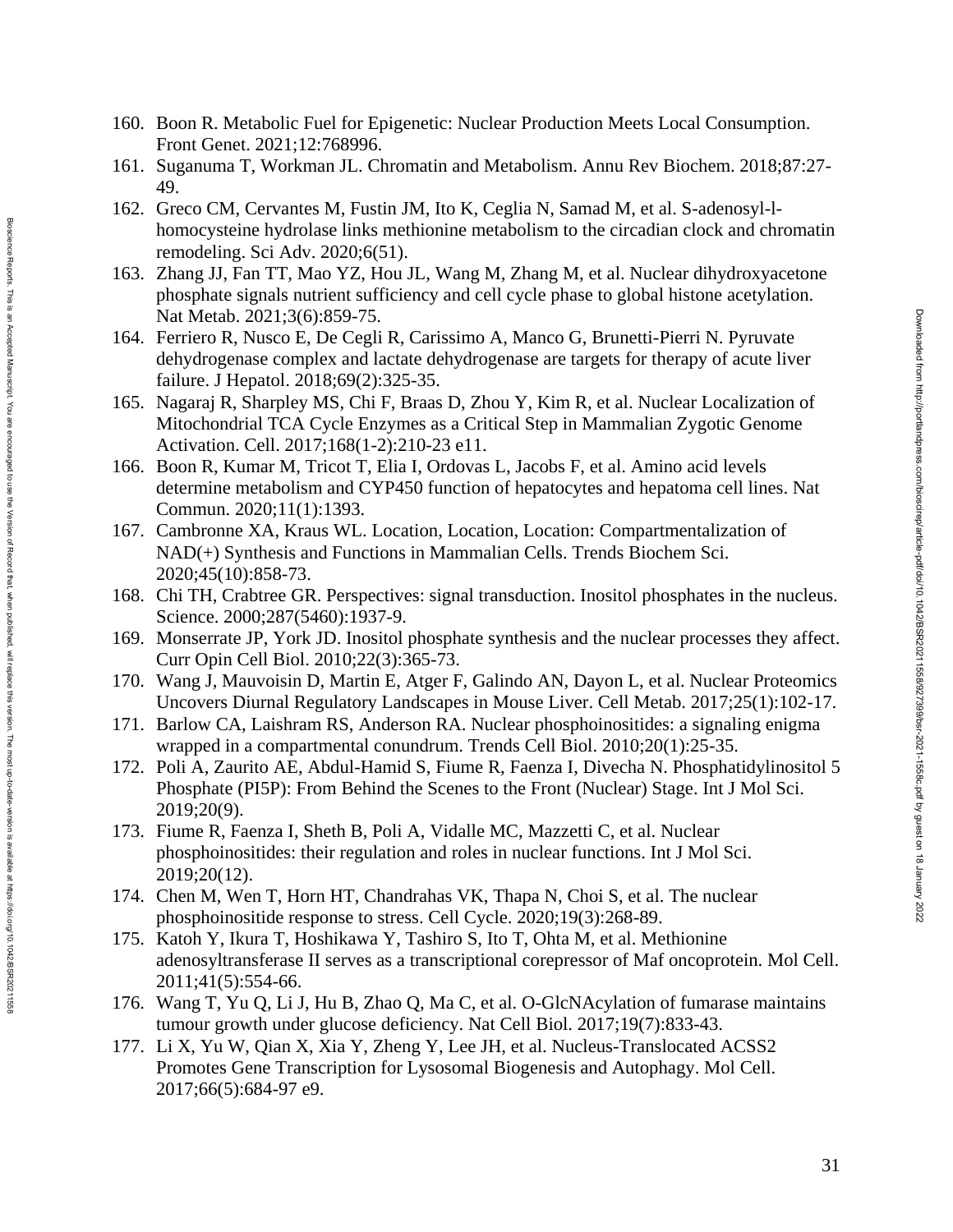- 178. Richard AJ, Hang H, Stephens JM. Pyruvate dehydrogenase complex (PDC) subunits moonlight as interaction partners of phosphorylated STAT5 in adipocytes and adipose tissue. J Biol Chem. 2017;292(48):19733-42.
- 179. Matsuda S, Adachi J, Ihara M, Tanuma N, Shima H, Kakizuka A, et al. Nuclear pyruvate kinase M2 complex serves as a transcriptional coactivator of arylhydrocarbon receptor. Nucleic Acids Res. 2016;44(2):636-47.
- 180. Li S, Swanson SK, Gogol M, Florens L, Washburn MP, Workman JL, et al. Serine and SAM Responsive Complex SESAME Regulates Histone Modification Crosstalk by Sensing Cellular Metabolism. Mol Cell. 2015;60(3):408-21.
- 181. Katada S, Imhof A, Sassone-Corsi P. Connecting threads: epigenetics and metabolism. Cell. 2012;148(1-2):24-8.
- 182. Etchegaray JP, Mostoslavsky R. Interplay between metabolism and epigenetics: a nuclear adaptation to environmental changes. Mol Cell. 2016;62(5):695-711.
- 183. Tzika E, Dreker T, Imhof A. Epigenetics and metabolism in health and disease. Front Genet. 2018;9:361.
- 184. Reid MA, Dai Z, Locasale JW. The impact of cellular metabolism on chromatin dynamics and epigenetics. Nat Cell Biol. 2017;19(11):1298-306.
- 185. Montellier E, Gaucher J. Targeting the interplay between metabolism and epigenetics in cancer. Curr Opin Oncol. 2019;31(2):92-9.
- 186. Su X, Ren C, Freitas MA. Mass spectrometry-based strategies for characterization of histones and their post-translational modifications. Expert Rev Proteomics. 2007;4(2):211- 25.
- 187. Zheng Y, Huang X, Kelleher NL. Epiproteomics: quantitative analysis of histone marks and codes by mass spectrometry. Curr Opin Chem Biol. 2016;33:142-50.
- 188. Thomas SP, Haws SA, Borth LE, Denu JM. A practical guide for analysis of histone posttranslational modifications by mass spectrometry: best practices and pitfalls. Methods. 2020;184:53-60.

## **Figure legends**

Bioscience Reports. This is an Accepted Manuscript. You are encourged to use the Version of Record that, when published, will replace this version. The most up-to-date-version is available at https://doi.org/10.1042/BSR202 Bloscience Reports. This is an Accepted Manuscript. You are encouraged to use the Version of Persion of Record that, when published, will replace this version. The most up-to-date-version is available at https://doi.01/10.

# **Figure 1. Molecular mechanisms of chromatin regulation by cellular metabolites.**

Metabolites interact with chromatin and chromatin modifying proteins via binding and covalent modification (grey boxes). Different modes of function are illustrated for each category of metabolite -chromatin interaction. The question mark signifies the unknown functional relevance of the interaction.

## **Figure 2. Origins of unconventional metabolites with potential for chromatin regulation.**

Chromatin-regulating metabolites (highlighted with colored boxes) originate from many cellular processes – including carbohydrate (green), lipid (yellow) and amino acids (orange) metabolic pathways (encircled). The structural formula of the different metabolites discussed in this article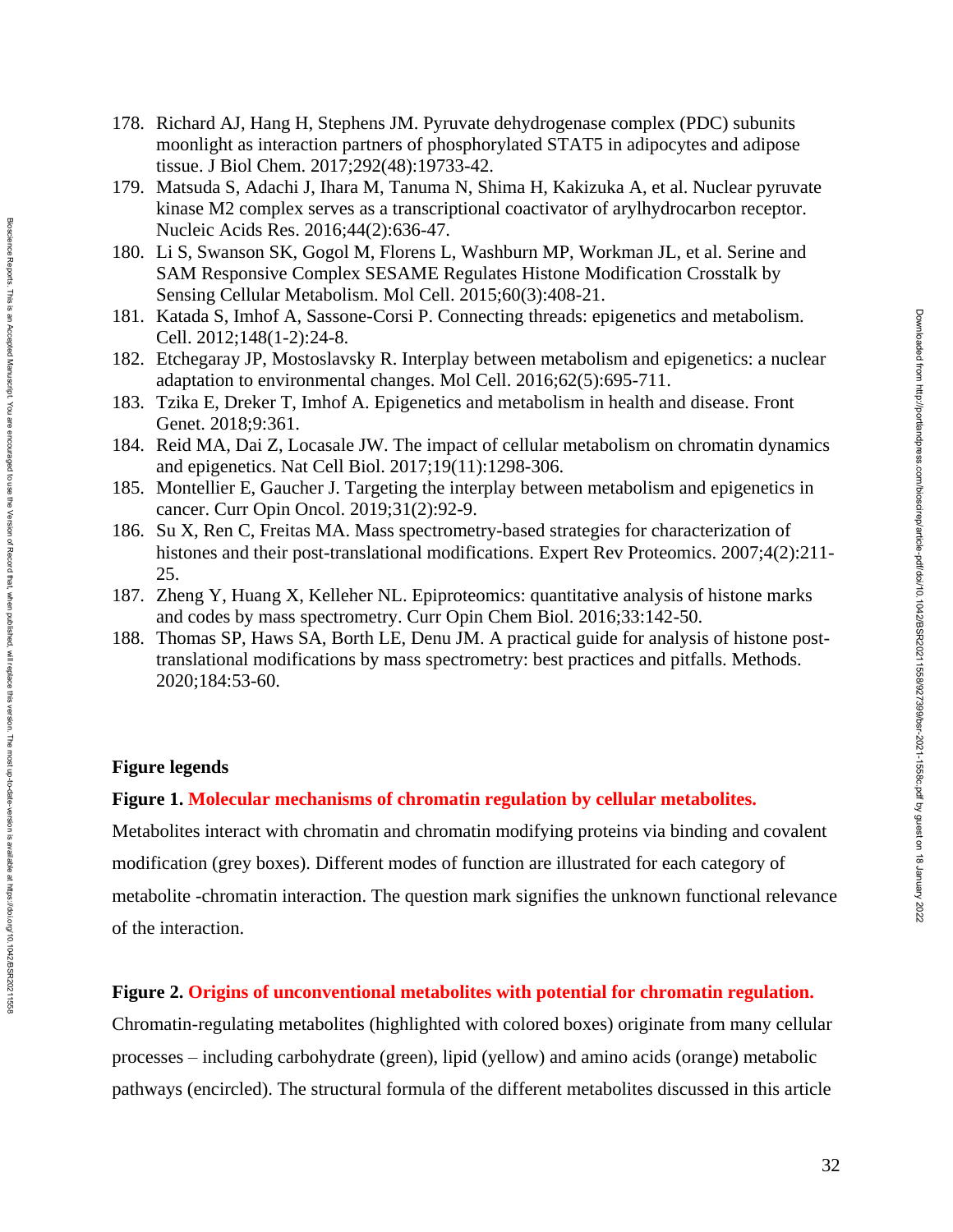are presented, with exception of AAR and PAR. Intermediate steps of biosynthetic or degradation pathways are omitted for clarity. *4-ONE – 4-oxo-2-nonenal; AAR – acetyladenosine-diphosphate-ribose; IPs – inositol polyphosphates; NAD – nicotinamide adenine dinucleotide; PAR – poly-adenosine-diphosphate-ribose; PIP – phosphatidylinositol phosphates (phosphoinositides); S1P – sphingosine-1-phosphate, UDP-GlcNAc – uridine diphosphate Nacetylglucosamine; TCA – tricarboxylic acid; PPP – pentose phosphate pathway.*

Downloaded from http://portlandpress.com/bioscirep/article-pdf/doi/10.1042/BSR20211558/927399/bsr-2021-1558c.pdf by guest on 18 January 2022

Downloaded from http://portlandpress.com/bioscireplarticle-pdf/doi/10.1042/BSR20211568827399/bsr-2021-1558c.pdf by guest on 18 January 2022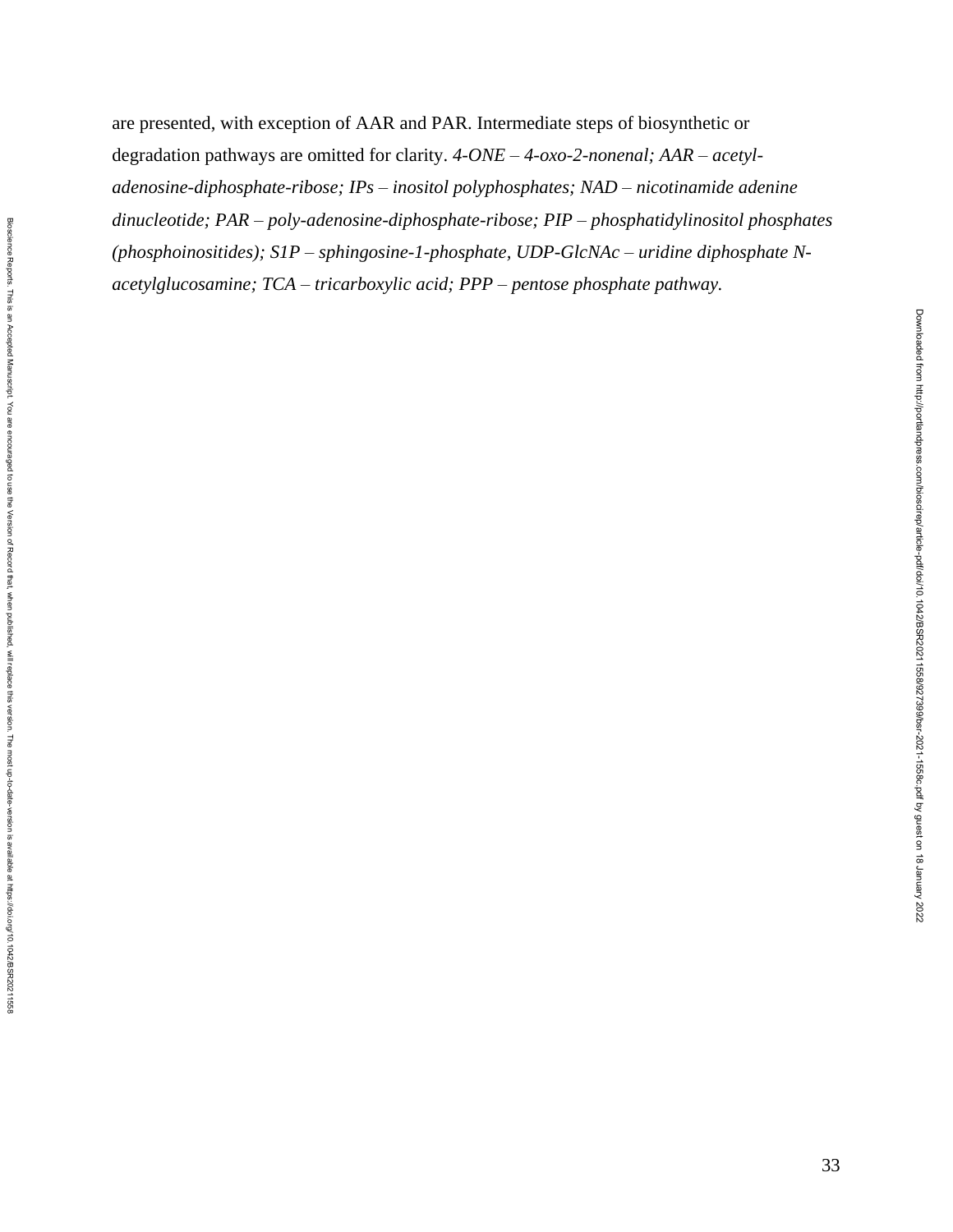| type          | metabolite                         | target                                                     | mechanism of function               | proposed biological effect                                                                       | level of evidence                                                                                                                                            |
|---------------|------------------------------------|------------------------------------------------------------|-------------------------------------|--------------------------------------------------------------------------------------------------|--------------------------------------------------------------------------------------------------------------------------------------------------------------|
| carbohydrates | lactate                            | core histones                                              | enzymatically catalyzed<br>addition | chromatin decompaction;<br>transcriptional activation;<br>recruitment of downstream<br>effectors | several in vitro, in cellulo and in vivo<br>studies in tissues and cells undergoing<br>fluctuations of lactate (hypoxia,<br>tumor, immune cells, stem cells) |
|               |                                    | histone deacetylases                                       | inhibition                          | chromatin decompaction;<br>transcriptional activation                                            | few studies using cell lines                                                                                                                                 |
|               | intermediates of<br>the TCA cycle  | succinyl-CoA: core histones                                | nonenzymatic covalent<br>attachment | destabilization of the nucleosome;<br>affects viability in yeast                                 | mapped in different experimental<br>systems; few in vivo studies<br>(mutagenesis of succinylated lysine<br>residues in yeast)                                |
|               |                                    | succinate and fumarate:<br>DNA and histone<br>demethylases | inhibition                          | chromatin replication and stability                                                              | multiple evidence from yeast genetics                                                                                                                        |
|               |                                    | histone deacetylases                                       | activation                          | regulation of chromatin<br>acetylation levels                                                    | few in vitro studies                                                                                                                                         |
|               | methylglyoxal;<br>3-deoxyglucosone | core histones                                              | nonenzymatic covalent<br>attachment | destabilization of the nucleosome<br>leading to an open chromatin state                          | few studies looking at cell lines<br>cultured on enriched media;<br>different in vitro studies                                                               |
|               | acetyl-ADP-ribose                  | Sir <sub>3</sub>                                           | binding to chromatin-               | formation and spreading of                                                                       | multiple <i>in vivo</i> studies in yeast;                                                                                                                    |

# **Table 1: Chromatin biology of unconventional metabolites.**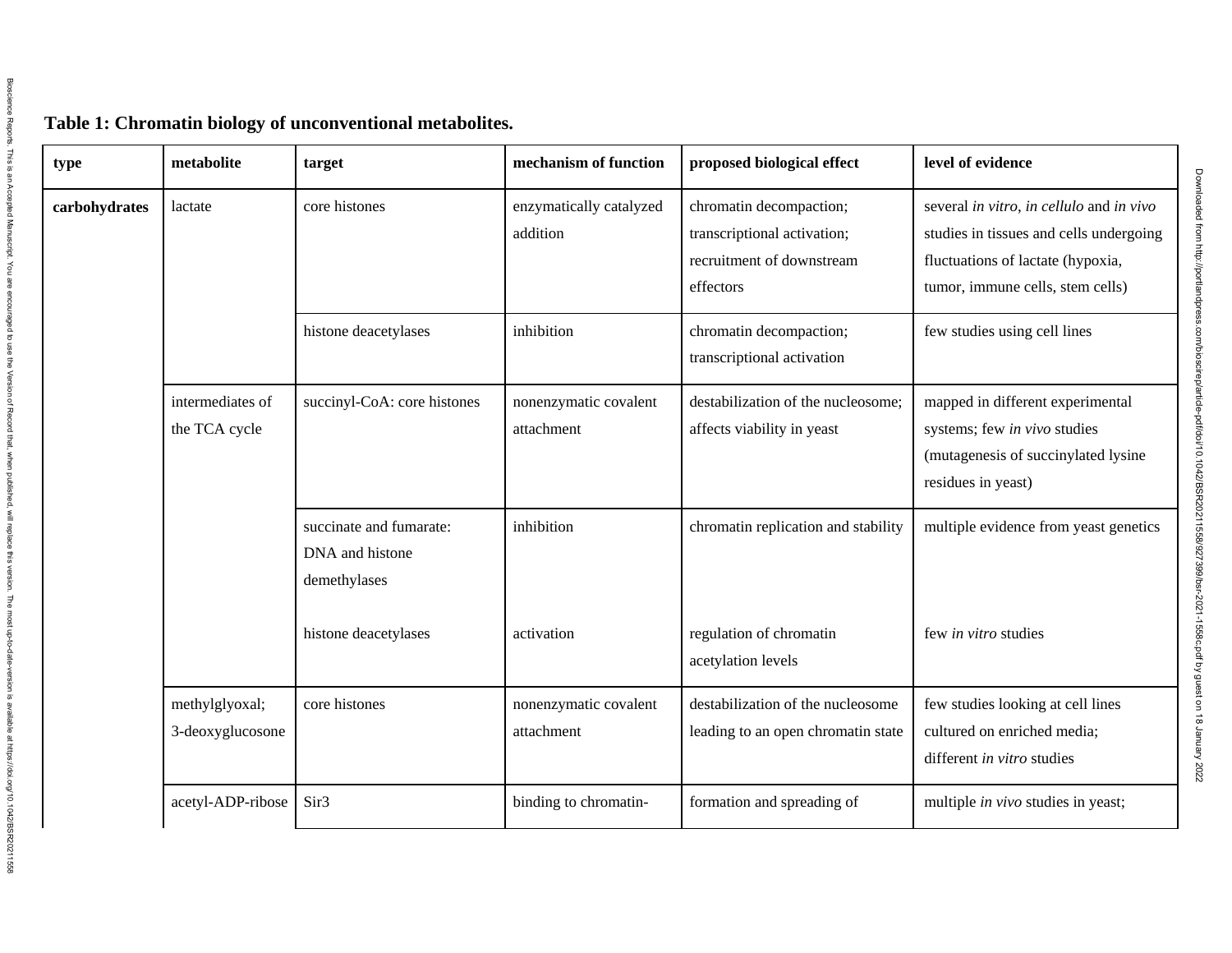|        | (AAR)                               |                                        | modifying proteins                                                   | heterochromatin                                                    | in vitro binding experiments                                                                                   |
|--------|-------------------------------------|----------------------------------------|----------------------------------------------------------------------|--------------------------------------------------------------------|----------------------------------------------------------------------------------------------------------------|
|        |                                     | macroH2A1.1                            | binding to histone variant                                           | not yet known                                                      | several studies using human cell lines;<br>structural evidence                                                 |
|        | poly-ADP-ribose<br>(PAR)            | core histones                          | enzymatically catalyzed<br>addition                                  | chromatin decompaction;<br>recruitment of downstream<br>effectors  | multiple studies in different in vivo, in<br>cellulo and in vitro systems including<br>pathological conditions |
|        | <b>UDP-GlcNAc</b>                   | core histones                          | enzymatically catalyzed<br>addition                                  | crosstalk with other histone marks                                 | multiple studies in different in vivo, in<br>cellulo and in vitro systems                                      |
|        |                                     | readers<br>erasers                     | enzymatically catalyzed<br>addition                                  | stability;<br>chromatin interaction                                | multiple studies in different in vivo, in<br>cellulo and in vitro systems                                      |
|        | inositol<br>polyphosphates<br>(IPs) | IP4: class I HDAC                      | allosteric activation                                                | chromatin and genome control                                       | multiple studies in different in vivo, in<br>cellulo and in vitro systems;<br>structural evidence              |
|        |                                     | IP4, IP5, IP6: chromatin<br>remodelers | regulation of activity;<br>interaction with<br>transcription factors | transcriptional regulation                                         | several studies in yeast                                                                                       |
|        |                                     | IP7: JMJD2C (histone<br>demethylase    | dissociation from<br>chromatin                                       | ratio of repressive H3K9me3 and<br>activating H3K9ac histone marks | several studies using different cell<br>lines                                                                  |
| lipids | cholesterol                         | chromatin                              | direct binding                                                       | chromatin compaction;<br>transcriptional repression                | several in vitro studies, in silico<br>prediction                                                              |
|        |                                     |                                        |                                                                      |                                                                    |                                                                                                                |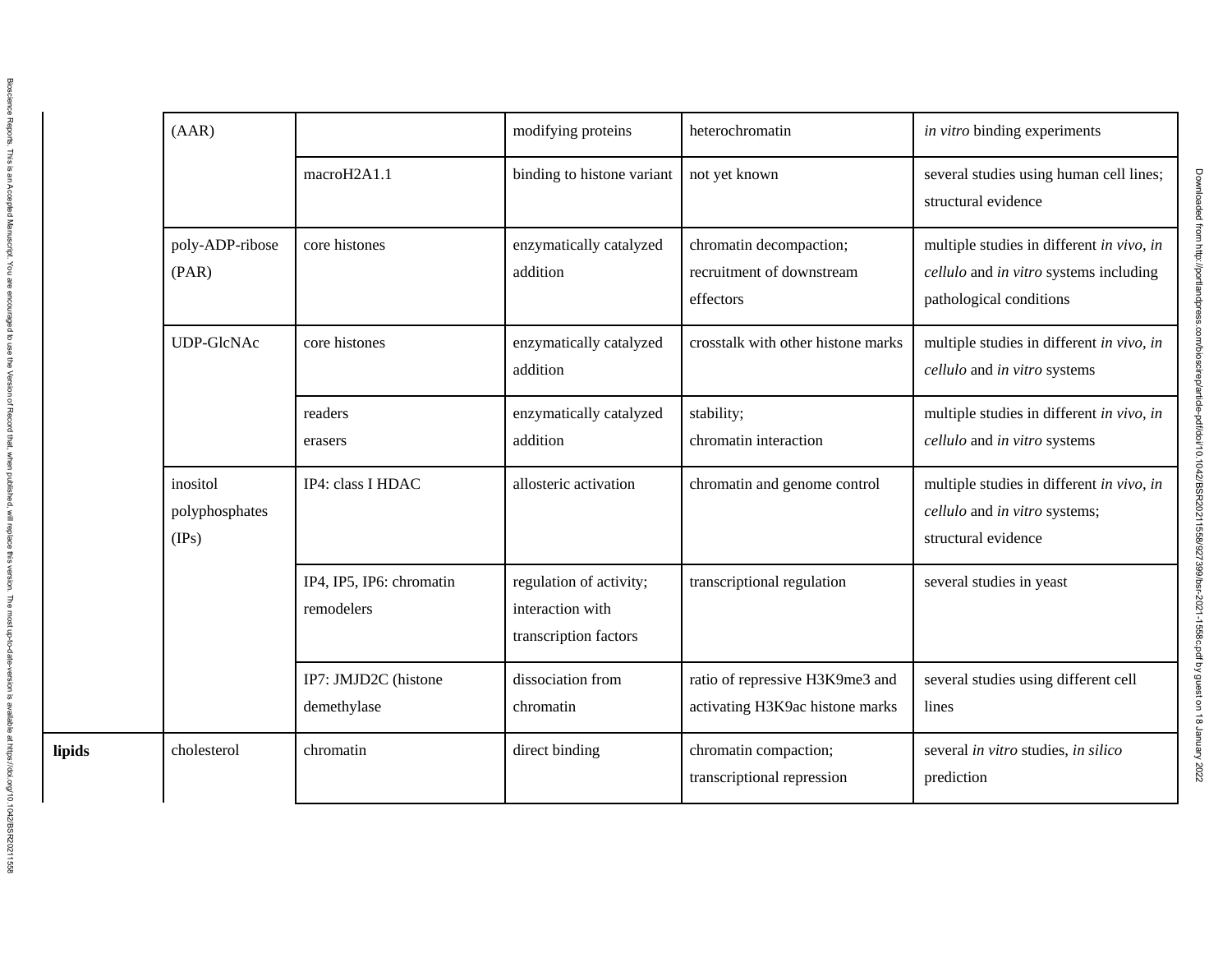|                             | BASP-1                                                                                                        | interaction                                                                                   | chromatin compaction;<br>transcriptional repression                                                                                      | few studies using cell lines                                                                               |
|-----------------------------|---------------------------------------------------------------------------------------------------------------|-----------------------------------------------------------------------------------------------|------------------------------------------------------------------------------------------------------------------------------------------|------------------------------------------------------------------------------------------------------------|
| phosphoinositides<br>(PIPs) | PI5P5:<br>UHRF1 (reader)<br>ATX1 (histone methylase)<br>TAF3 (basal transcription<br>factor)<br>ING2 (reader) | allosteric activation<br>nuclear localization<br>control of activity<br>nuclear localization; | interaction with H3K9me3<br>transcriptional regulation<br>interaction with H3K4me3;<br>transcriptional regulation<br>acetylation of p53; | various in vitro binding studies;<br>several studies using different<br>mammalian cell lines and in plants |
|                             |                                                                                                               | chromatin association                                                                         | apoptotic response to DNA<br>damage; transcriptional regulation                                                                          |                                                                                                            |
|                             | $PI4,5P_2$ :<br>BRG1 (chromatin remodeler)<br>H1 (linker histone)<br>PHF8 (histone demethylase)               | binding to chromatin<br>direct binding<br>regulation of activity                              | transcriptional regulation<br>transcriptional regulation<br>rRNA gene transcription                                                      | several studies in vitro and using<br>different cell lines                                                 |
|                             | $PI3,4,5P_3$ :<br>nucleophosmin (histone<br>chaperone)                                                        | not yet known                                                                                 | apoptosis                                                                                                                                | few studies using cell lines                                                                               |
|                             | diverse PIPs:<br>SAP 30, SAP30L (HDAC<br>corepressor components<br>transcription factors                      | not yet known<br>chromatin recruitment                                                        | not yet known<br>transcriptional regulation                                                                                              | multiple studies in vitro and using<br>different cell lines                                                |
| sphingosine-1-              | HDAC1; HDAC2                                                                                                  | inhibition                                                                                    | transcriptional activation                                                                                                               | several studies in vitro and using                                                                         |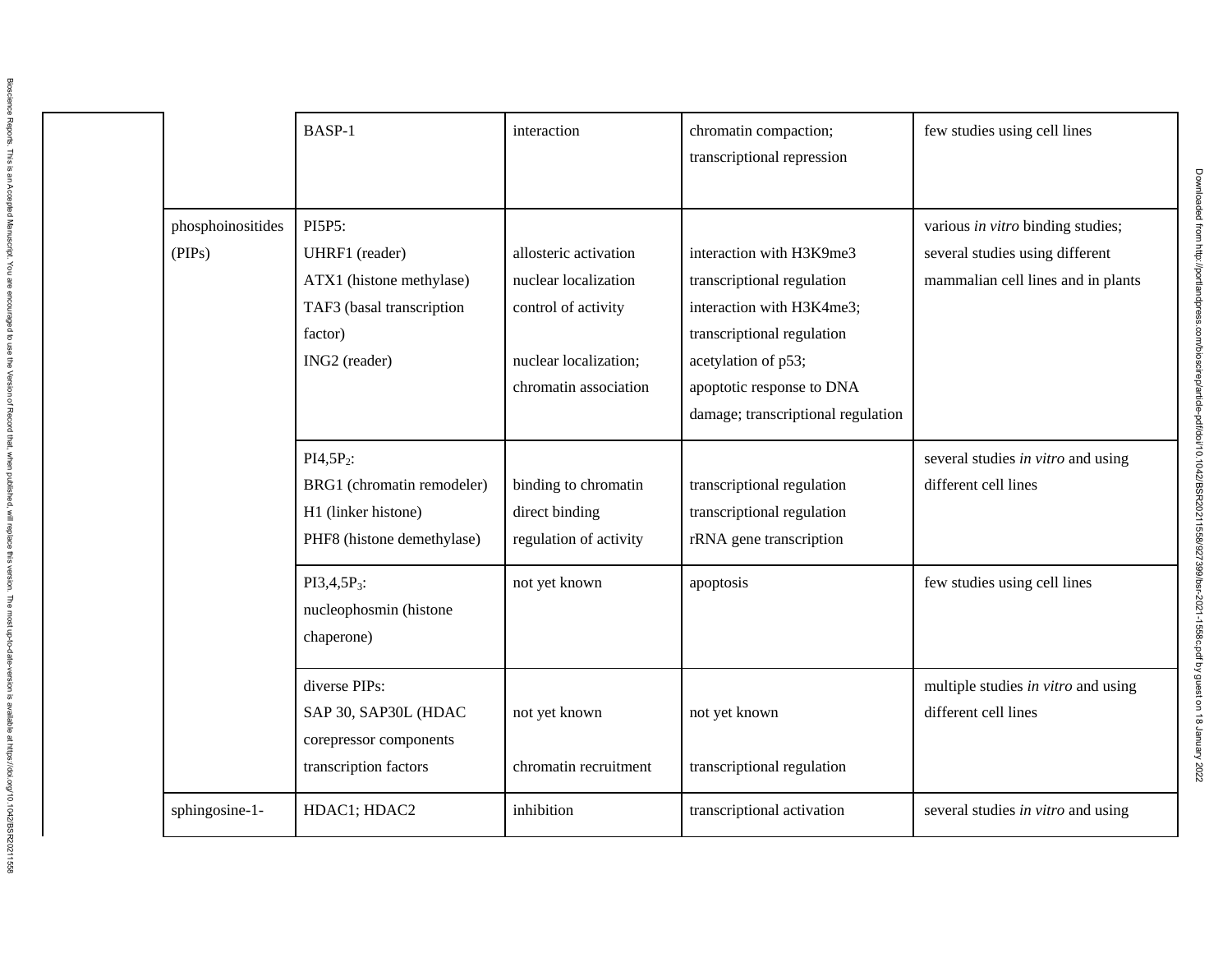|             | phosphate                             |                    |                                                                                                                      |                                                                                                    | different cell lines                                                             |
|-------------|---------------------------------------|--------------------|----------------------------------------------------------------------------------------------------------------------|----------------------------------------------------------------------------------------------------|----------------------------------------------------------------------------------|
|             | palmitic acid                         | Histones H3 and H4 | S-palmitoylation:<br>nonenzymatic covalent<br>attachment<br>O-palmitoylation:<br>enzymatically catalyzed<br>addition | not yet known<br>decreased RNA synthesis,<br>suggesting transcriptional<br>repression              | few indirect observations using cell<br>lines                                    |
|             | 4-oxo-2-nonenal                       | core histones      | nonenzymatic covalent<br>attachment                                                                                  | inhibition of nucleosome<br>assembly                                                               | few studies in vitro and using cell<br>lines; relevant in oxidative stress       |
| amino acids | glutarate                             | core histones      | enzymatically catalyzed<br>addition                                                                                  | chromatin decompaction;<br>transcriptional regulation                                              | several studies in vitro and using cell<br>lines; relevant in metabolic disorder |
|             | homocysteine<br>thiolactone           | core histones      | nonenzymatic covalent<br>attachment                                                                                  | not yet known;<br>crosstalk with other histone<br>marks?                                           | few studies using cell lines; relevant in<br>metabolic disorder                  |
|             | glutathione                           | histone H3         | nonenzymatic covalent<br>attachment                                                                                  | chromatin decompaction;<br>destabilization of the nucleosome<br>leading to an open chromatin state | few studies using cell lines                                                     |
|             | monoamines:<br>serotonin,<br>dopamine | histone H3         | enzymatically catalyzed<br>addition                                                                                  | transcriptionally permissive<br>chromatin state                                                    | few in vivo studies (neuronal cells)<br>and using cell lines                     |
|             | polyamines:                           | chromatin          | direct binding                                                                                                       | various effects not fully                                                                          | multiple studies in different in vivo, in                                        |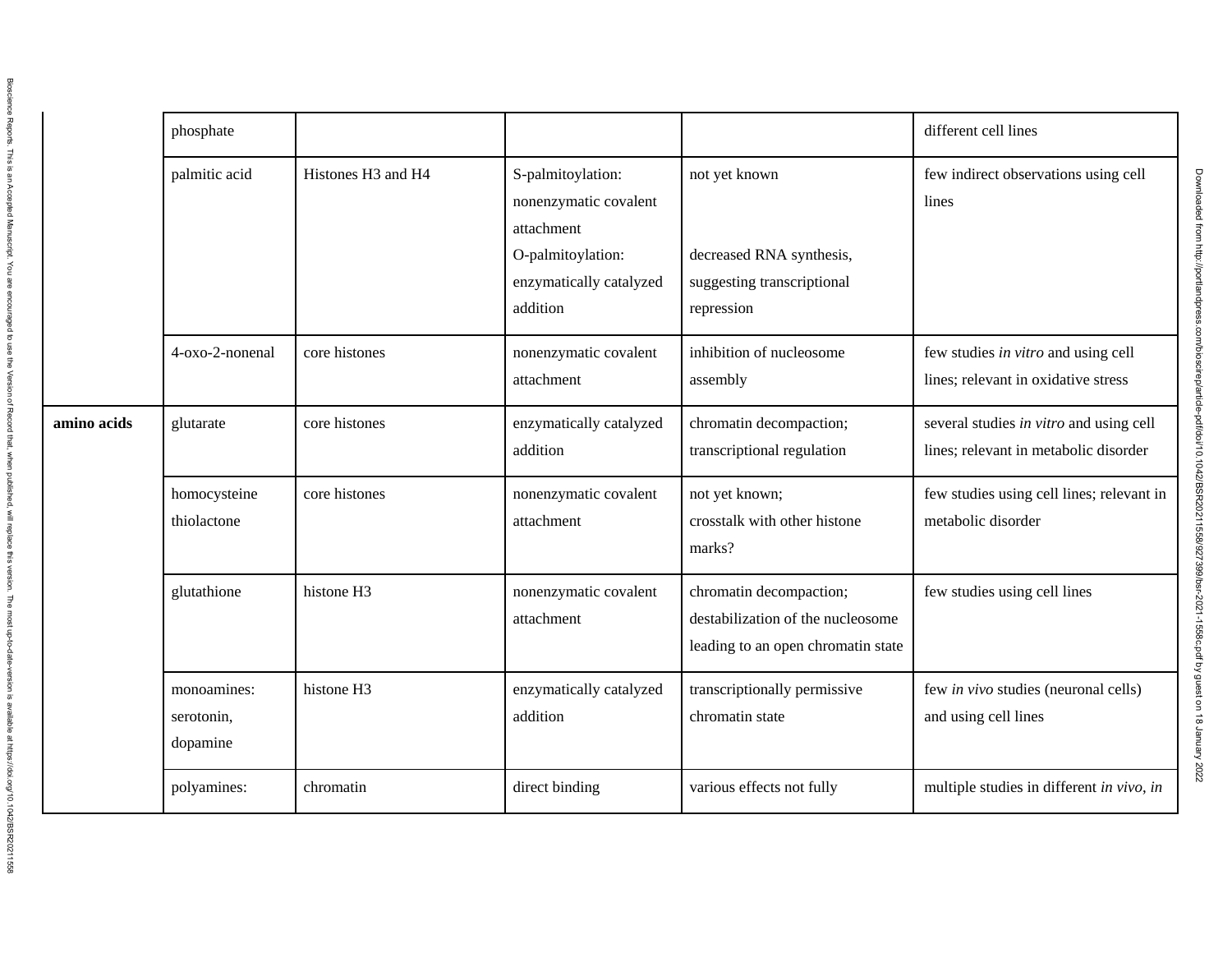| spermine,  |  | understood | cellulo and in vitro systems |
|------------|--|------------|------------------------------|
| spermidine |  |            |                              |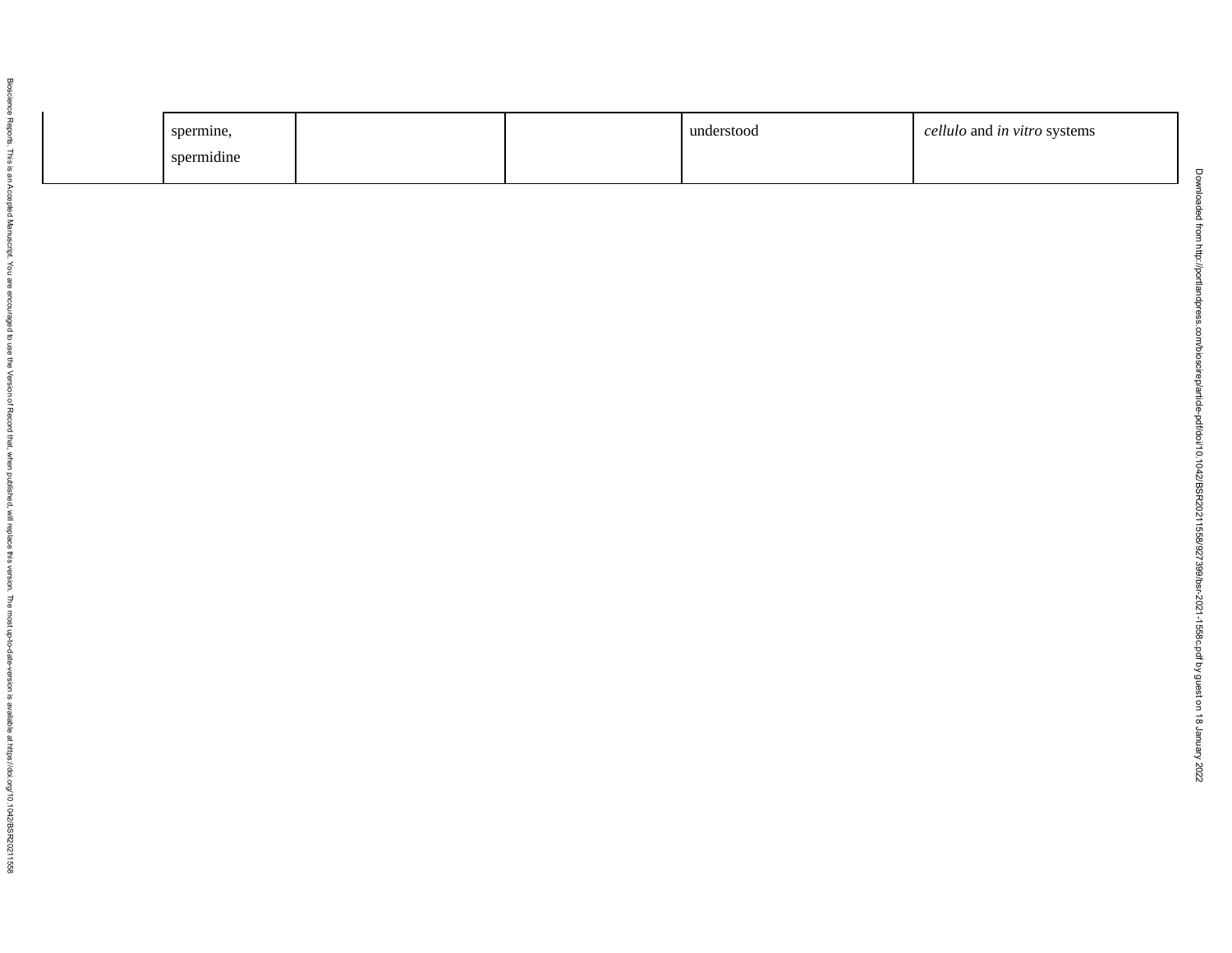